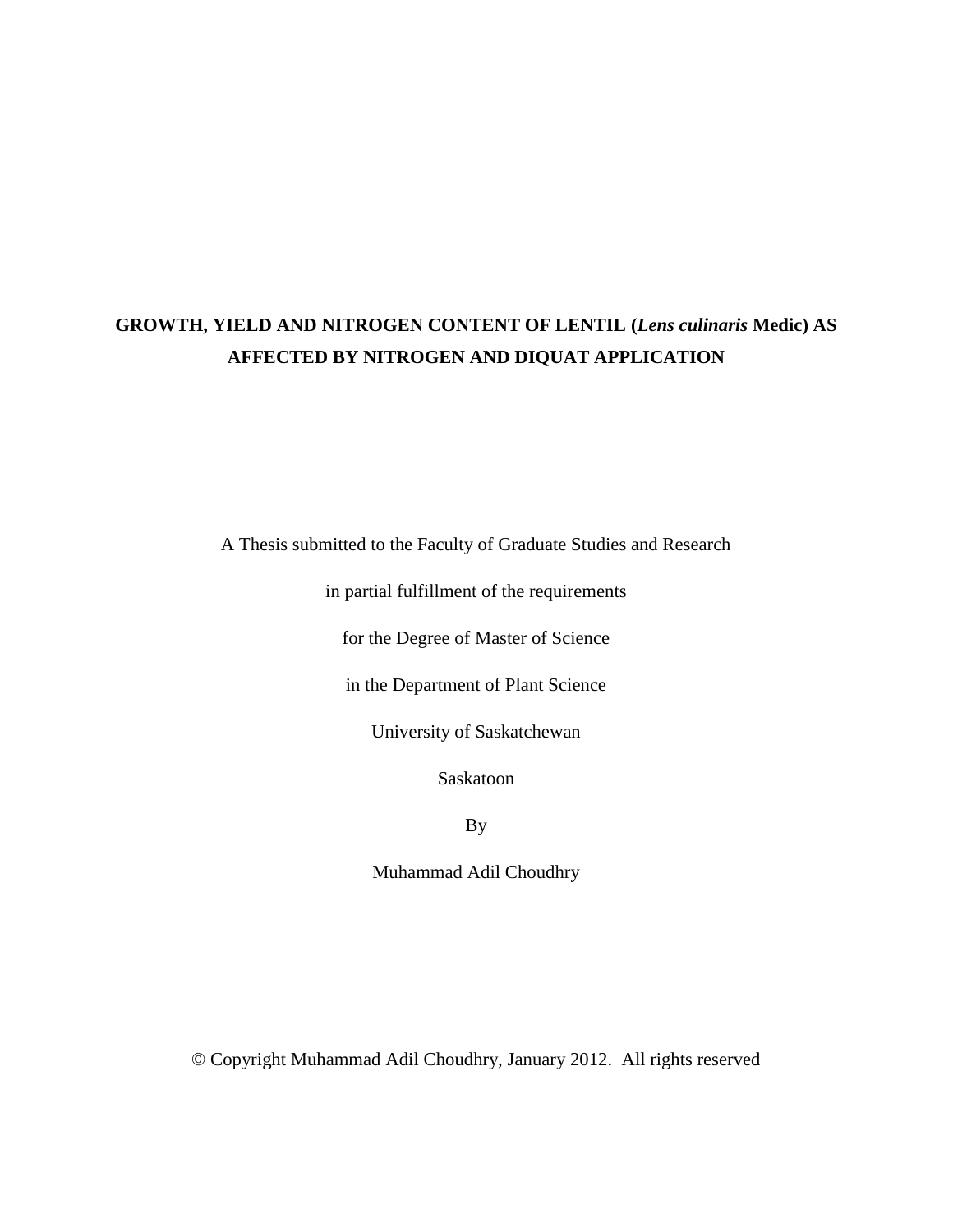#### **PERMISSION TO USE**

The author has agreed that the Library, University of Saskatchewan may make this thesis freely available for inspection. Moreover, the author has agreed that permission for the extensive copying of the thesis for scholarly purposes may be granted by the professors who supervised the thesis work recorded herein or, in their absence, by the Head of the Department or the Dean of the College in which thesis work was done. It is understood that due recognition will be given to the author and the University of Saskatchewan in any scholarly use of this thesis. Copying or publication or any other use of the thesis for financial gain without approval by the University of Saskatchewan and the author's written permission is prohibited.

Requests for permission to copy or to make other use of material in this thesis in whole or part should be addressed to:

Head of the Department of Plant Sciences 51 Campus Drive University of Saskatchewan Saskatoon, Saskatchewan

Canada, S7N5A8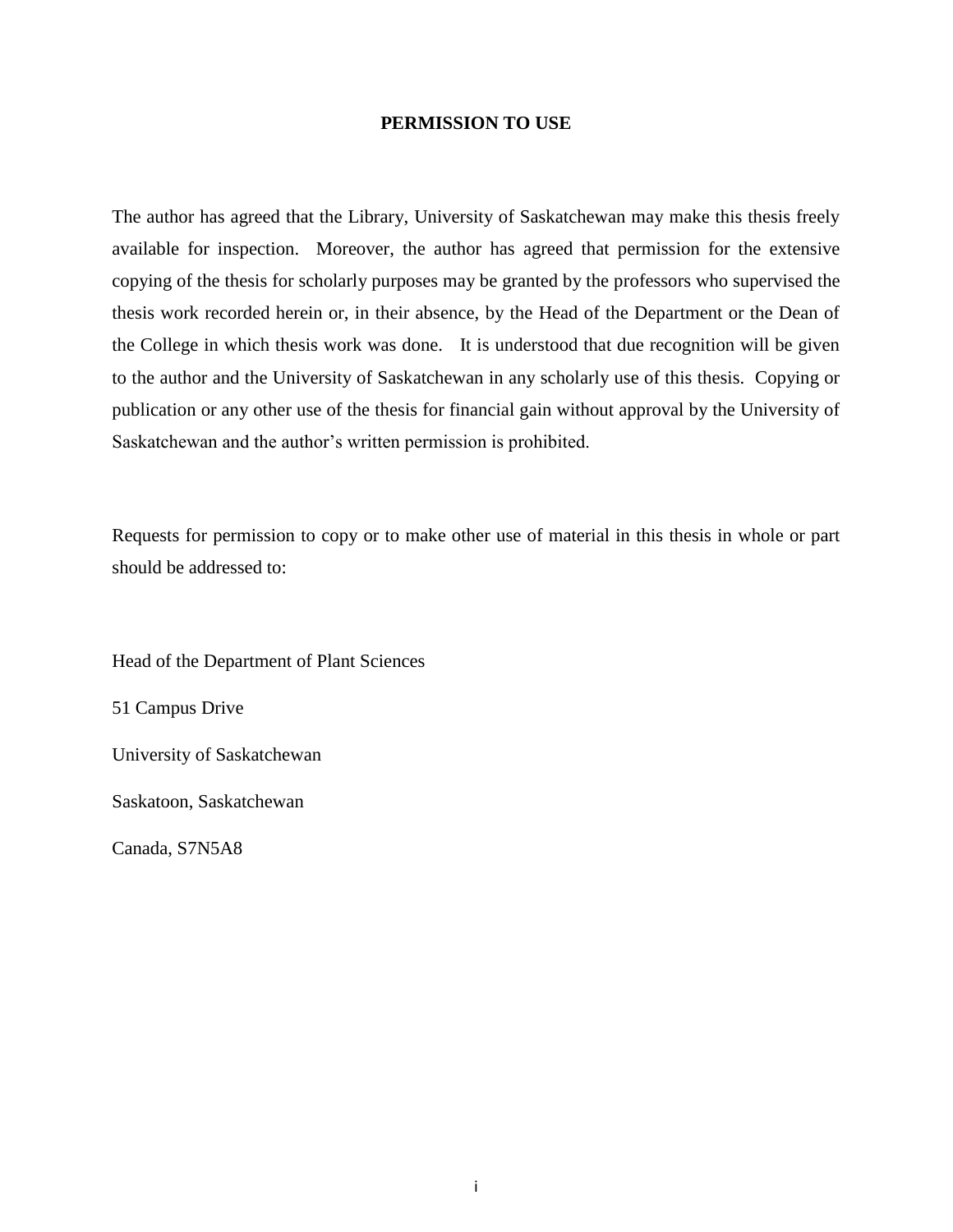### **ABSTRACT**

As an indeterminate crop, lentil continues its vegetative growth after flowering under favourable conditions of water and nitrogen (N). Such conditions may delay its maturity due to excessive growth. Furthermore, lentil is a leguminous crop; late season  $N_2$  fixation could prolong its growth and maturity. The objective of this research was to determine the role of N supply and diquat application in suppressing post-flowering growth and biomass. Two experiments were designed for two distinct soil zones of Saskatchewan during 2007 and 2008. In the first experiment, different combinations of nitrogen, phosphorus and inoculation were employed to determine their effect on growth, yield, biomass and N accumulation in lentil. In a second experiment, diquat was applied at two rates (lower than recommended) at two post-flowering stages (earlier than end-of-season desiccation) to control lentil growth.

In both experiments, post-flowering vegetative growth was greater at Indian Head (IH) compared to Saskatoon (SKA). Regardless of the site features, greater N availability resulted in increased biomass production at both locations. The yield trend was, however, different. At IH, highest yield was obtained with 10 kg N  $ha^{-1}$  (lowest N applied), while at SKA, yield was not significantly affected by fertility treatments. The hypothesis that greater amounts of N application may reduce post-flowering biomass accumulation by curtailing  $N_2$  fixation is not supported by the data since biomass increased with increasing N application. In addition, both biomass and N accumulation after flowering were not affected significantly by the fertility treatments, showing that post-flowering physiology in lentils is governed more by  $N_2$  fixation instead of N application. The overall lack of response of lentil biomass and N accumulation after flowering to the individual fertility treatments suggested that source and availability of N does not change within plant. Instead, environmental conditions were more likely to influence portioning of biomass and N to seed through remobilization from vegetative parts in mid to lateseason reproductive growth.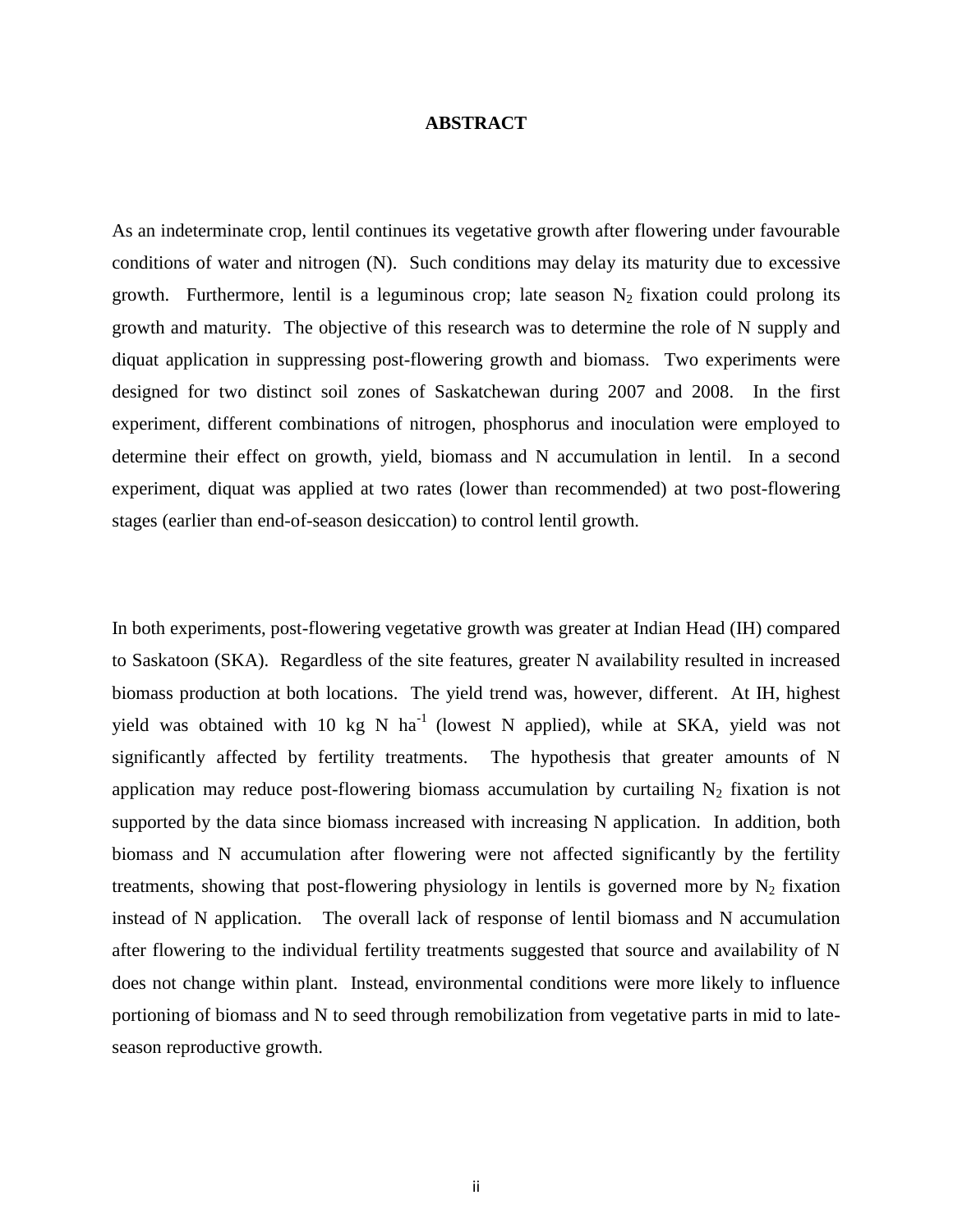Diquat application successfully suppressed biomass and plant growth at maturity. However, a reduction in biomass was obtained at the cost of yield loss at both sites. This loss in yield was great when diquat was applied at the earlier stage (one WAF) at half rate at both sites. Early application of diquat at low rate at IH reduced biomass by 25% compared to the control without significantly affecting yield. The same treatment, however, reduced biomass by 45% at SKA with huge yield loss. The results suggested low rate of diquat application at earlier crop growth stage to avoid yield loss in lentil.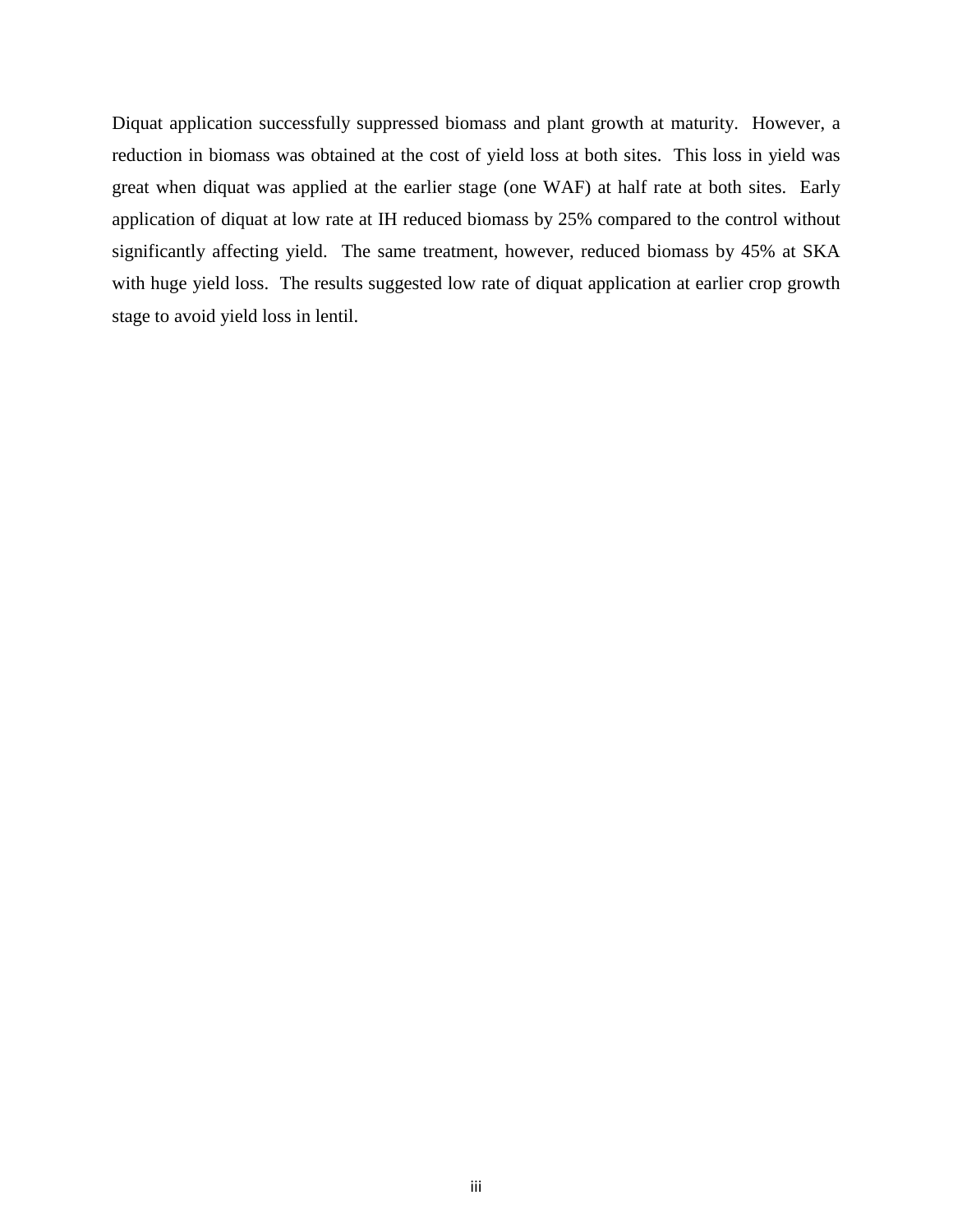#### **ACKNOWLEDGEMENTS**

I am heartily grateful to my supervisor Dr. Rosalind Bueckert for her guidance, support and understanding during the entire period of my studies. I am also thankful to the members of my supervisory committee Drs. Bruce Coulman (Chair), Albert Vandenberg, Jeff Schoenau and Chantel Hamel for their guidance and constructive criticism.

This research project was made possible by the financial support of the Natural Sciences and Engineering Research Council (NSERC) of Canada and Saskatchewan Pulse Growers (SPG) which is highly appreciated. I also acknowledge the assistance of lab technicians, the pulse field lab crew and summer students during experimentation.

My family and friends have been a constant source of support and encouragement throughout my educational career and I sincerely thank all of them. This accomplishment would not be possible without motivation and support of my wife (Aisha) and smiles of my daughter (Rameen), thank you very much both of you.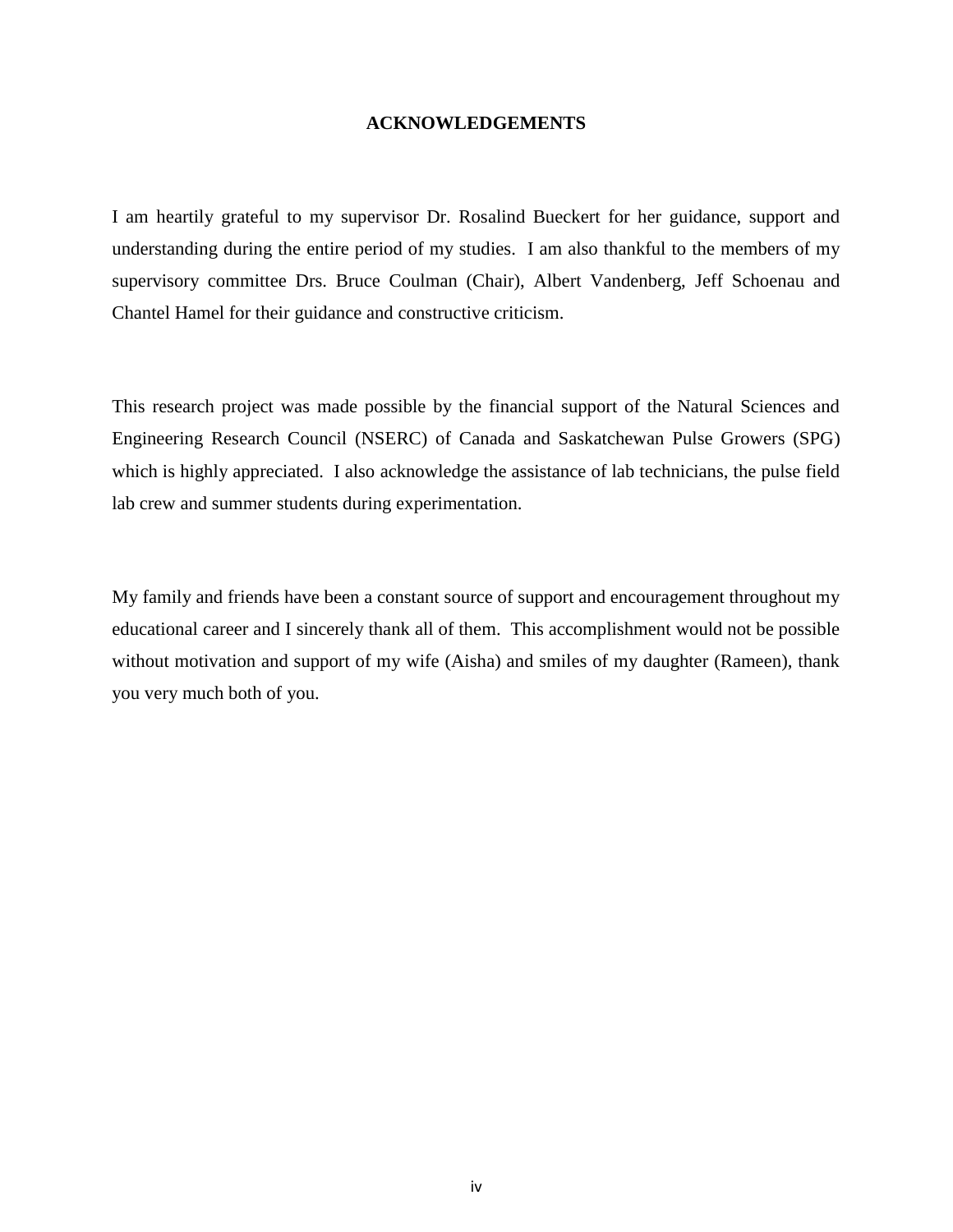# **DEDICATION**

This thesis is dedicated to my parents, Muhammad Iqbal Sarshar (Dad) and Rasheeda Begum (Mom), whose prayers are always a source of encouragement and inspiration for me.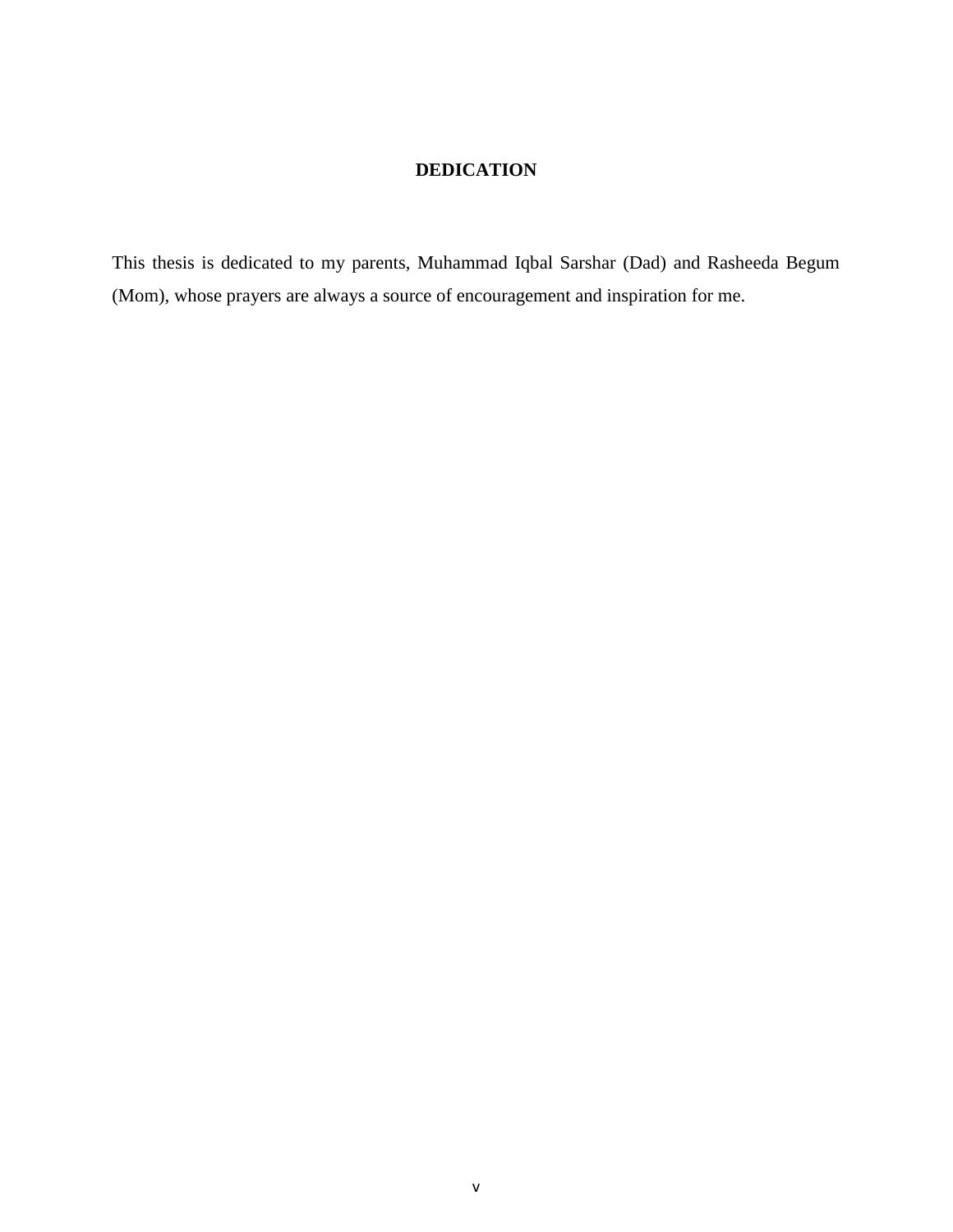| 3. Effect of nitrogen, phosphorus and rhizobial application on growth and yield of two | 15 |
|----------------------------------------------------------------------------------------|----|
|                                                                                        |    |

# **TABLE OF CONTENTS**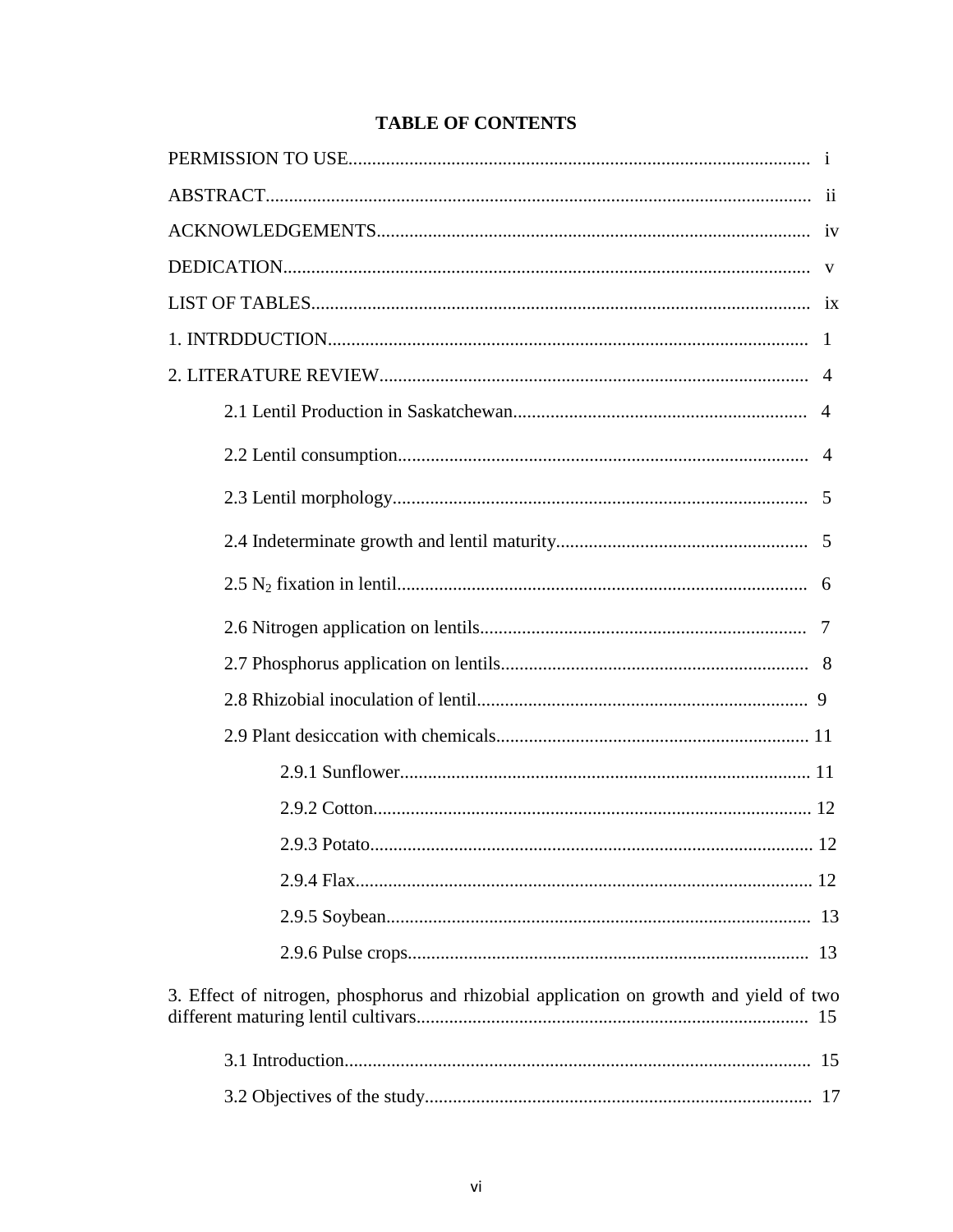| 4. Growth, yield and N content of lentil as affected by diquat application under different |  |
|--------------------------------------------------------------------------------------------|--|
|                                                                                            |  |
|                                                                                            |  |
|                                                                                            |  |
|                                                                                            |  |
|                                                                                            |  |
|                                                                                            |  |
|                                                                                            |  |
|                                                                                            |  |
|                                                                                            |  |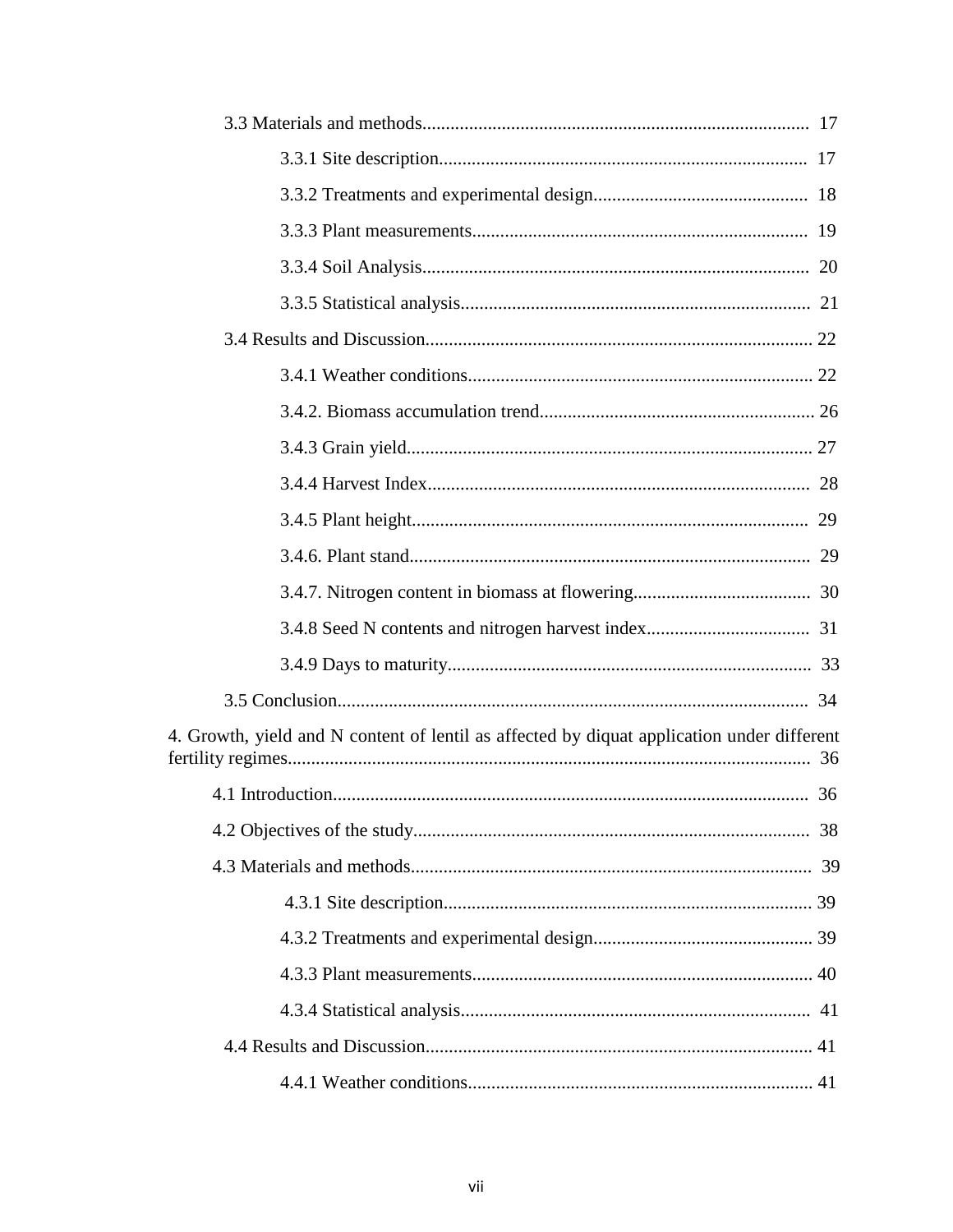| 4.4.3.2. Biomass at late pod-fill stage, leaf chlorophyll content and |
|-----------------------------------------------------------------------|
|                                                                       |
|                                                                       |
| 4.4.4.1: Grain yield, biomass, leaf chlorophyll content and TPN 50    |
|                                                                       |
|                                                                       |
| 54                                                                    |
| 56                                                                    |
| 57                                                                    |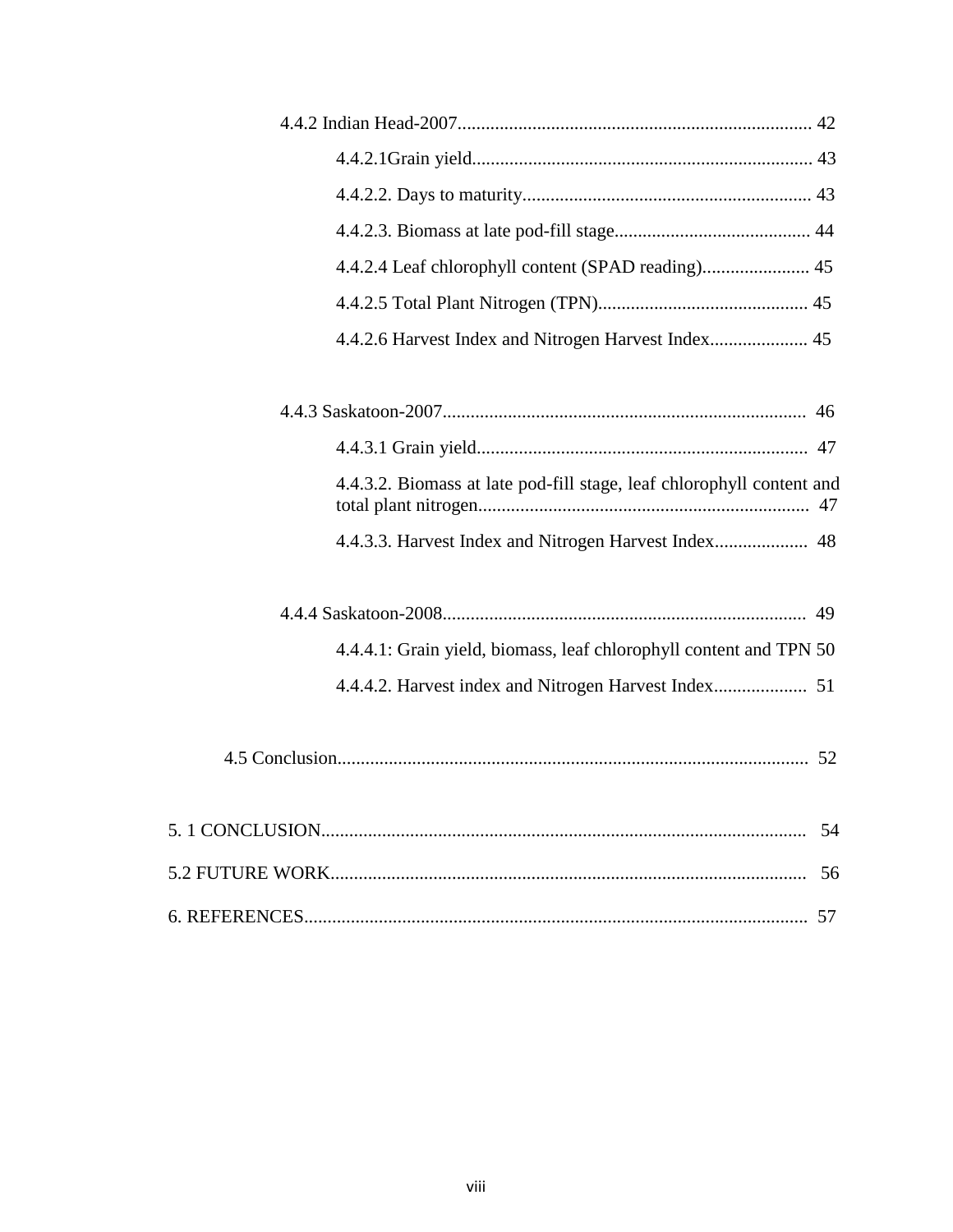# **LIST OF TABLES**

| Table 3.2: Initial level of soil $NO_3$ , $NH_4^+$ , P, K and organic C at different soil depths (2007)<br>20                                                                                        |
|------------------------------------------------------------------------------------------------------------------------------------------------------------------------------------------------------|
| Table 3.3: Initial level of soil $NO_3^-$ , $NH_4^+$ P, K and organic C at different soil depths (2008)<br>21                                                                                        |
| Table 3.4: Average monthly temperatures and total monthly rainfall from Saskatoon and Indian<br>23                                                                                                   |
| Table 3.5: ANOVA for the effects of fertility treatments (F), cultivars (C) and their interactions                                                                                                   |
| Table 3.6: ANOVA for the effects of fertility treatments (F), cultivars (C) and their interactions<br>on lentil growth, yield and N content at Indian Head and Saskatoon (data pooled over two years |
| Table 3.7: Effect of fertility treatments and cultivars on lentil biomass accumulation at each of                                                                                                    |
| Table 3.8: Effect of fertility treatments and cultivars on plant growth and yield of lentil 27                                                                                                       |
| Table 3.9: Effect of fertility treatments and cultivars on N accumulation of lentil (g N m <sup>-2</sup> ) at                                                                                        |
| Table 3.10: Effect of fertility treatment and cultivars on seed N content and NHI and DTM<br>31                                                                                                      |
|                                                                                                                                                                                                      |
|                                                                                                                                                                                                      |
| Table 4.2: ANOVA of the effects of desiccant treatments, fertility levels and cultivars on lentil at<br>42                                                                                           |
| Table 4.3:- Effect of diquat desiccant, nitrogen fertility and cultivars on parameters at Indian                                                                                                     |
| Table 4.4: ANOVA of the effects of desiccant treatments, fertility levels and cultivars on lentil at                                                                                                 |
| Table 4.5:- Effect of diquat desiccant, nitrogen fertility and cultivars on parameters at Saskatoon-                                                                                                 |
| Table 4.6: ANOVA of the effects of desiccant treatments, fertility levels and cultivars on lentil at                                                                                                 |
| Table 4.7:- Effect of diquat desiccant, nitrogen fertility and cultivars on parameters at Saskatoon-                                                                                                 |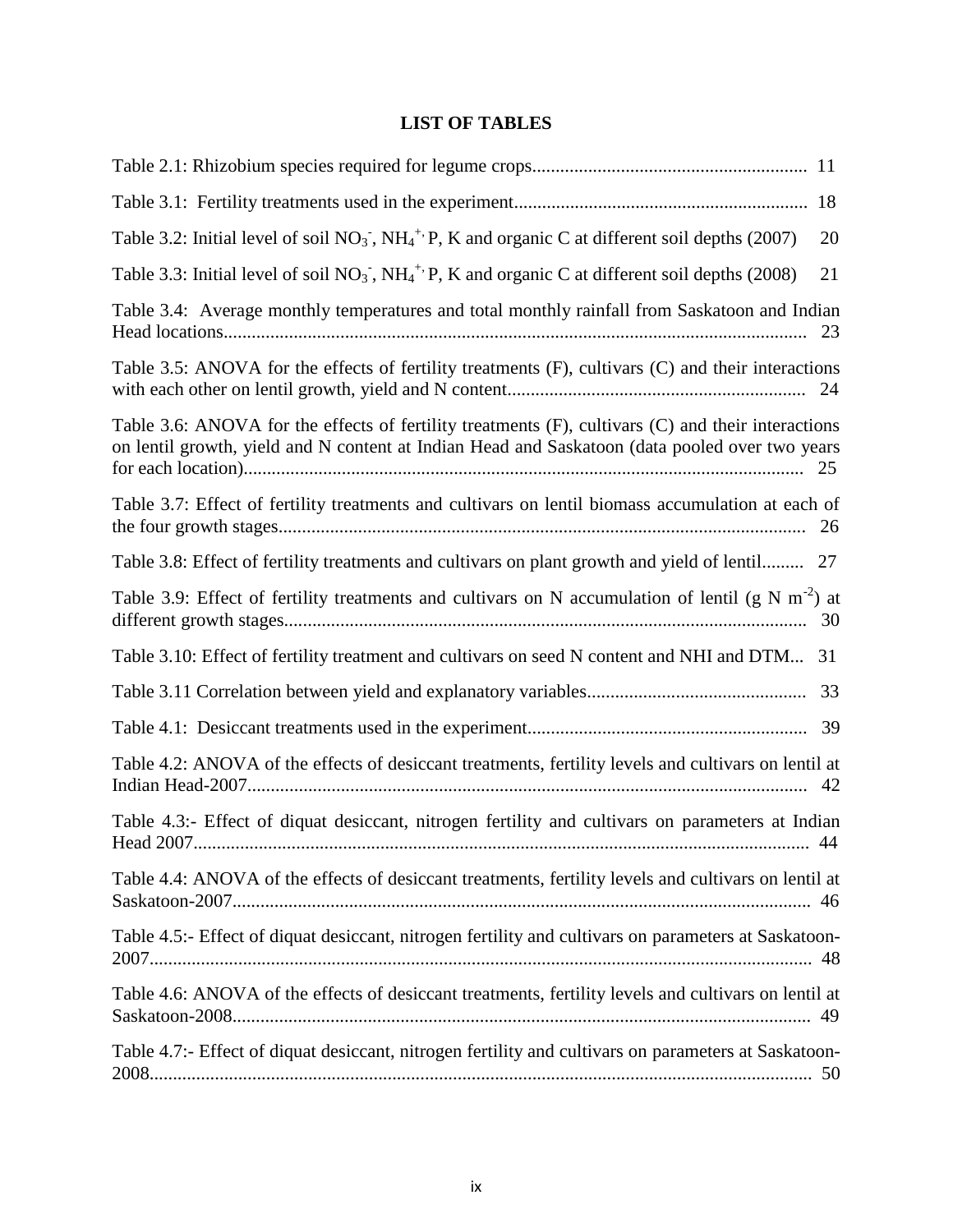#### **1. INTRODUCTION**

Lentil (*Lens culinaris* Medic.) is one of the oldest annual grain legumes consumed and cultivated in the world. Originating from South western Asia as early as 6000 B.C., lentil is rich in proteins and contains high concentrations of essential amino acids like isoleucine and lysine, as well as other nutrients like dietary fiber, folate, vitamin  $B_1$ , and minerals (Rozan et al., 2001). Lentil is widely consumed in various parts of the world as loaves, soups, pies, curries etc., especially in vegetarian cultures. It is also an important source of dietary protein in the Mediterranean and South Asian regions.

Lentil is a cool season pulse crop and is also relatively tolerant to drought. It is grown throughout the world especially in India, Canada and Turkey. Canada is the largest exporter and the second largest world producer of lentil with 98% grown in the province of Saskatchewan (Agriculture and Agri-Food Canada, 2002). Cultivation of this valuable crop has substantially increased in Saskatchewan due to diversified cropping systems and higher returns to the farmers. In 2010, Saskatchewan farmers grew lentil on 953 thousand hectares with annual production and average yield of 1480 thousand tonnes and 1568 kg ha<sup>-1</sup>, respectively (Saskatchewan Ministry of Agriculture, 2011). However, the adaptability of this crop to the unpredictable environment of Saskatchewan challenges its yield potential. A range of 852 to 1568 kg ha<sup>-1</sup> of seed yield over 10 years (2001-2010) indicates the instability of lentil yield from year to year (Saskatchewan Ministry of Agriculture, 2011).

One of the important reasons for unstable lentil yield is the indeterminate growth habit of lentil plants. Extensive vegetative growth, lodging, pod abortion due to limited light interception in the lower part of the canopy, excessive flower and pod shedding, and competition between pods and vegetative parts for photosynthates are all the consequences of indeterminacy and late maturity. For lentil, all genotypes are indeterminate and branched (Erskine and Goodrich, 1991). As a result, lentil yield frequently in Saskatchewan suffers from delayed maturity, lowered harvest index, disease infestation and frost damage. Under wet conditions with sufficient availability of soil moisture, indeterminacy is further aggravated with high N availability (Gan et al., 2009). Cool and wet growing conditions during the crop maturity are common in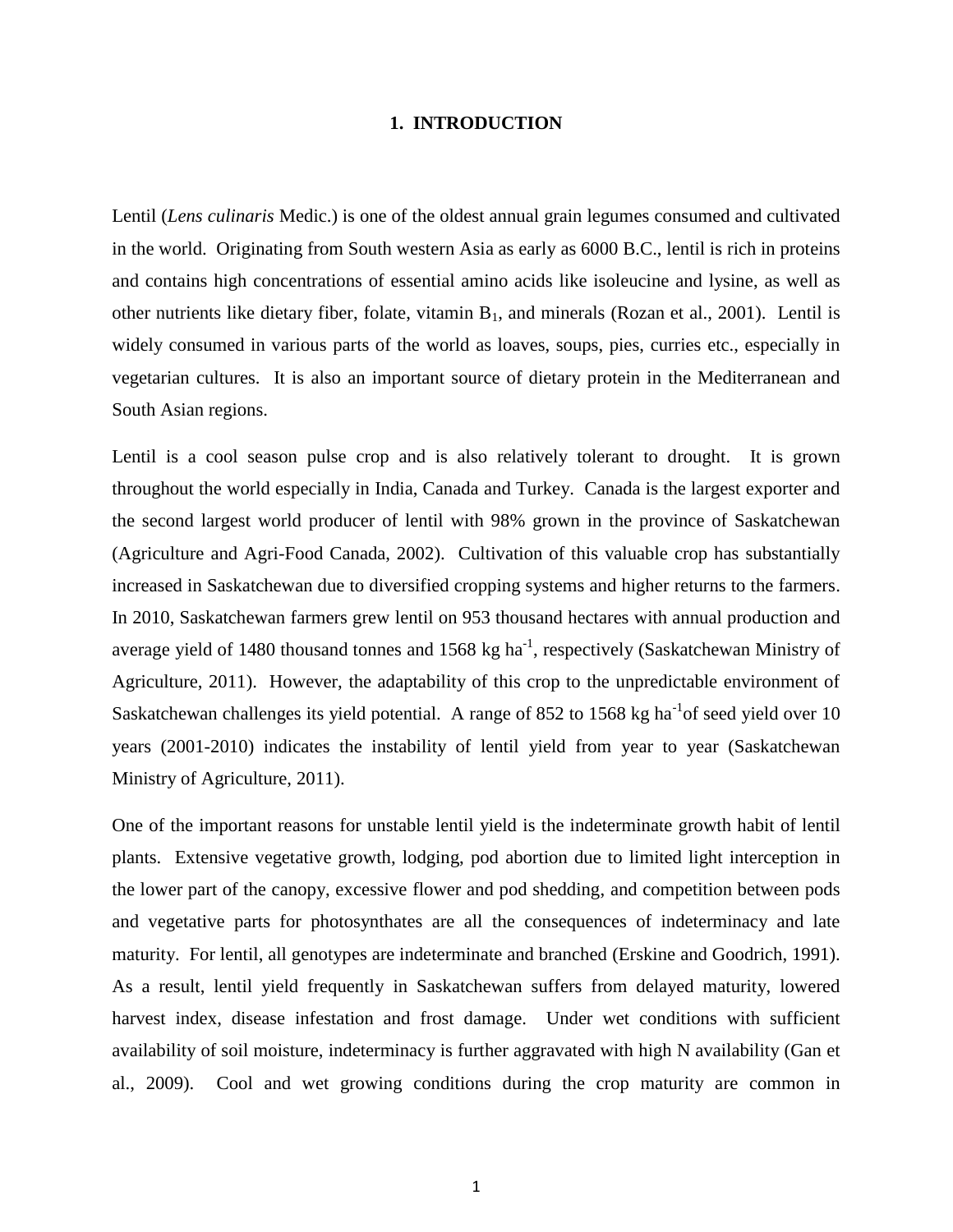Saskatchewan. Such conditions result in excessive lentil growth with less partitioning of N and photosynthate to seed, both resulting in low and unstable yield of lentil over time.

Being a leguminous crop, lentil can make use of atmospheric  $N_2$  to fulfill its N requirements through biological nitrogen fixation (Badarneh, 1995). Nitrogen fixation in legumes is governed by several factors like rhizobial strains as well N and P availability in the soil. Phosphorus (P) and nitrogen (N) play specific roles in symbiotic  $N_2$ -fixation through their effects on nodulation and N2-fixation process (O' Hara et al., 2002). Symbiotic nitrogen fixation has a high P demand indirectly because the process consumes large amounts of energy (Schulze et al., 2006) and energy generating metabolism strongly depends upon the availability of P (Israel, 1987; Plaxton, 2004). The abundant N supply through  $N_2$  fixation is thought to exacerbate the indeterminate growth habit of lentil. In addition, when a legume crop like lentil has access to N fertilizer, the crop favours fertilizer N uptake instead of nitrogen fixation, due to nitrate or ammonium uptake being a less energy consuming process for the plant. Inhibiting effects of nitrate on legume  $N_2$ fixation have also been described in the literature (Bremer et al., 1988, Doughton et al., 1993; Mathhews, 2009; Osborne and Riedell, 2006; Salvagiotti et al., 2008). Therefore, the N supply to lentil particularly due to  $N_2$  fixation could play a role in delayed maturity.

Lentil maturity, like other annual crops, is initiated by leaf senescence. Leaf senescence is triggered by plant hormones, drought, and insufficient supply of nutrients, especially N (Lim et al., 2007). Because soil water availability and sites of soil N mineralization are not controlled in dryland agriculture, soil N management and desiccant application are practical strategies to induce maturity in indeterminate crops (Gan et al., 2009). Earlier maturity due to late season N deficiency reduces lentil biomass, harvest index and seed yield (Whitehead et al., 2000). In indeterminate crops, N remobilization from shoots and roots to seeds is low (Munier-Jolain et al., 1996), therefore, yield may suffer from late season N deficiency (Whitehead et al., 2000). The association of using late-season N deficiency to trigger earlier maturity infers that lentil has a high seed demand for N and low N remobilization ability. Any N management strategy should target reducing late season N uptake in lentil, because N deficiency during maximum growth may reduce yield to a greater extent than late season N deficiency.

For indeterminate crops like lentil, herbicides can be used as harvest aids at crop maturity to desiccate weed and crop foliage. Desiccant application is important in years of warm and wet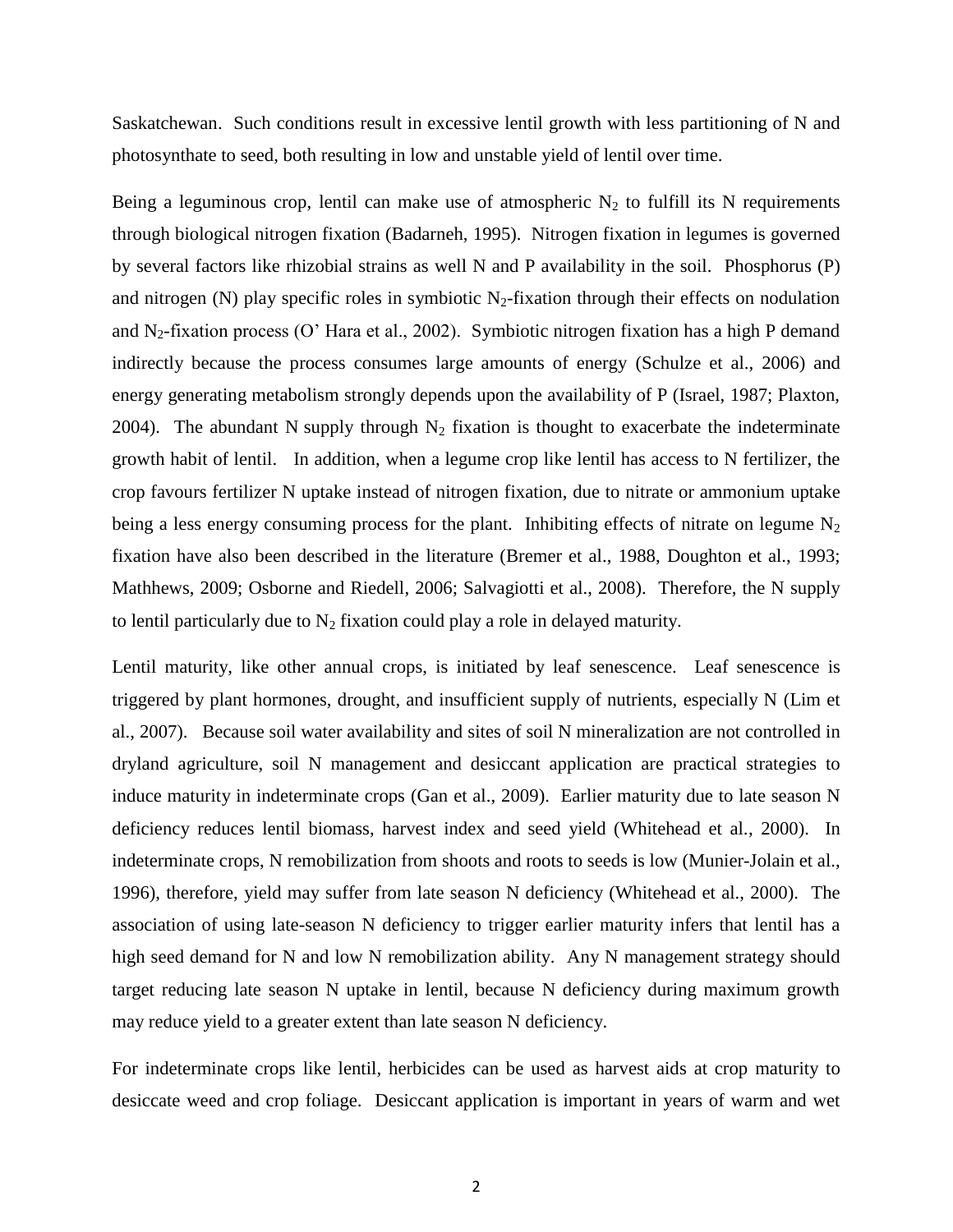springs, and cool and wet summers, conditions that promote luxuriant plant growth. Under such conditions lentil will continue to flower and set pods, and weeds will continue to grow as long as moisture is available. Crop topping with a desiccant herbicide has been advocated as a mean of enabling early harvest and controlling weeds (Teofilo et al., 1999; Santos et al., 2004).

The present study is composed of two types of experiments to address lentil management through fertility and diquat application practices. The objectives of this research work were to:

1) To determine if N and P fertilizer in combination with rhizobia inoculant can be used to enhance better early-set yield and earlier maturity in lentil grown in Black and Dark Brown soil zones of Saskatchewan.

2) To determine if a lower rate of diquat (than current farming practice), sprayed at early pod growth stages, can be used to enhance earlier maturity without a yield penalty in lentil.

The ultimate goal of this research is to determine if nitrogen and desiccant application rates can be used as practical management options for Saskatchewan growers to control excessive indeterminacy in lentil crop. This thesis will begin with a Literature Review, which provides background information from similar studies. Next, the Materials and Methods section presents an overview of how the project was set up and executed, followed by the Results and Discussion section in which the findings of this project are presented. In closing, there is a Summary and Conclusions section in which the final results will be presented, followed by a list of References.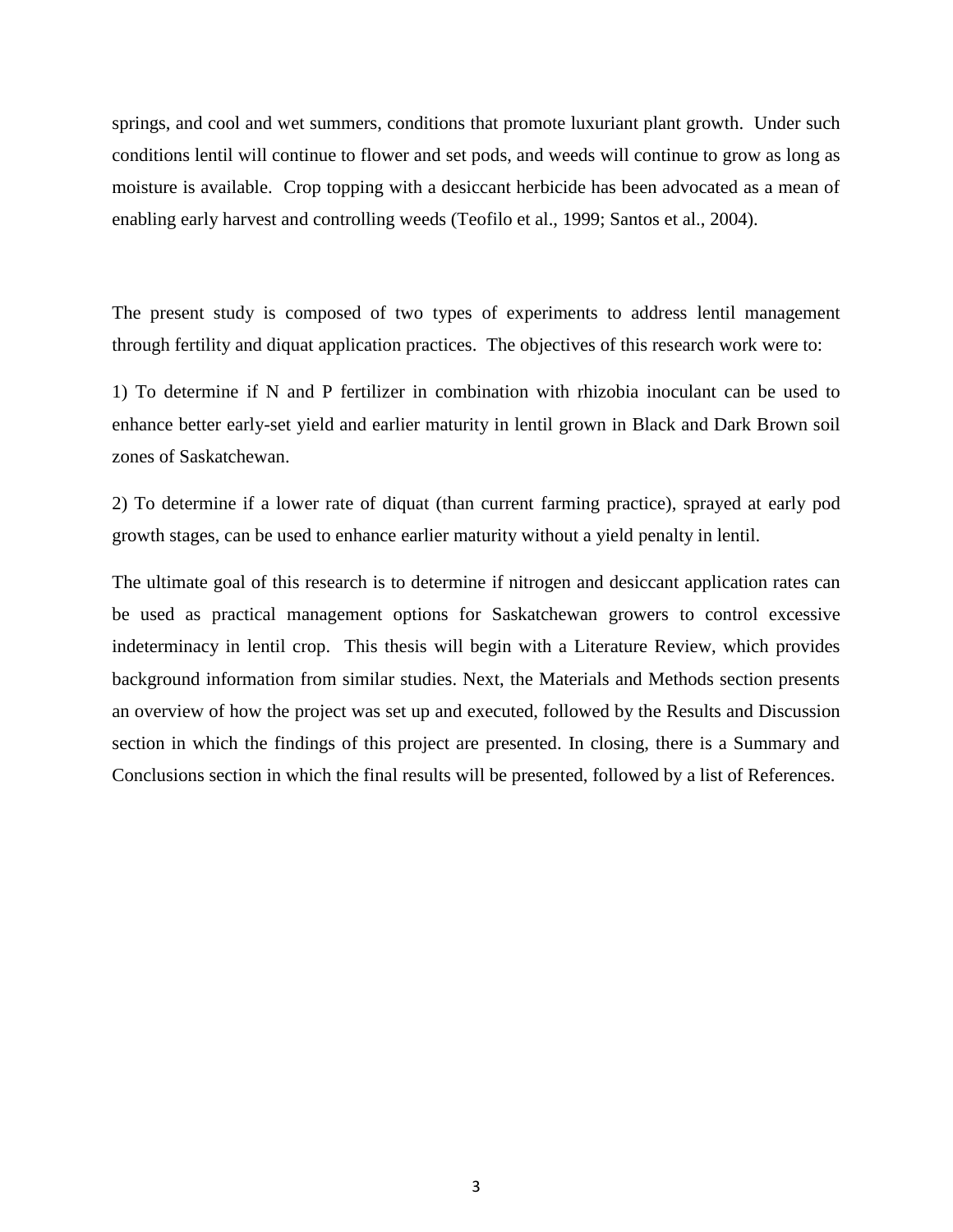#### **2. LITERATURE REVIEW**

The following chapter will explore lentil cultivation in Saskatchewan, its morphology and  $N_2$ fixation and effects of nitrogen, phosphorus, inoculation and desiccant application on lentil with examples of other pulse crops.

### **2.1 Lentil Production in Saskatchewan**

Lentil (*Lens culinaris* Medic) is a member of the leguminosae (fabaceae) family and an important pulse crop grown in Western Canada. Lentil was first grown in southwest Asia in 7,000 B.C. (McVicar et al., 2010). Production of this cool season annual crop spread to the Mediterranean area, Asia, Europe and finally the Western Hemisphere (Oplinger et al., 1990). Today, India, Canada, Turkey, Australia, Nepal, USA, Bangladesh and China are the world's top producers of lentil with Canada being the second largest producer and the largest exporter of lentil in the world. In 2009, worldwide lentil production was 3917 thousand tonnes on cultivated area of 3700 thousand hectares (FAO, 2011). Commercial production of lentil in Canada began in Saskatchewan in 1970 (McVicar et al., 2010). Increasing emphasis on environmental sustainability and economic growth has stimulated producers in Western Canada to include pulse and oilseed crops in their crop rotations (Miller et al. 2002). The area seeded to lentil in this region has increased from less than 600 ha in 1970 to 960,000 ha in 2009 (McVicar et al., 2010). This annual legume is being used to diversify cereal-based crop rotations (Miller et al., 2003), replace conventional summer fallow and conserve soil quality (Zentner et al., 2001), and enhance productivity of subsequent cereal and oilseed crops (Gan et al., 2002). In Western Canada, lentil production is concentrated in the semiarid Brown and Dark Brown soil zones where moisture stress in the later part of the growing season helps terminate its indeterminate growth.

# **2.2 Lentil consumption**

Lentil is an essential source of inexpensive protein in many parts of the world. It is also an excellent source of vitamin A and provides fibre, potassium, B vitamins and iron. Lentil seeds contain high levels of protein, including the essential amino acids isoleucine and lysine, and unlike meat, poultry, fish and eggs, this protein source contains no cholesterol and virtually no fat. Lentil, eaten with a grain such as rice, wheat or barley, provides all the essential amino acids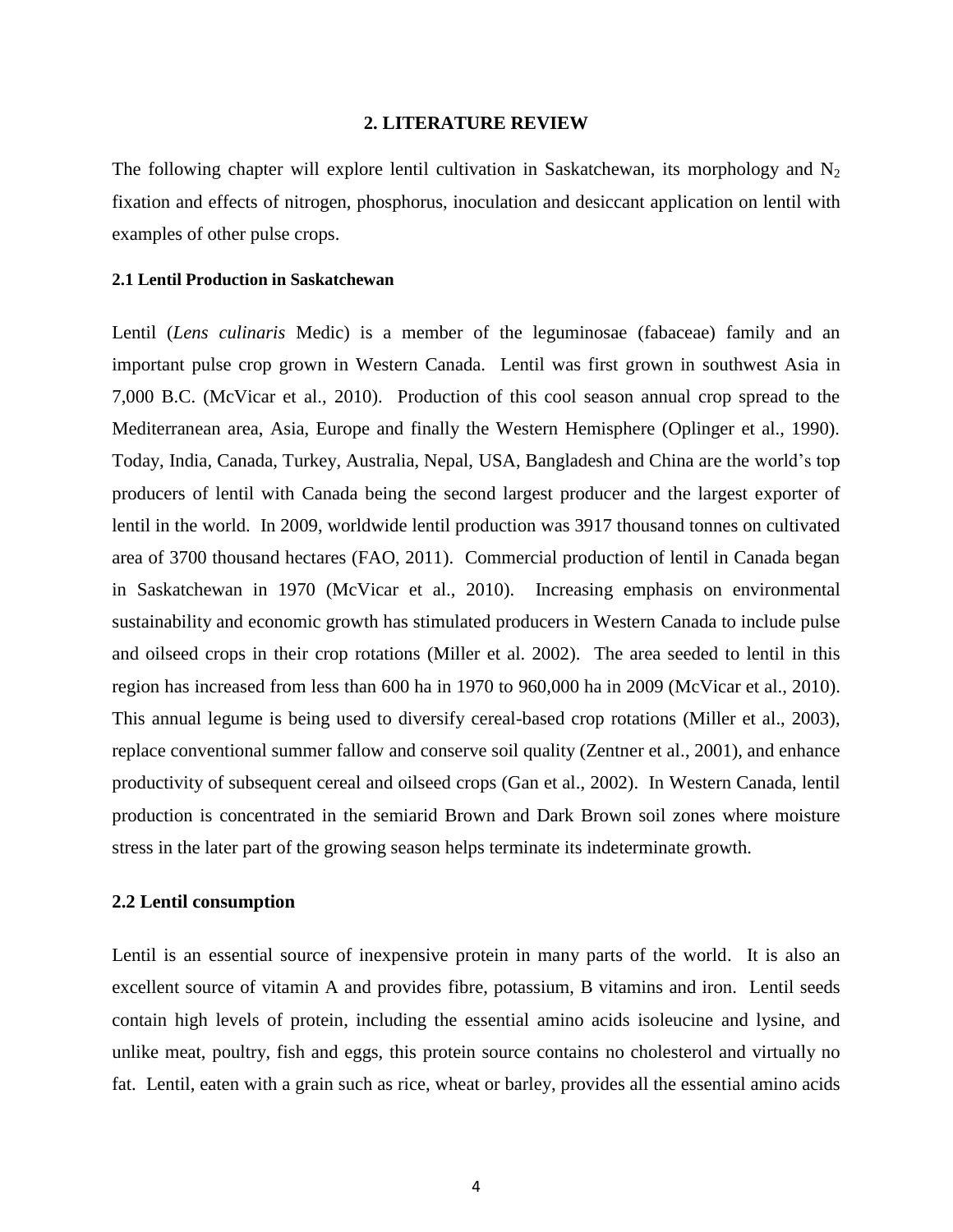required by human body in a balanced diet. Most lentil production is consumed by humans as a protein source in a diverse range of products from desserts to soups.

# **2.3 Lentil morphology**

The botanical features of cultivated lentil can be described as an annual bushy herb, muchbranched, softly hairy with slender stems (Duke, 1981; Muehlbauer et al., 1985). The leaves are alternate with 4-7 leaflet pairs. Flowers are small, pale blue, purple, white or pink. A single plant can produce from 10 to 150 peduncles (stalks), each having 2.5 to 5 flowers on each peduncle (Muehlbauer et al., 1985). Flowering proceeds acropetally (emerging from base to apex). Germination is hypogeal and this keeps the developing seedlings below ground level which reduces deleterious effects of freezing and other desiccating environmental conditions (Muehlbauer et al., 1985). Maximum node number and biomass accumulation in lentil occur between maximum flowering and early pod formation stages (Kurdali et al., 1997 and van Kessel, 1994). The plant develops primary, secondary and tertiary branches. The number of branches produced by the plant varies with plant population density (Wilson and Teare, 1972). On average the main stem, primary and higher order branches carry 18, 52 and 30% of the plant's pods, respectively (Erskine and Goodrich, 1991). Seed size in lentil is categorized into two major groups of large seeded (macrosperm: greater than 50 g per 1000 seeds) and small seeded (microsperm: 40 g or less per 1000 seeds). Lentil has two main market classes, green and red, that are marketed as whole seed or de-hulled and split forms (Saxena, 2009).

#### **2.4 Indeterminate growth and lentil maturity**

Thomson et al. (1997) reported that required degree days for seedling emergence, flowering and pod formation of lentil were reduced in drier sites and drier years. They concluded that slow emergence, long vegetative growth, late flowering and the duration of pod formation of lentil is not synchronized with the environment of low rainfall and a short growing season of Canadian Prairies. As an indeterminate crop, longer days to maturity in lentil may affect yield by increasing the number of high order branches (secondary and tertiary branches), which carry fewer pods than main stem and primary branches. However, Erskine and Goodrich (1991) did not find a significant correlation between seed yield and the number of branches. They reported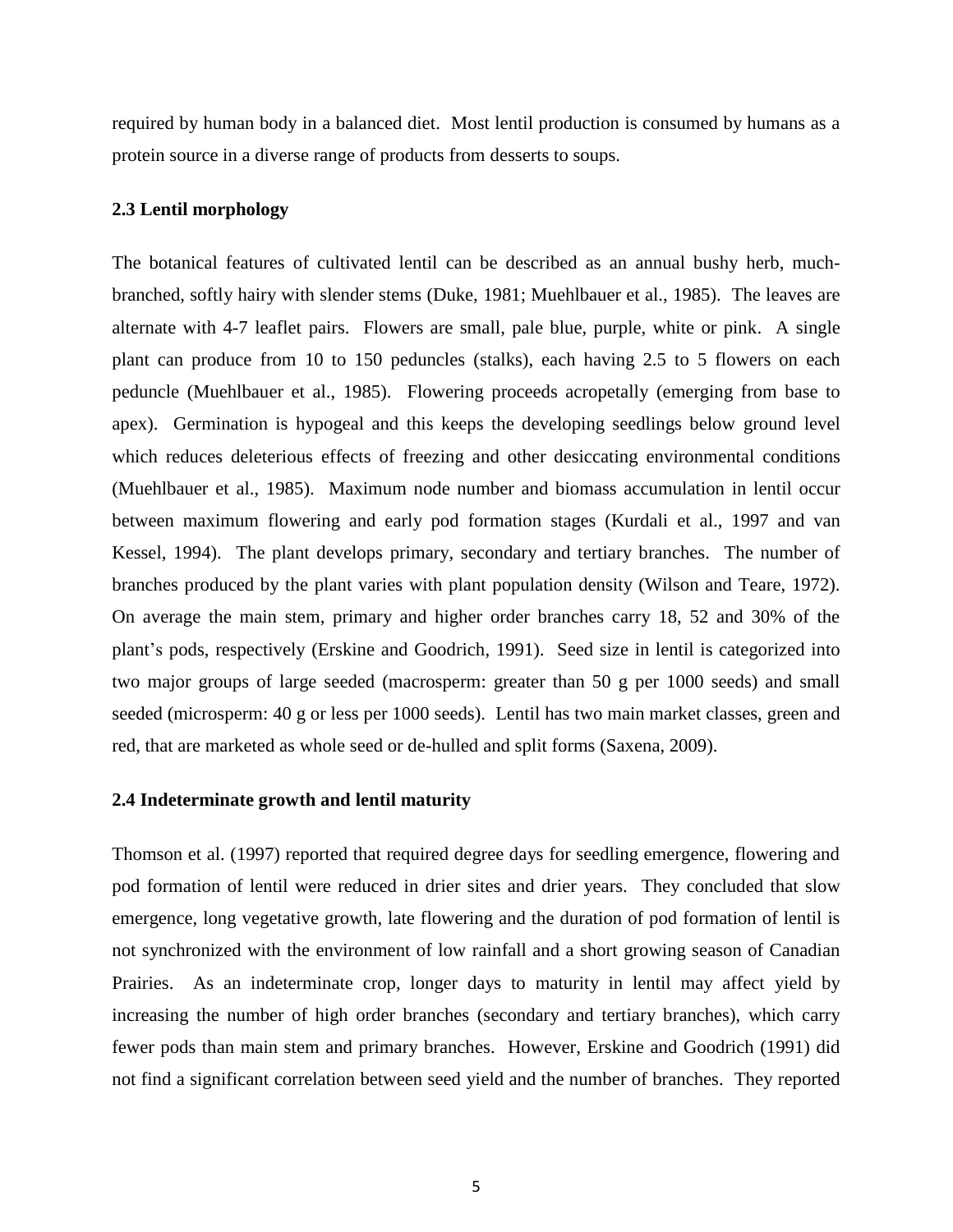that a prolonged lifecycle and delayed maturity increased plant height, indicating that postflowering growth increased branch length instead of branch number.

Lentil maturity is affected by temperature, rainfall and sowing date and ranges from 75 to 180 days (Saxena, 2009). In the northern Great Plains of Americas, lentil matures in 88 to 101 days after sowing (Miller et al., 2003). Although longer days to maturity may increase biomass and yield, it may reduce harvest index, delay maturity and leave the crop susceptible to frost damage (Thomson et al., 1997). Lentil requires 944 to 1270 heat units (GDD) from seeding to maturity to complete its growth. This heat requirement is generally achieved in most parts of the Great Plains (Miller et al., 2002). Cooler temperatures may reduce yield by reducing harvest index. In drier conditions, early flowering cultivars tend to increase harvest index by increasing the length of pod-filling period, and harvest index is also improved by late-season drought (Silim et al., 1993).

The flexible growth habit of indeterminate cultivars in low yield potential environments is considered advantageous for plant survival and yield. In soybean, indeterminate cultivars yielded more than the determinate cultivars in late-planted crops, because they produced more stems and seed per plant and had a longer seed-fill phase than determinate cultivars (Sohedjie and Weaver, 1995). In contrast, terminal drought forced lentil to maturity and enhanced partitioning of assimilates to seeds by reducing sink-source competition (Silim et al., 1993).

# **2.5 N<sup>2</sup> fixation in lentil**

Lentil is a legume and fulfils most of its N requirement through atmospheric  $N_2$  fixation with the symbiotic help of rhizobia living in its root nodules. Generally, the level of  $N_2$  fixation in legumes depends on host genotypes, rhizobial strains, environment and their interactions. Lentil cultivars have shown genetic variability in their ability to symbiotically fix  $N_2$  (Rennie and Dubetz, 1986), therefore genotypes with high  $N_2$  fixation and high seed yield are desirable for sustainable agriculture. Kurdali et al. (1997) carried out a field experiment to assess the source of nitrogen  $(N_2$  fixation, soil and fertilizer), N assimilation, partitioning and mobilization in rainfed lentil at various growth stages using  $15N$  isotopic dilution. The study was conducted on five lentil cultivars differing in seed size. They reported that there was a strong cultivar effect on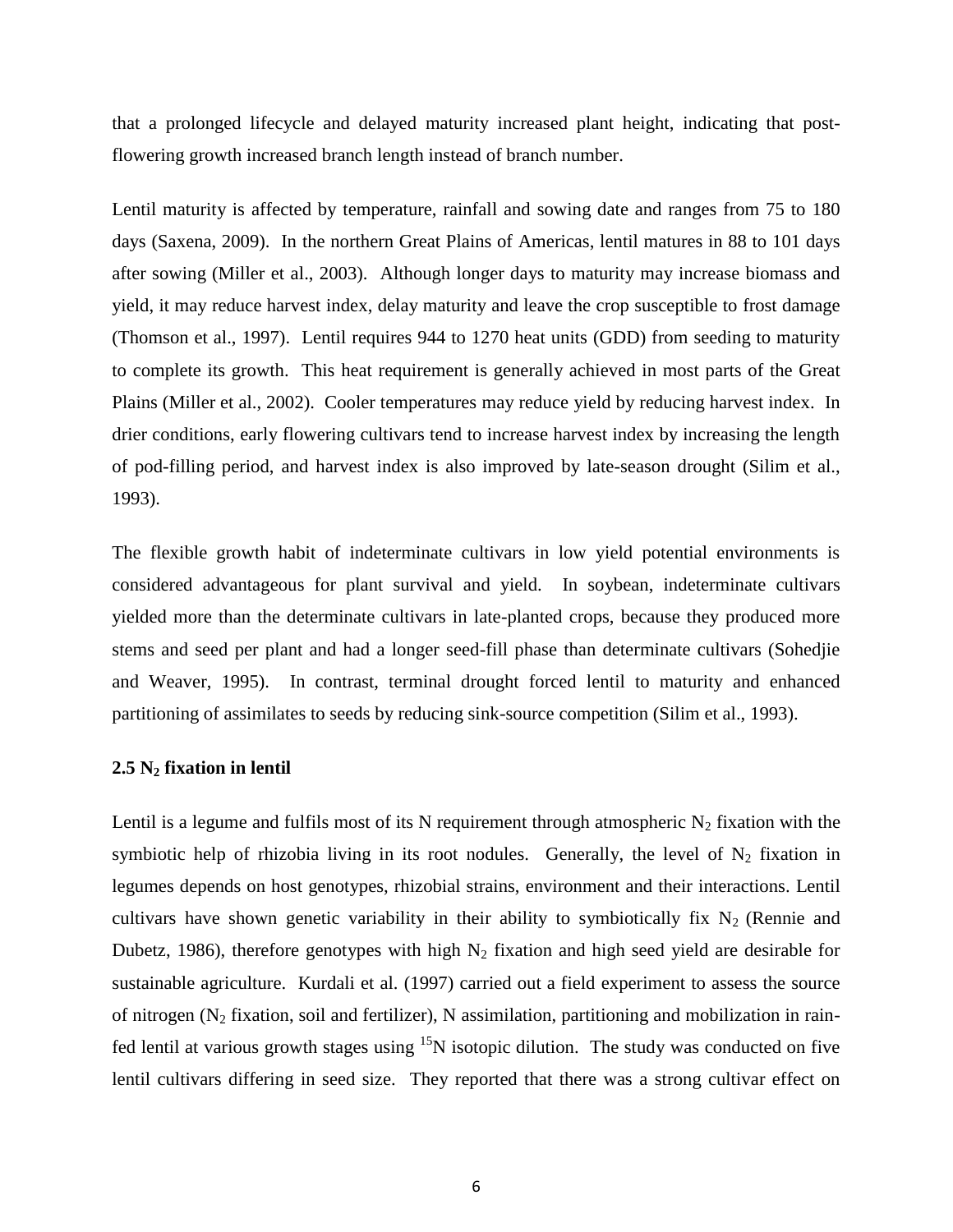both  $N_2$  fixation and soil N uptake beyond flowering, and the plants were characterised by either current  $N_2$  fixation or soil N uptake, or by negligible N assimilation from either source. The results showed net mobilization of N (43% to 94%) from shoots and roots to pods. They concluded that when both soil and atmospheric N sources are limited, translocation of N from the pre-existing N pool in vegetative tissues became the major source of N for pod filling. However, this phenomenon was affected considerably by plant cultivar.

Nitrogen for developing pods can be supplied from soil, atmospheric  $N_2$ , and from the mobilization of existing N in plant tissues. The relative importance of these sources depends on several factors including plant species, genotype, drought stress, plant and soil N status, and  $N_2$ fixation ability (Kurdali et al., 1997). Senaratne and Ratnasinghe (1993) reported that  $N_2$ fixation in legumes is highest between flowering and early pod fill and all legumes derived about 90% of their N from the atmosphere by 80 days after emergence. Using wheat as a reference crop, van Kessel (1994) found that lentil accumulated more DM and N content during the latter part of the growing season. The reproductive plant parts had higher values for % Ndfa (percentage of N derived from the atmosphere) than the vegetative components which indicates that N in the reproductive plant parts was derived largely from current  $N_2$  fixation and lentil continued to fix N until the end of the pod fill stage (van Kessel, 1994).

#### **2.6 Nitrogen application on lentil**

Like most annual legumes, lentil can provide a part of its own N requirement through symbiotic N<sup>2</sup> fixation when the plants are inoculated. Sosulski and Buchan (1978) reported that rhizobial inoculation alone is not enough for obtaining high yields of legumes because of poor nodulation and nitrogenase activity. They concluded that annual legumes may require a high level of plant N fertility to achieve maximum yield. Indigenous populations of rhizobia for legumes may be present in prairie soils, but these indigenous populations may be ineffective for inducing  $N_2$ fixation under semiarid environments (Kucey and Hynes, 1989). Small doses of N fertilizers applied to an annual pulse are beneficial if nodule initiation is delayed (Mahon and Child, 1979). In dry pea, N application at 20 to 60 kg  $ha^{-1}$  increased seed yield by an average of 9% in one quarter of 58 trials conducted in Alberta (McKenzie et al., 2001). When spring soil  $NO<sub>3</sub>-N$  (0 to 30 cm depth) was less than 20 kg N ha<sup>-1</sup>, the use of fertilizer N increased pea yield by an average of 11% in one-third of the trials. Similarly, application of fertilizer N increased dry bean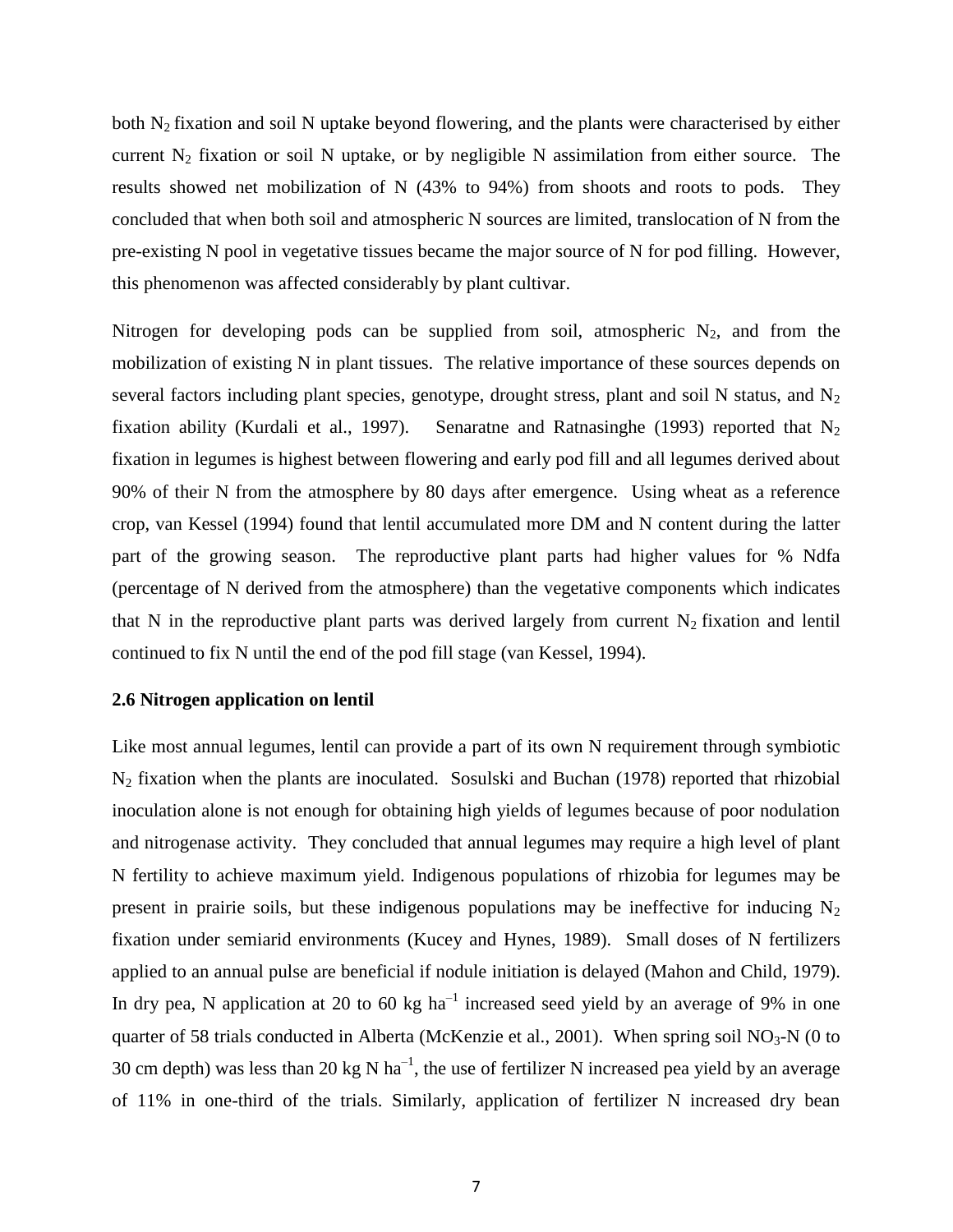(*Phaseolus vulgaris* L.) seed yield proportionally in southern Manitoba (McAndrew and Mills, 2000). Most producers in Western Canada inoculate the seed or the soil with a rhizobia strain and provide little or no fertilizer N to their lentil crops. Due to the lag period between rhizobial root colonization infection and the onset of nodule functioning, the young lentil plants may require a small dose of additional N (i.e., starter- N) from external sources to achieve vigorous vegetative growth and establish  $N_2$ -fixing symbiosis.

#### **2.7 Phosphorus application on lentil**

Phosphorus plays a major role in many plant processes, including storing and transfer of energy; stimulation of root growth, flowering, fruiting and seed formation; nodule development and  $N_2$ fixation (Mclaren and Cameron, 1996; Ali et al., 1997). Phosphorus application on legumes can also increase leaf area, yield of tops, roots and grain; nitrogen concentration in tops and grain; number and weight of nodules on roots; and increased acetylene reduction rate of the nodules (Jessop et al., 1989; Idris et al., 1989; Yahiya et al., 1995). Research documents the influence of P on nodule development and  $N_2$  fixation by legumes (Israel, 1987). The  $N_2$ -fixation process in legumes is sensitive to P deficiency due to reduced nodule mass and decreased ureide production (Sinclair and Vadez, 2002; Vance, 2001). Nodules are a strong P sink and nodule P concentration normally exceeds that of roots and shoots (Sa and Israel, 1991; Drevon and Hartwig, 1997). Therefore, nodule number, volume, and dry weight can be increased by treating P deficient soils with fertilizer P (Cassman et al., 1981). However, Bremer et al. (1989) found that P application increased dry matter and grain yield but did not affect  $N_2$  fixation indicating that the legume host was more responsive to P application than the rhizobia.

Saskatchewan soils generally test low to medium in available phosphorus (Henry, 1980), a nutrient required in relatively large amounts by pulse crops. Total P in Saskatchewan soils ranges from about 400 to 2200 kg ha<sup>-1</sup> in the top 15 cm of soil, but only a very small amount of the total P is available to the crop during a growing season (Saskatchewan Ministry of Agriculture, 2006). Although crops can sometimes be grown for a few years without adding P fertilizer, yields sooner or later begin to decline. Phosphorous is relatively immobile (moves very little) in the soil. Most crops recover only 10 to 30% of the P in fertilizer the first year following application (Havlin et al., 2005). Recovery varies widely depending on soil type and conditions, the crop grown and application method. However, Saskatchewan research has shown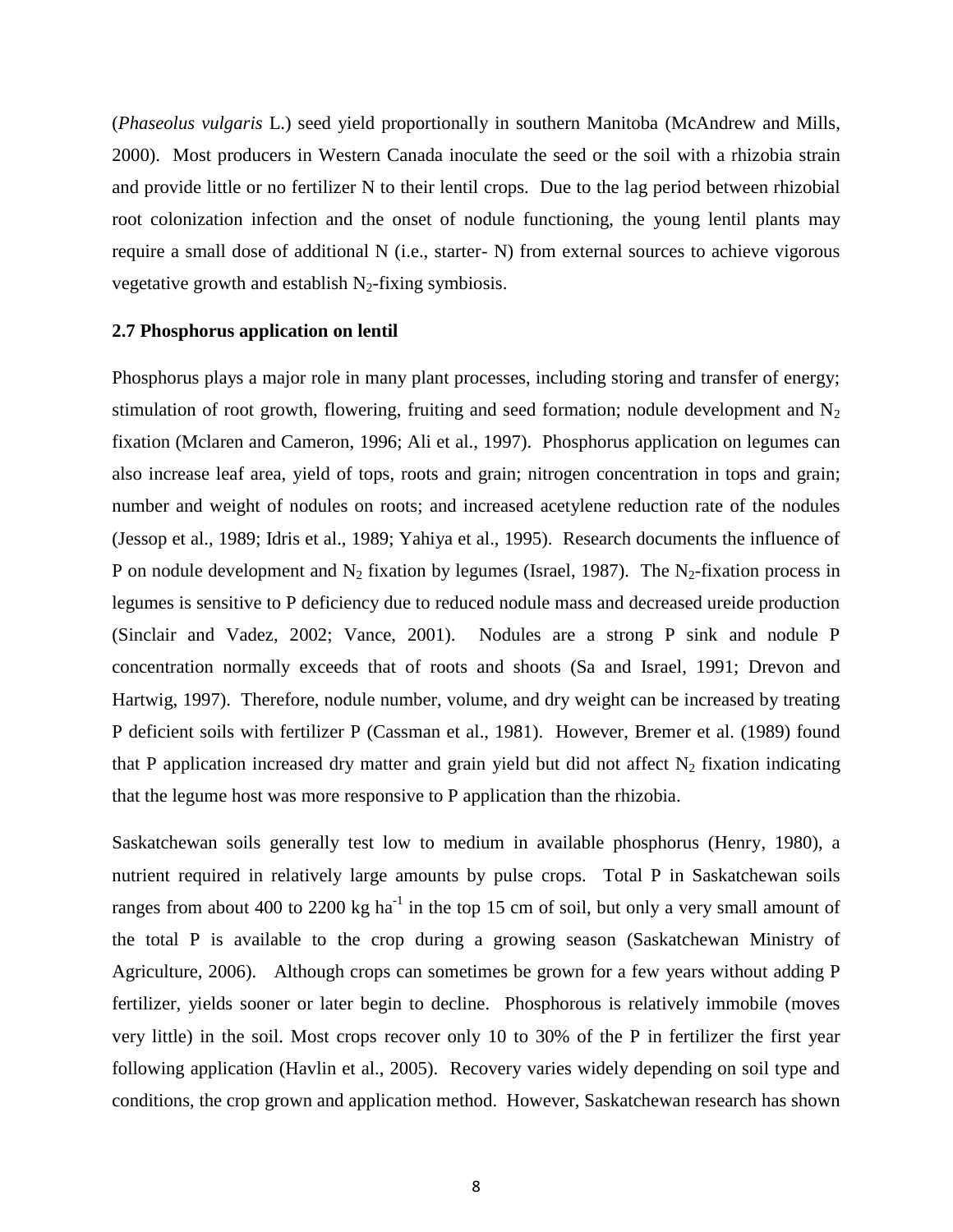that the newly formed soil P reaction products are more plant available than the native soil P minerals and crops can continue to recover fertilizer P for several years after application (Saskatchewan Ministry of Agriculture, 2006). Granular monoammonium phosphate (MAP) (12-51-0 or 11-55-0) is the most common P fertilizer used in Saskatchewan (Saskatchewan Ministry of Agriculture, 2006). Lentils are sensitive to high rates of P fertilizer placed directly in the seed rows. Research conducted over a three year period indicated that increasing rates of seed-placed MAP (11-55-0) resulted in reduced stands of lentil but high yield per plant as compared to side-banded P application (McVicar et al., 2010).

Lentil has a relatively high requirement for phosphorus to promote development of its extensive root systems and vigorous seedlings; and may benefit from improved frost, disease, and drought tolerance because of P application (McVicar et al., 2010). Bremer et al. (1989) reported that P response is more prevalent in the Black soils, which had the most favorable growing conditions and lowest available soil P levels, than in Brown or Dark Brown soils of Saskatchewan.

#### **2.8 Rhizobial inoculation of lentil**

Grain legumes respond most strongly to inoculation when they are introduced into new areas where soils lack appropriate rhizobia (van Kessel and Hartley, 2000). There is presumably a yield advantage to crop inoculation in soils with inadequate inorganic N supply. However, the yield response to inoculation was highly variable and affected by inherent field variability, and by differences in environmental and edaphic conditions (van Kessel and Hartley, 2000). Effective indigenous strains of *Rhizobium leguminosarum* biovar *viceae* are lacking in most prairie soils, and therefore inoculation is essential to ensure adequate nodulation and N fixation for maximum yields (Bremer et al., 1988). When chickpea (*Cicer arietinum*) and lentil were introduced to North America, both crops responded strongly to inoculation. In subsequent years, and as the resident population of effective rhizobia in soils increased,  $N_2$  fixation remained significant but responses to further inoculation diminished (Bremer et al., 1989). Thies et al. (1991) concluded that legume response to inoculation was largely dependent on the number of rhizobia already established in the soil, the availability of soil N, and the demand for N by the crop.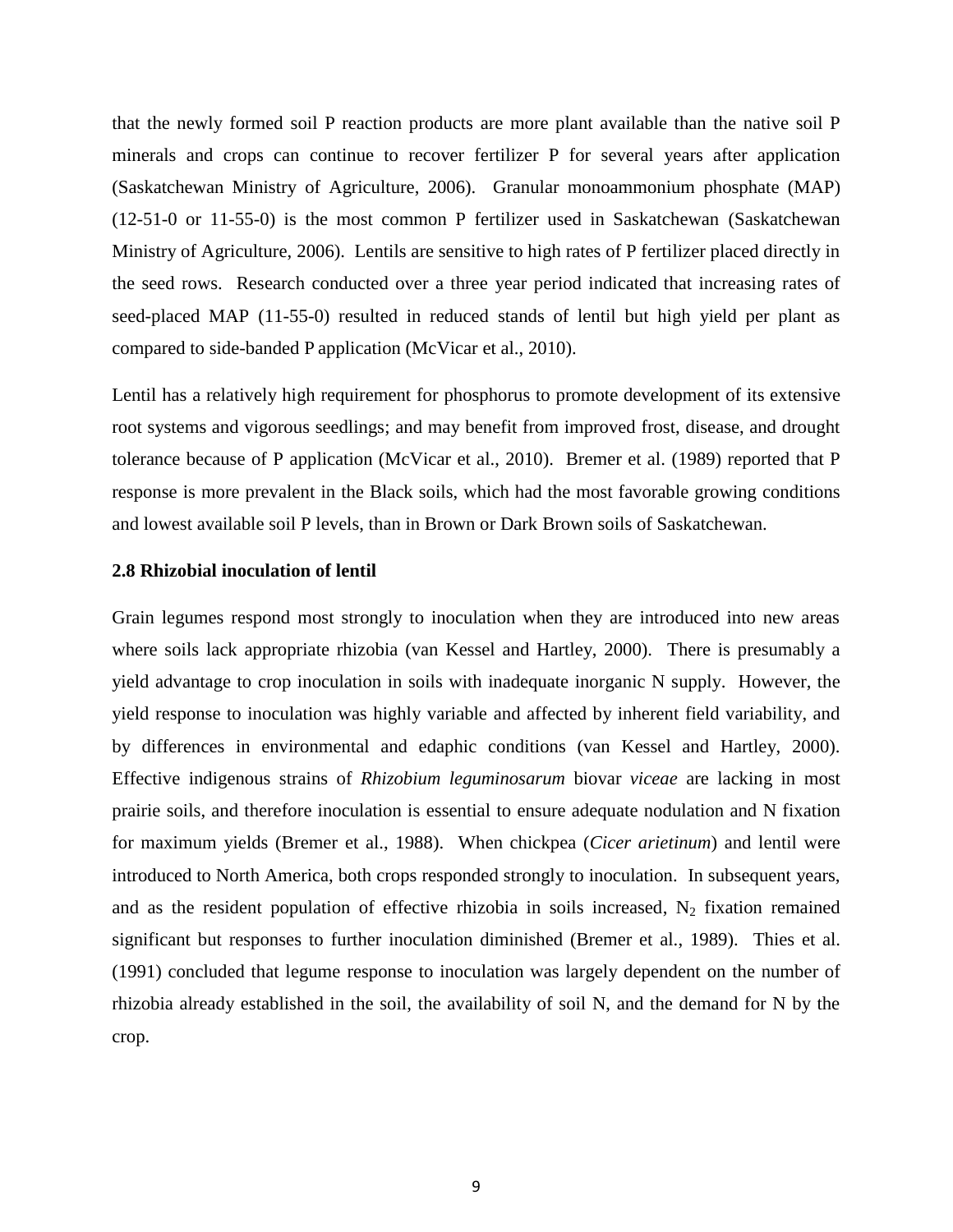Most producers in Saskatchewan inoculate the seed or the soil with a rhizobial strain and provide little or no fertilizer N to their lentil crops. Response to inoculation remains highly site specific and depends on factors beyond the effectiveness and competitiveness of the strain(s) used and host cultivar(s) seeded. N<sub>2</sub> fixation in grain legumes has focused on selection of superior rhizobial strains; however, significant variation in strain effectiveness has been observed in different trials (Hobbs and Mahon, 1982; Rennie and Kemp, 1983; Graham and Temple, 1984; Bremer et al., 1990; Bliss, 1993; Carter et al., 1995; Rosas et al., 1998). If soil N is sufficient to meet the N demand of the crop, even the most effective rhizobia-host plant symbiosis will fix little N<sub>2</sub>. Indeed, a less effective rhizobia-host plant symbiosis may well fix more N when the demand of N by the host is increased by management practices and adequate nutrient availability. Mengel (1994) concluded that nitrogenase activity is a flexible process that adjusts to the N demand of the host. The amount of  $N_2$  fixed becomes much more dependent on the demand of N by the host than on the intrinsic capacity of the rhizobia to fix N. Therefore, management practices that increase N demand will likely be a more effective means of increasing the amount of  $N_2$  fixed by grain legumes compared to attempting to improve the effectiveness of the rhizobia-host plant symbiosis.

Table 2.1: Rhizobium species required for legume crops (Source: Saskatchewan Ministry of Agriculture)

| pea, lentil, faba bean, chickling vetch | Rhizobium leguminosarum     |
|-----------------------------------------|-----------------------------|
| Chickpea                                | Rhizobium ciceri            |
| dry bean                                | Rhizobium phaseoli          |
| Soybean                                 | Bradyrhizobium japonicum    |
| alfalfa, sweet clover                   | Rhizobium meliloti          |
| Clover                                  | Rhizobium trifolii          |
| Fenugreek                               | Rhizobium spp. Strain RGFU1 |

Researchers have identified efficient strains of rhizobium for each pulse crop. Single-strain inoculants contain rhizobium particularly effective in one pulse crop. For example, a rhizobium strain may be able to produce nodules in both lentil and pea, but may be much more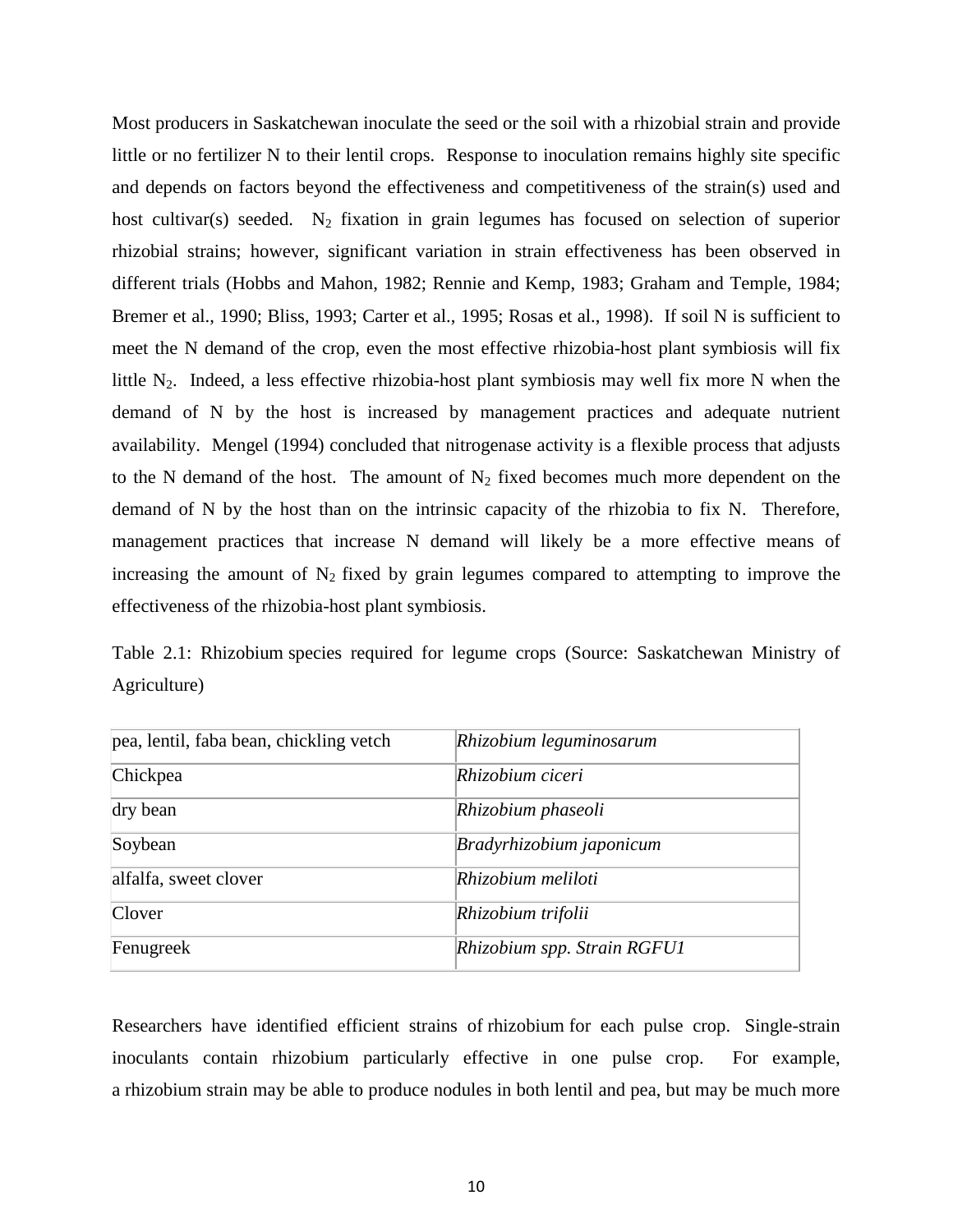effective in pea. Inoculants are also available in mixed-strain formulations. Mixed-strain inoculants like Cell-Tech C, Nitragen Powder-GC or Tag Team; may contain bacteria effective in initiating nitrogen fixation in more than one pulse crop or may contain two or more strains specific to a single pulse crop.

# **2.9 Plant desiccation with chemicals**

Plant growth regulators (PGRs) are organic compounds other than nutrients that, in small amounts, promote, inhibit, or otherwise modify any physiological process in plants. Five major classes of PGRs include auxins, cytokinins, gibberellins, abscisic acid and ethylene. Each of them performs distinct functions in plant growth and development. Besides these naturally occurring compounds, research has led to develop certain artificial organic compounds which when applied to plants, affect their growth. Desiccants are one class of such compounds which are used to control vegetative growth in plants and to desiccate foliage. Desiccation is the chemically accelerated drying of plants or plants parts, and does not require active functioning on the part of the plant. It differs from defoliation which requires the functioning of living tissues at the leaf base and involves plant hormones (auxins and ethylene). The tissue contacted by the defoliant rapidly loses moisture and dies. Contiguous tissues die somewhat later, but remote tissues remain unaffected unlike the first contacted. Like contact herbicides, desiccants kill all aerial parts except seeds. Desiccants are applied on crop plants to enhance maturation, to desiccate foliage for early harvesting so as to control vegetative growth and for ease of harvesting. As with lentil, chemical desiccants are used on other grain crops prior to harvest for the purposes of reducing seed moisture, preserving seed quality and yield, and the control of weeds that interfere with mechanical harvest and storage (Baur et al., 1977; Bovey et al., 1999; Yenish and Young, 2000). Crops, including wheat (*Triticum aestivum* L.), flax, field pea, chickpea and common bean are routinely desiccated in Canada (Bovey and McCarty, 1965; Yenish and Young, 2000; Gubbels et al., 1993). Some of the literature is reviewed in the following section.

**2.9.1 Sunflower:** Full-season sunflower crops grown in regions with short growing seasons such as the northern Great Plains often are subject to prolonged achene (seed plus hull) dry down due to shorter days, decreasing temperatures, and damp conditions associated with late fall.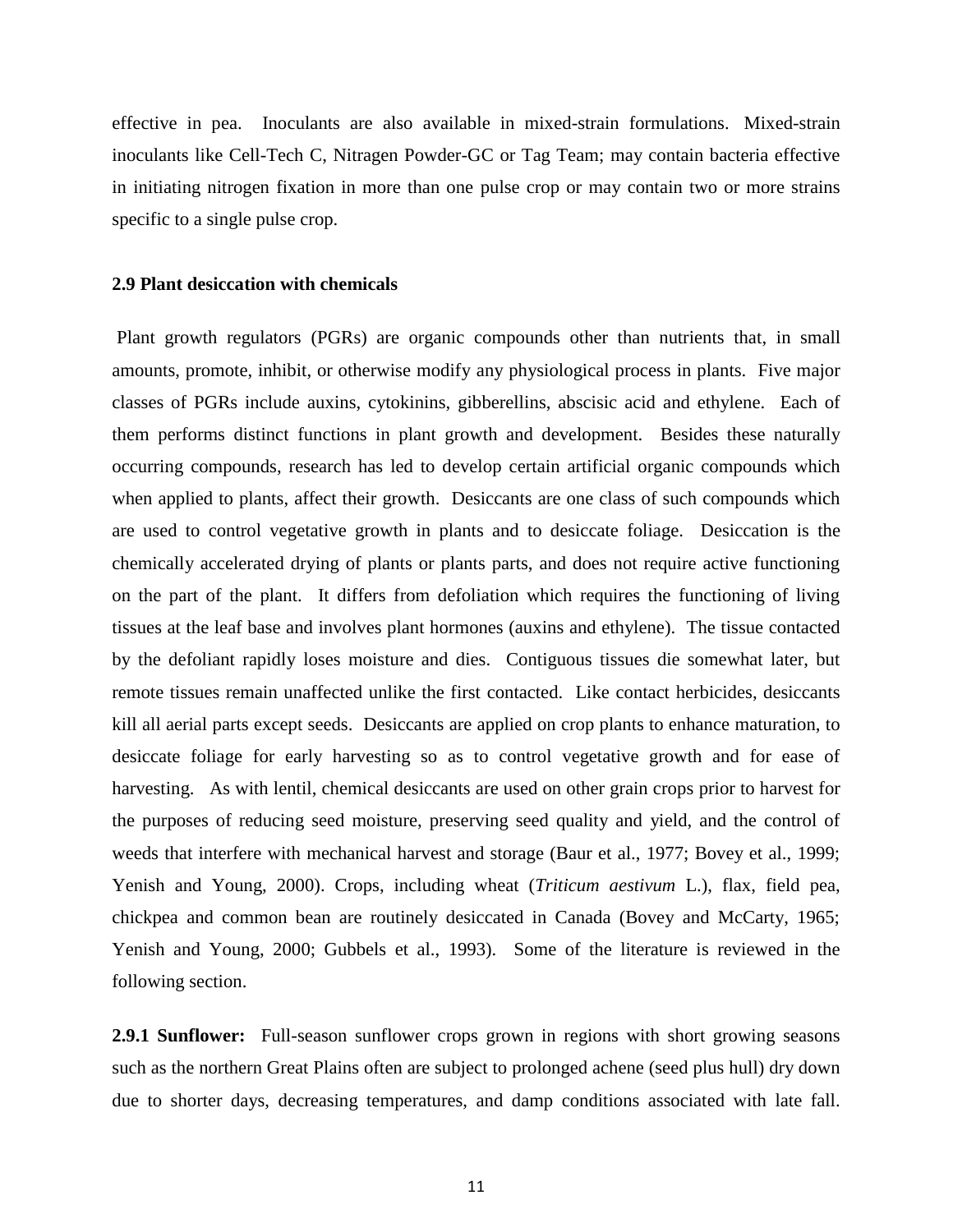Management decisions for earlier harvest may prompt producers to apply chemical desiccants to hasten plant dry-down. Gubbels and Dedio (1985) reported sunflower harvest advancement with diquat ranging from 0 to 26 days with desiccant effectiveness dependent on weather conditions after desiccation. Cool and damp weather after desiccation reduced the effectiveness of diquat. Diquat applications at achene moisture levels of  $>450$  g kg<sup>-1</sup> resulted in reduced achene yield, oil content, seed weight, and meal protein content (Gubbels and Dedio, 1985). Stay-green hybrids senesced more slowly than conventional hybrids and leaves, stalks, and receptacles remained green after achenes reach physiological and harvest maturity. Therefore, stay-green sunflower hybrids may pose a greater need for desiccation than conventional hybrids (Thelwell and Benett, 1988).

**2.9.2 Cotton:** In cotton (*Gossypium hirsutum* L.), cultural practices and environmental conditions are conducive to its continued growth and delayed maturity. These factors often result in plants with several late-season bolls that are apparently mature, but which fail to dehisce or open sufficiently for a single pass of a spindle picker harvest before inclement weather conditions develop. Research reports suggest that the boll-opening process could be accelerated and harvest schedules advanced by applying either an ethylene-releasing compound or a desiccant chemical to the plants (Simpson and Marsh, 1977; Morgan et al., 1971). Cathey et al. (1982) reported that growth regulators can be used to accelerate boll dehiscence in cotton and to increase first harvest percentage. However, the quality of the harvested product may be lowered if treatments are made when many immature bolls are present. In USA, harvest aids are widely used on cotton with many commercial products available, like Harvard, Pix and Ginstar.

**2.9.3 Potato:** Plant desiccation is used extensively to remove potato (*Solanum tuberosum* L.) tops before mechanical harvest in most potato-producing areas of North America. Desiccants may also retard the spread of viruses in seed potatoes, regulate tuber size, enhance periderm development and improve potato storability. Glufosinate-ammonium is registered for use in Canada and United States as a desiccant on nonseed potato crops. Montambault (1988) found that although glufosinate-ammonium is an effective potato-top desiccant, at high rates of application it had adverse effects on daughter seed tuber sprouting.

**2.9.4 Flax:** Stand-retting of fibre flax (*Linum usitatissimum* L.) using diquat was first reported in Canada in 1981 (Gubbels & Kenaschuk 1981), where it was observed that application of the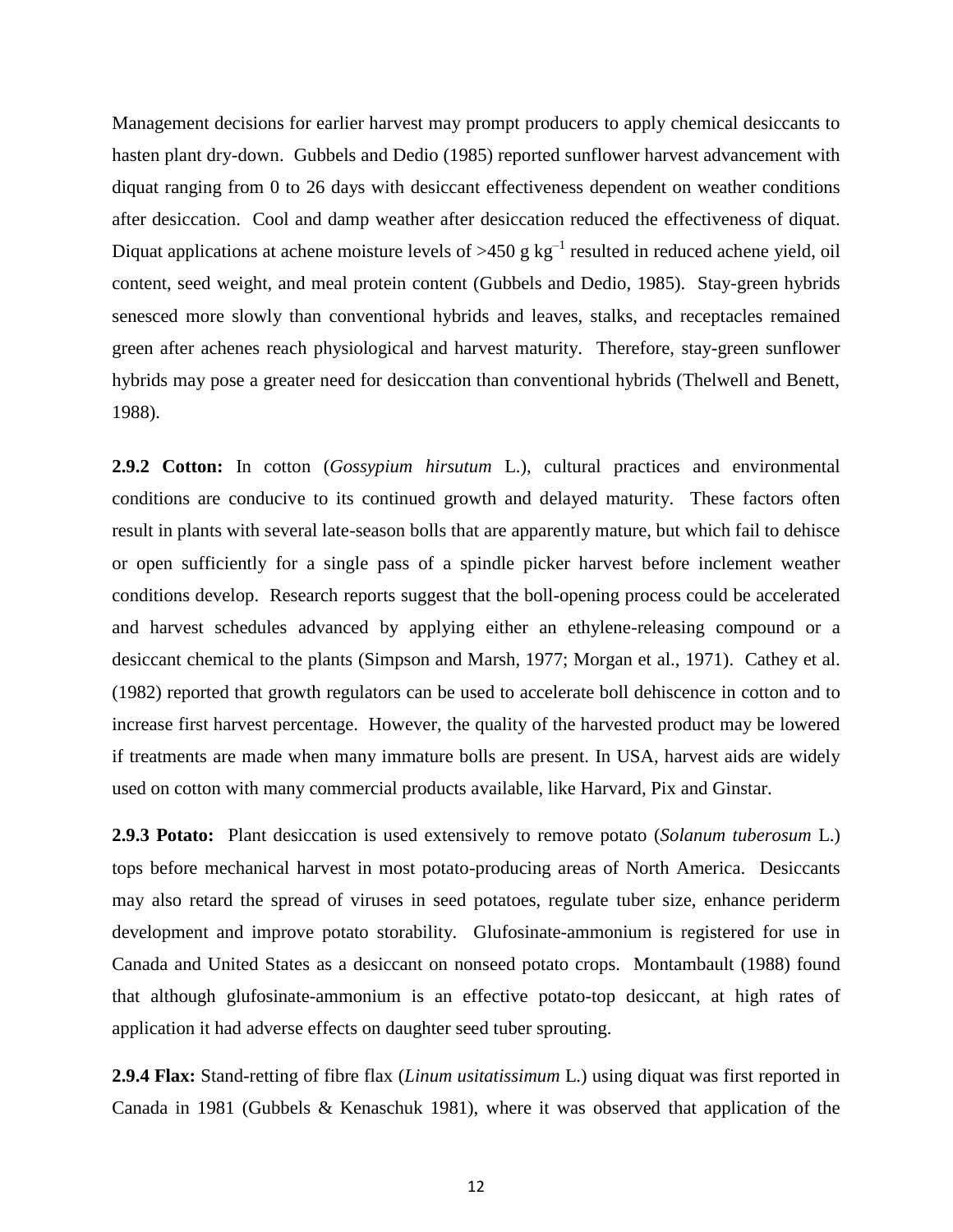diquat resulted in the fibre bundles separating in a similar manner to that achieved by dew- or water-retting. Gubbels et al. (1993) found that flax yields could be improved through advancing maturity with applications of diquat (Reglone®), glufosinate-ammonium (Liberty®) or glyphosate (Roundup®). Timing of desiccation can be important to seed quality following harvest, depending on the crop and its end use.

**2.9.5 Soybean:** Kappes et al. (2009) applied 400 g ha<sup>-1</sup> of diquat and paraquat to soybean at four different stages of the crop production cycle, equivalent to 113, 117, 121 and 125 days after sowing (DAS). The control treatment had no desiccant applied and had a culture cycle of 127 days. They presumed that desiccant should be applied at 125 DAS- only 2 days before the complete production cycle ended. Philbrook and Oplinger (1989) reported that soybean seed yield loss increased linearly at a rate 0.2% per day as harvest was delayed out to 42 days. However, paraquat performed effectively to control growth and reduced the number of green stems, pods, and leaves, allowing harvest to proceed 1 to 2 weeks earlier than physiological maturity.

**2.9.6 Pulse crops:** Due to the indeterminate growth habit of most pulse crops, the plant canopy may remain green and healthy even up to the time the mature dry pods are ready for harvesting. Moreover, the presence of moisture on the plants due to rain or dew makes mechanical harvesting difficult and crop losses are particularly heavy due to non-uniform maturity. Desiccation of foliage is, therefore, recommended to prevent moisture formation on the leaves thus facilitating mechanical harvesting of the crop. Santos et al. (2004) evaluated the effects of desiccation on seed quality of common bean (*Phaseolus vulgaris* L.). Desiccation was performed by applying 5 rates  $(0, 10, 30, 60, 41, 120, g \text{ ha}^{-1})$  of carfentrazone-ethyl at three application times, 25, 30 and 35 days after flowering (DAF). They reported that desiccant application between 10 and 30  $\,$  g ha<sup>-1</sup> applied 30 DAF gave higher yield and seed quality without a negative effect on seed germination. Teofilo et al. (1999) did not find a difference when common bean was treated with paraquat alone or in combination with diquat. They reported that plant desiccation and weed control was effectively achieved in the final maturation stage by all treatments, however, none of the treatments accelerate crop maturation itself. Macvigar and Gibson (1955) evaluated crop desiccation in different legumes and reported an appreciable reduction in moisture content by the desiccant treatments. Seed yields were,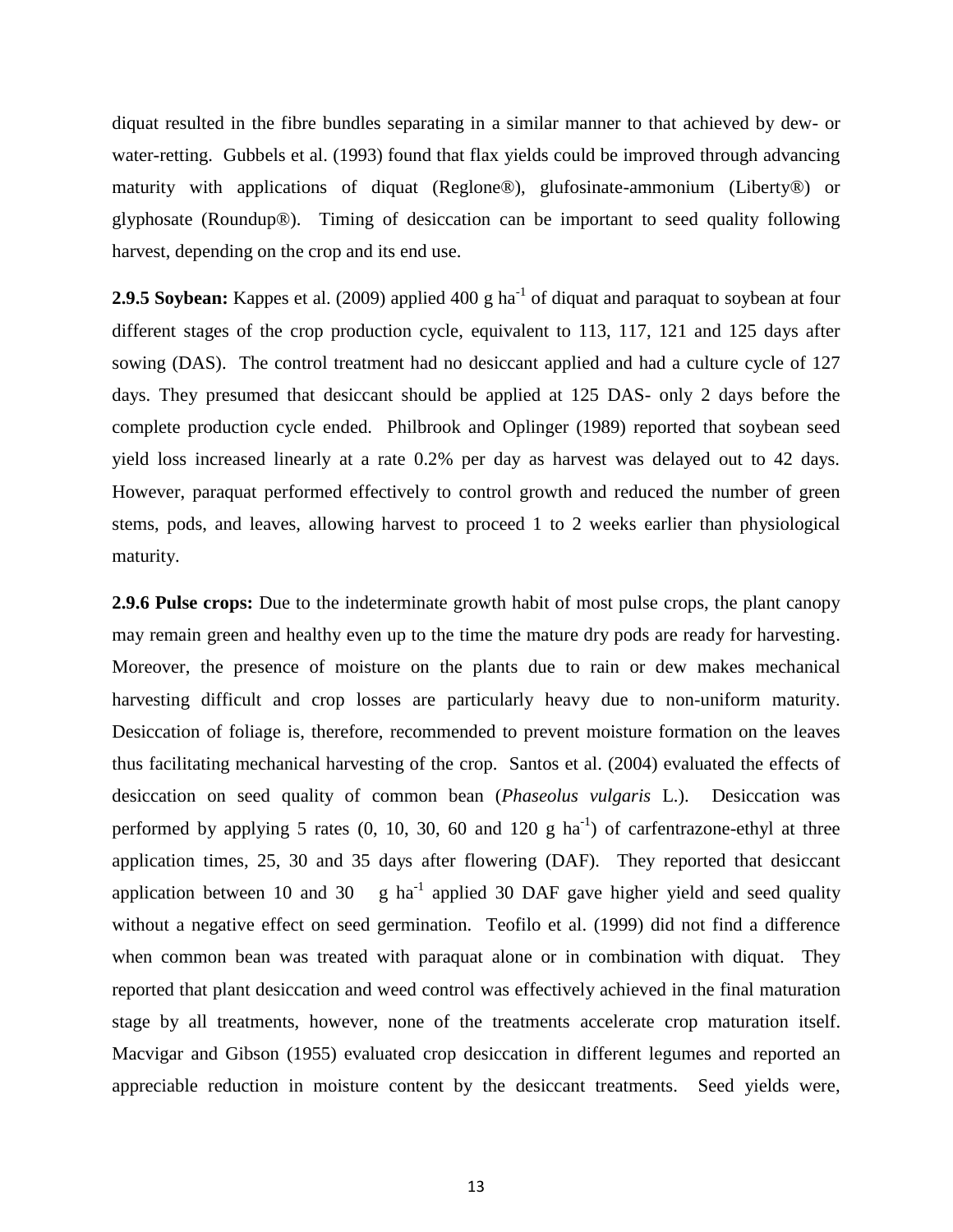however, not increased with evidence of extensive shattering due to the application of the desiccants. The data obtained did not indicate that the pre-harvest spraying of legume seed-crops would be a profitable practice in areas such as eastern Ontario where seed yields are generally low.

Diquat is registered for desiccant use in Canada on common bean, soybean, flax, lentil, mustard, canola, pea, chickpea, sunflower and potato. It is a non-selective, fast-acting desiccant herbicide, which damages only the parts of a plant to which it is applied. It is used agriculturally and also has a number of outdoor residential weed control applications. It strongly binds with soil, and has low mobility in the environment. Diquat diverts energy from photosynthesis, producing peroxide radicals, which result in rapid cell desiccation and onset of phytotoxic symptoms (Black and Meyers, 1966; Funderburk and Lawrence, 1964). It is odourless and highly soluble in water with high affinity for soil. It is commercially sold under different brand names like Aquacide, Aquakill, Dextrone, Diquat, Reglone, Reglox, Reward, Tag, Torpedo, Vegetrole, and Weedtrine-D.

Glyphosate (Roundup) is another commonly used herbicide to enhance maturity and weed control in lentil fields. However, the difference in the maximum residue limit (MRL) for glyphosate is quite low in the European Union (0.1 ppm) as compared to Canada (4.0 ppm). Europe is a major market for Canadian lentils, the difference in MRL results in the trade barrier imposed by European Union on Canadian lentil shipments. The MRL for diquat is same (0.2 ppm) in both EU and Canada. With \$110 million in Canadian lentil exports to the EU (Saskatchewan Pulse Growers, 2011), this technical trade barrier has significant implications for Canadian growers and emphasizes to switch from glyphosate to diquat use.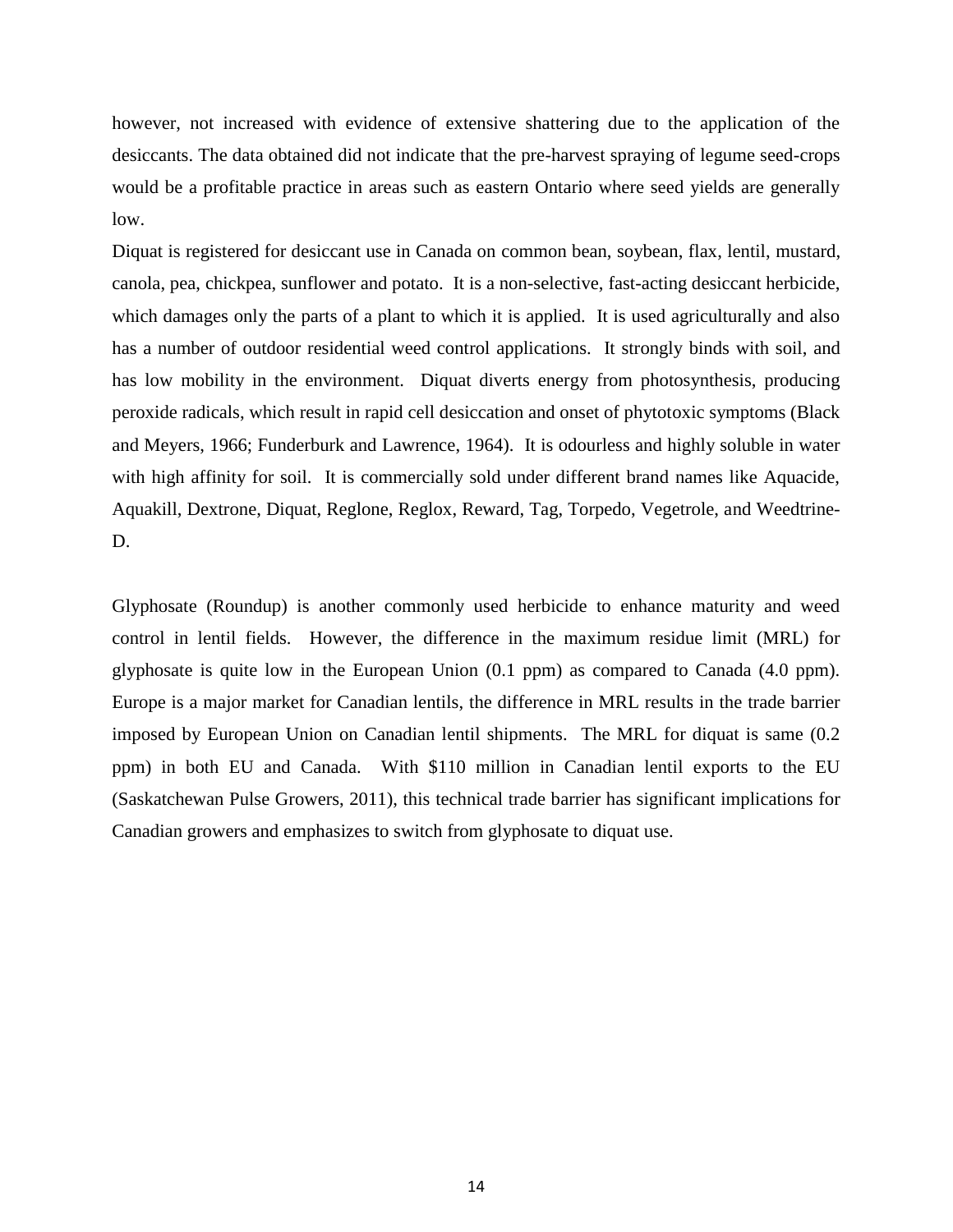**3. Effect of nitrogen, phosphorus and rhizobial application on growth and yield of two different maturing lentil cultivars**

#### **ABSTRACT**

Field experiments were conducted at Indian Head (IH) and Saskatoon (SKA) sites in 2007 and 2008 to determine the effect of N and P application on growth and yield of two lentil cultivars CDC Plato and CDC Blaze. Fertility treatments included control, Inoculation only, P only, P with inoculation, and three N levels (10, 20 and 50 kg ha<sup>-1</sup>) with P and inoculation. Experiments were carried out in randomized completer block design (RCBD). At IH, highest yield was obtained with 10 kg N ha<sup>-1</sup>, while at SKA; yield was not affected by fertility treatments due to its drier weather. Biomass and N accumulation after flowering were not affected significantly by the fertility treatments at both locations, showing that post-flowering physiology in lentils is governed by  $N_2$  fixation instead of N application. The results suggested that greater amounts of N application were not effective in reducing post-flowering biomass accumulation since biomass was increased with increasing N rate.

# **3.1 Introduction**

Saskatchewan has the greatest proportion (44%) of Canada's total cultivated farmland. A thriving Saskatchewan crop industry contributes to and benefits from an increasing local and global demand for food, feed, fuel and fibre. Commercial production of lentil in Saskatchewan began in 1970, when approximately 600 hectares (ha) were grown (McVicar et al., 2010). Lentil cultivation in Saskatchewan increased to about 1.3 million ha over 40 years (Saskatchewan Ministry of Agriculture, 2011). However, lentil shows large variation in yield due to its indeterminate growth habit and non-uniform maturity.

There are four distinct soil zones in Saskatchewan; black, dark brown, brown and gray. These soil zones vary in their inherent organic matter content and hence differ in the soil fertility levels. Among those, black and dark-brown zones are intensively cultivated. The majority of Canadian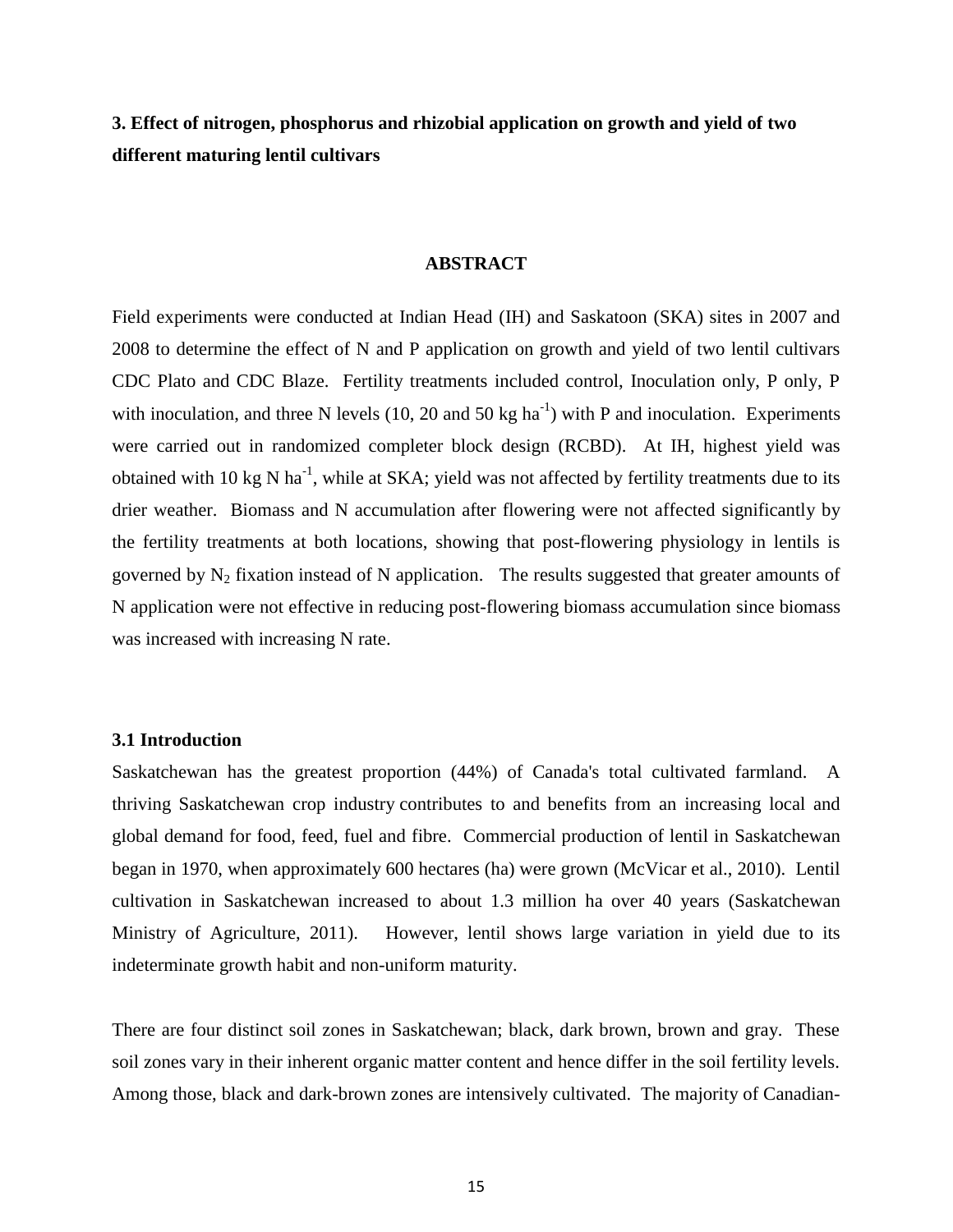grown lentils are produced in Saskatchewan in a continental climate. The seasonal variations in temperature and less frost-free days provide a short growing season in the province. On the average Indian Head and Saskatoon locations support 105 and 118 frost-free days, respectively (Padbury et al., 2002).

Lentil is best adapted to the Brown and Dark Brown soil zones of Saskatchewan, but can be grown successfully in the Black soil zone as well. A major limitation to crop production on the Canadian prairies is the short growing season from May to August, with limited heat units. Moreover, post-flowering vegetative growth of lentil due to excessive water and N availability towards the end of the season can lower harvest index, delay maturity and reduce yield (Wallace et al., 1990). In time constrained production systems (like Saskatchewan), maximizing the limited solar radiation with improved crop management practices could lead to yield improvement and stability.

The biological nitrogen fixation process is critically influenced by soil N content (Walley et al., 2001; Matthews, 2009) and is reduced when availability of soil N is high. Lentil in Saskatchewan is mostly sown with rhizobium inoculation to optimize  $N_2$  fixation, and N fertilizer is not typically added to the soil. Although legumes can theoretically obtain all of their N requirements from  $N_2$  fixation, economic responses to N fertilizer may still occur because N deficiencies may be experienced by the legume plant after seed N has been depleted and before sufficient N is available from its developing nodules (Sprent and Minchin, 1983). By eliminating this period of N deficiency, nodule development and  $N_2$  fixation may be stimulated (Pate and Dart, 196l; Harper, 1974). Although the addition of small doses of N has a beneficial effect on legumes grown in N-free media under controlled conditions (Streeter, 1988), it is unclear if the same response would be observed under field conditions where small amounts of available N are likely to be present. Field trials with low "starter" rates of N fertilizer have not been conclusive (Parker and Harris, 1977; Semu and Hume, 1979). Starter N effects will depend on available soil N levels, host plant, rhizobium strain and other environmental conditions (Sprent and Minchin, 1983). One report indicated that high rates of N fertilizer led to greater growth (Allos and Bartholomew, 1955) while others found that added N merely substituted for fixed  $N_2$ , with no increase in overall yield (Weber, 1966; Lawn and Brun, 1974). In general, under conditions of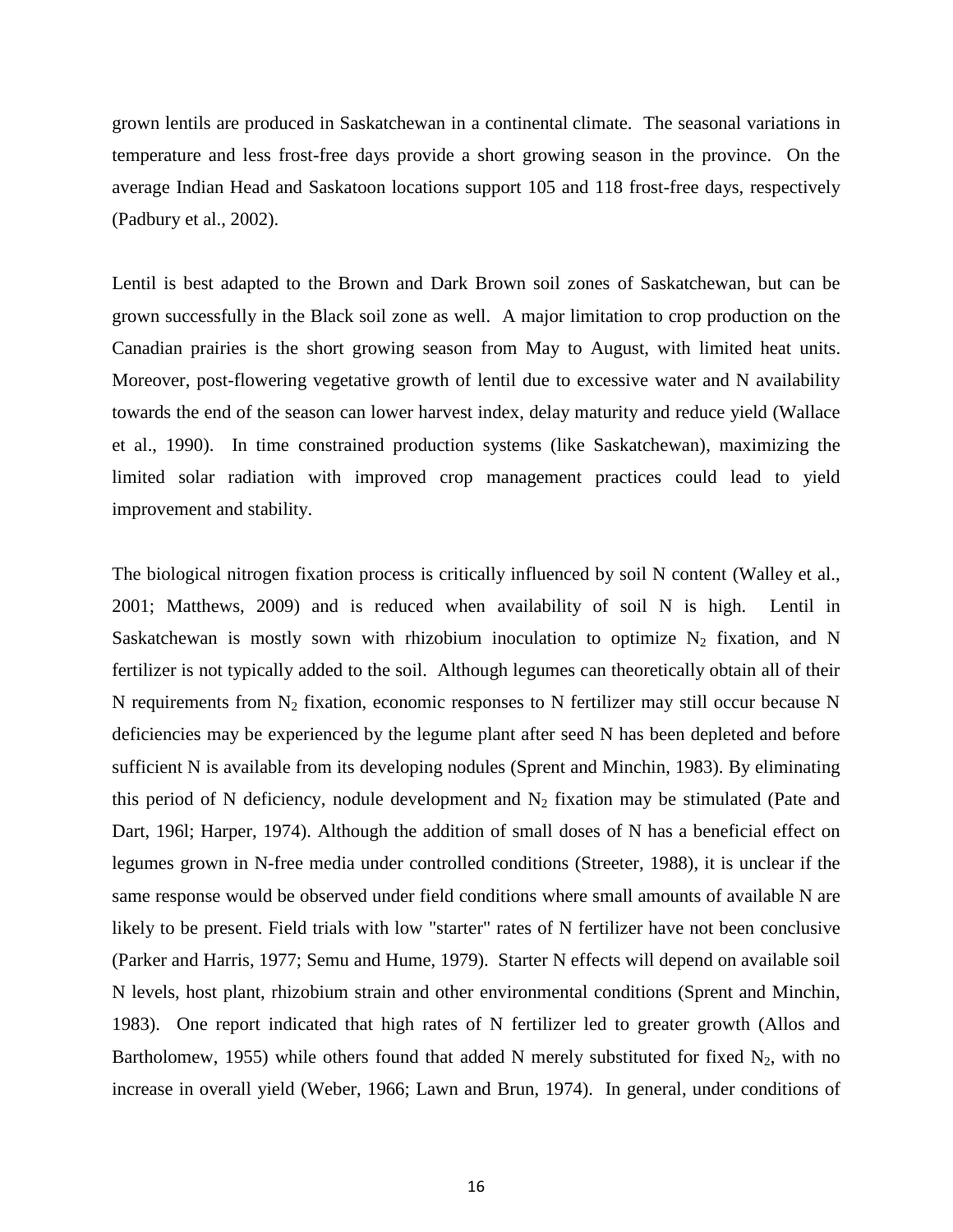high soil N availability legumes take up soil N rather than fix N, because the energy requirement of the former is lower (Ryle et al., 1978).

Plants need P throughout their life cycle, but especially during early growth stages for cell division. Saskatchewan soils are inherently low in available P and phosphatic fertilizer is required on about 85 per cent of Saskatchewan cropland (Saskatchewan Ministry of Agriculture, 2006).

N management strategies are, therefore, needed in lentil that can effectively control excessive vegetative growth, increase harvest index and final yield while maximizing  $N_2$  fixation and reducing reliance on N fertilizer. I hypothesized that applying some N fertilizer may reduce  $N_2$ fixation in lentil at latter growth stages and result in N deficiency towards the end of the growing season, provided that to fertilizer inhibited N fixation and supplied enough N for lentil growth for most of the first part of season. This late season N deficiency would curtail its vegetative growth and result in earlier crop maturity, without a large yield penalty. This study aimed at investigating the response of lentil growth, yield, biomass accumulation and N accumulation to different levels of N, P and inoculation in two contrasting soil zones of Saskatchewan.

# **3.2 Objectives of the study**:

- 1. Measuring the effects of different nitrogen, phosphorus and inoculant applications on growth and yield of lentil
- 2. Investigating the response of two different maturing lentil cultivars to different levels of N for obtaining high yield
- 3. Evaluating the patterns of N accumulation in lentil grown under different fertility levels

# **3.3 Materials and methods**

**3.3.1 Site description:** Field experiments were conducted in Saskatoon (SKA) and Indian Head (IH) in 2007 and 2008. Both these locations differ in their weather and soil type, representing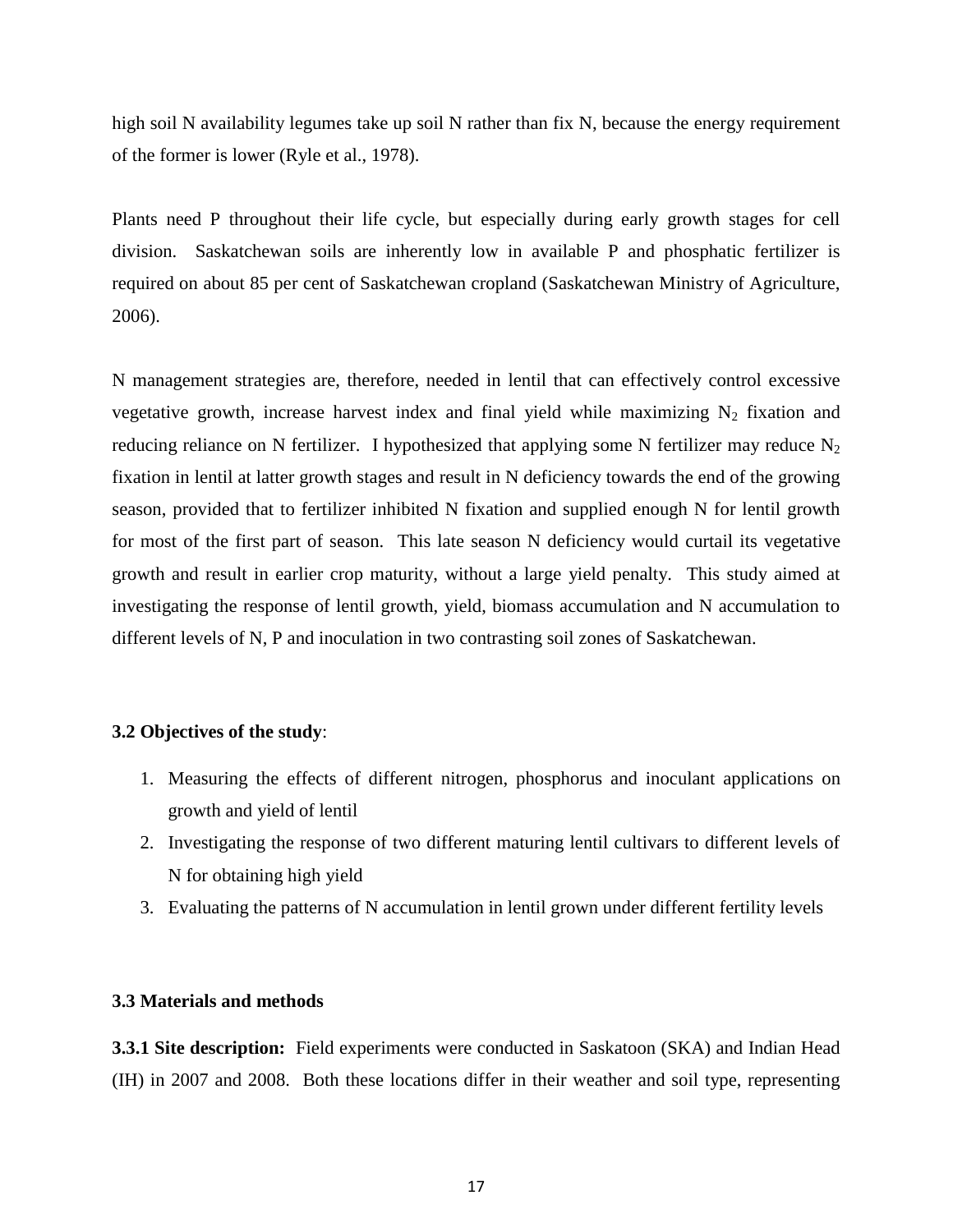two distinct environments of Saskatchewan. The experimental sites were located at 52◦ N and 106◦ W for Saskatoon and 50◦ N and 103◦ W for Indian Head, representing Dark Brown Chernozem Bradwell sandy loam and Black Chernezem Oxbow loam soils, respectively.

**3.3.2 Treatments and experimental design:** Two lentil cultivars CDC Plato (large green class with medium to late maturity) and CDC Blaze (red market class with early maturity) were sown under the following fertility treatments:

| <b>Fertility</b>  | N rate      | $P_2O_5$ rate | <b>Inoculation</b> |
|-------------------|-------------|---------------|--------------------|
| <b>Treatments</b> | $(kg ha-1)$ | $(kg ha-1)$   |                    |
| Control           |             | 0             | Uninoculated       |
| Inoc only         | 0           | $_{0}$        | Inoculated         |
| P only            | 0           | 15            | Uninoculated       |
| P and Inoc        | 0           | 15            | Inoculated         |
| $10N+15P+Inoc$    | 10          | 15            | Inoculated         |
| $20N+15P+Inoc$    | 20          | 15            | Inoculated         |
| $50N+15P+Inoc$    | 50          | 15            | Inoculated         |

Table 3.1: Fertility treatments used in the experiment

The experiment was laid out in a randomized complete block design (RCBD) with a factorial arrangement. In both sites, plot sizes were different. At SKA, plots were 2.42 m x 10.60 m (8 ft x 35 ft) providing an individual plot area of 25.65 m<sup>2</sup> with a row spacing of 20.32 cm (8 inches). At IH, however, plots were 1m x 13.66 m (3.3 ft x 45.07 ft) with an individual plot area of 13.66  $m<sup>2</sup>$  and a row spacing of 30 cm (12 inches). Reduced spacing was kept at SKA to overcome weed competition especially for limited soil moisture in dark brown soils. Plots were seeded using a Fabro small plot seeder (Fabro enterprises Ltd., Swift Current, SK) at both sites. In both years and locations, plots were seeded in the first week of May. A granular formulation of Nodulator Rhizobium inoculant (Becker Underwood Inc., Saskatoon, SK) was placed in the seed rows at 7 kg  $ha^{-1}$  in the inoculated plots. The seeder was then used to side drilled ammonium nitrate (34-0-0) and superphosphate (0-45-0) as sources of fertilizer in the subsequent plots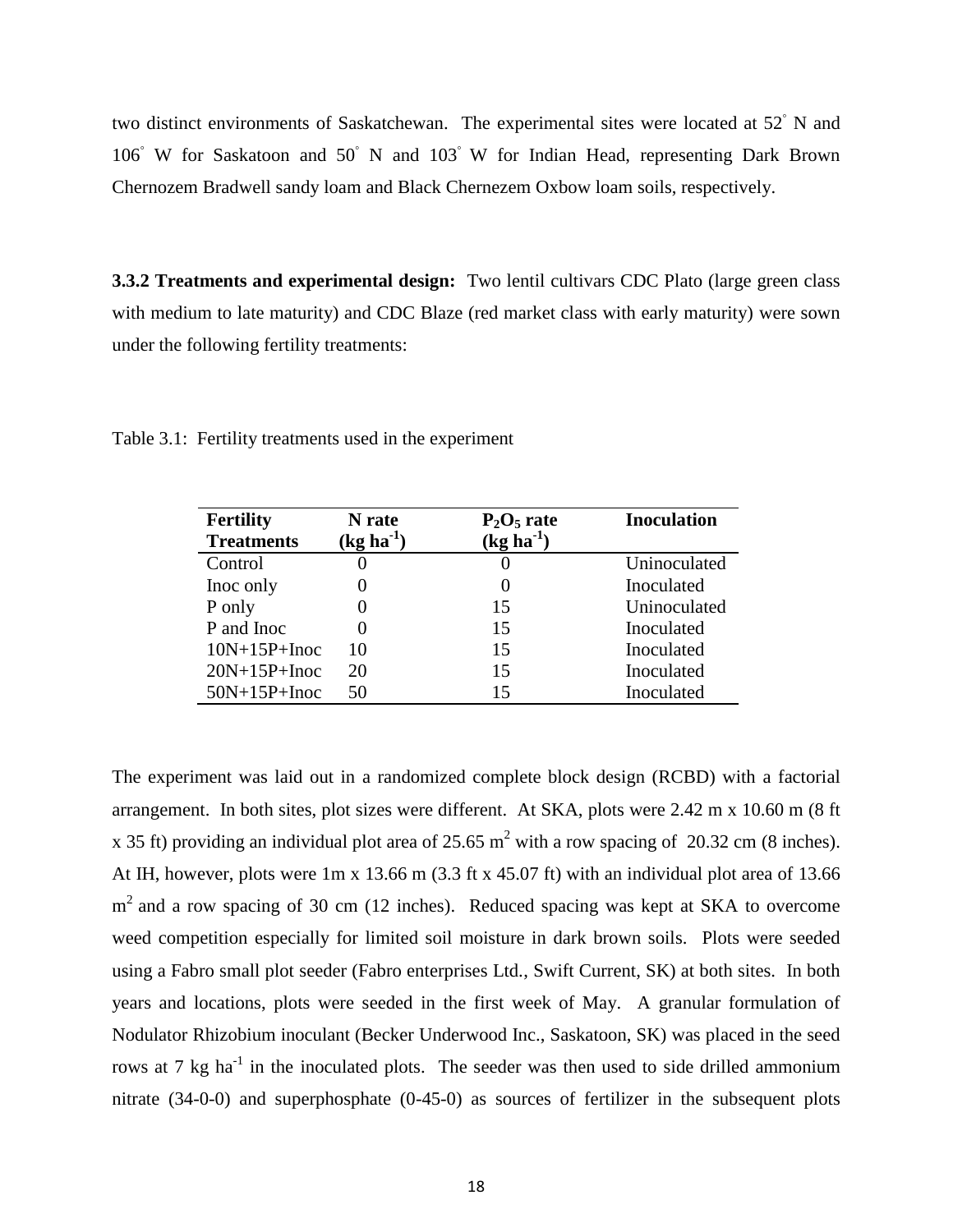according to fertility treatments (Table 3.1). Weed control strategies included pre-planting applications of glyphosate (Roundup), followed by in-crop herbicide applications of sethoxydim (Poast Ultra) and metribuzin (Sencor) at recommended rates along with hand weeding. Grasshoppers were controlled with chloropyrifos (Lorsban) in both years. Precipitation and temperature data were recorded during the growing season by Environment Canada (Saskatoon Diefenbaker Airport, 25 km distance from the plots at Saskatoon; Indian Head CDA, 2 km distance from the plots at Indian Head).

**3.3.3 Plant measurements:** Plant population density was counted for 1-m length of three randomly selected rows in each plot, two weeks after germination. Biomass samples were cut from each plot at four physiological stages: flowering, early pod-fill, late pod-fill and physiological maturity, as two 0.3-m strips taken from two adjacent rows. The outside border rows were never used for biomass sampling. Plant samples were cut at ground level, bagged and dried in an oven at 60℃ for three days. Dry sample weights were then recorded for each plot. The final samples taken at physiological maturity were also used for harvest index (HI) measurement. These samples were oven dried, weighed, and threshed using a stationary belt drive thresher (Agriculex SPT-1, Guelph, ON) which separated seed from vegetative material. The seeds were then weighed to determine harvest index (HI) by using the following formula:

### HI=seed yield  $(g)/\text{total biomass}(g)$ .

A sub-sample was also taken at maturity for measuring N content in biomass as the original sample was threshed. Seed and biomass samples were ground and analyzed for N content measurement by the combustion method, using a Leco carbon-nitrogen determinator (LECO CNS 2000, St. Joseph, MI, USA). Total plant N content was calculated by the following formula:

Plant N content (g m-2 ) = (Plant N%/100) x (Plant DW gm-2 )

Days to maturity (DTM) were calculated by counting the Julian days from seeding to physiological maturity. Final seed yield was measured by harvesting the plots in the second week of October with Wintersteiger Elite combine (Wintersteiger, Salt Lake City, UT). Seeds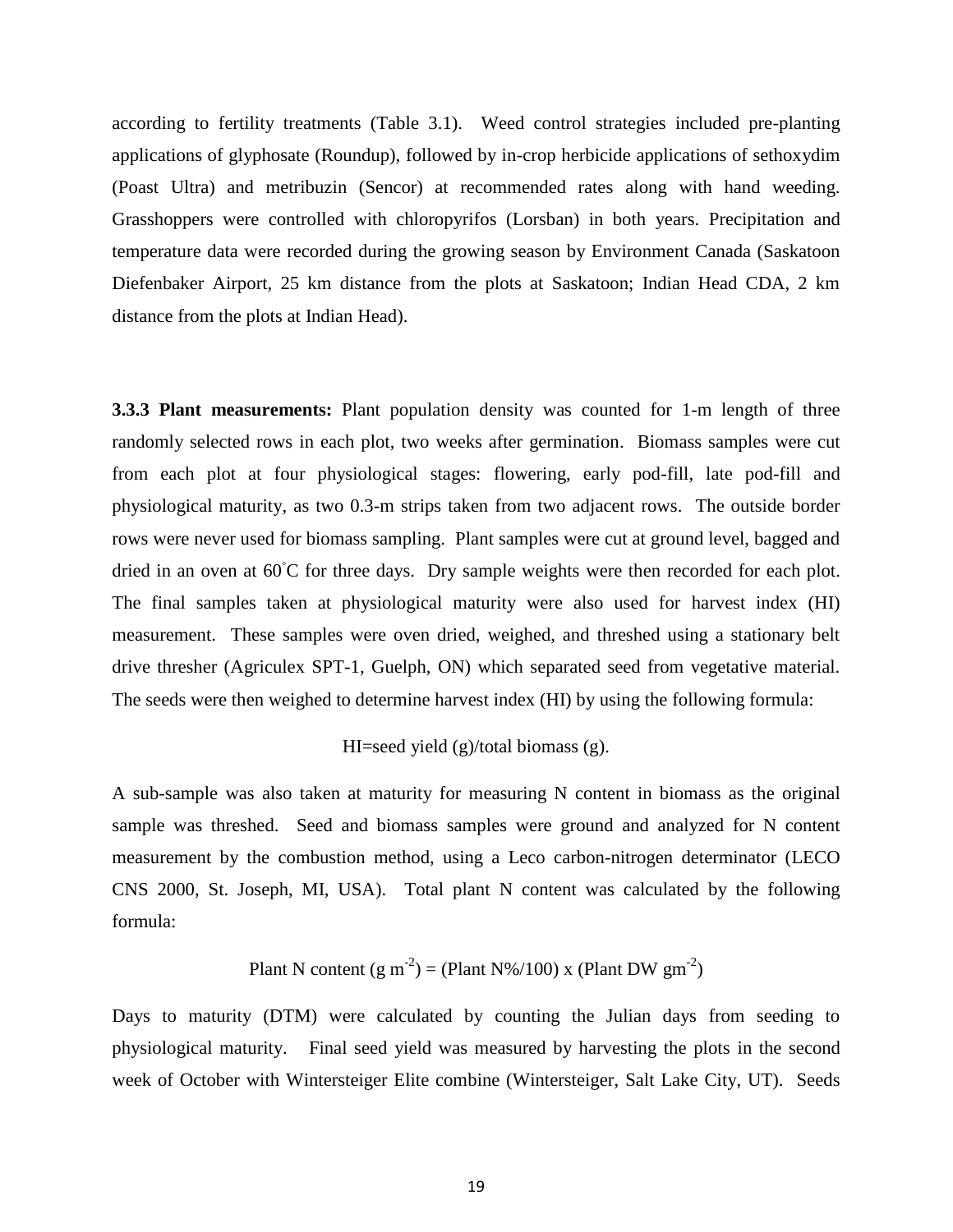were dried and cleaned to eliminate trash and weed seeds. Yield from individual plots was converted into  $kg \text{ ha}^{-1}$ .

**3.3.4 Soil analysis:** Soil samples in both years were collected from both sites at three depths 0- 15, 15-30 and 30-60 cm from random locations. Soil samples from each depth were bulked, subsampled, air-dried, ground and analyzed for inorganic N ( $NH_4^+$  and  $NO_3$ ) by KCl extraction (Maynard and Kalra, 1993). Soil samples were also measured for pH (MacLean, 1982), phosphorus (Bray and Kurtz, 1945), potassium (Carson, 1980) and organic carbon (Ball, 1964).

| Soil Depths | pH  | NO <sub>3</sub> | $NH_4$ <sup>+</sup> | $P_2O_5$           | K               | Organic C |
|-------------|-----|-----------------|---------------------|--------------------|-----------------|-----------|
|             |     | $(\mu gg^{-1})$ | $(\mu gg^{-1})$     | $(\mu gg^{-1})$    | $(\mu gg^{-1})$ | (% )      |
| Location    |     |                 |                     | <b>Indian Head</b> |                 |           |
| $0-15$ cm   | 7.9 | 12.8            | 10.0                | 15                 | 291             | 1.4       |
| 15-30 cm    | 8.0 | 14.1            | 8.5                 | 13                 | 240             |           |
| 30-60 cm    | 8.0 | 15.5            | 8.5                 | 14                 | 243             |           |
| Location    |     |                 |                     | <b>Saskatoon</b>   |                 |           |
| $0-15$ cm   | 8.0 | 10.1            | 9.8                 | 16                 | 349             | 1.6       |
| 15-30 cm    | 8.0 | 10.2            | 6.9                 | 14                 | 328             | -         |
| 30-60 cm    | 8.0 | 10.1            | 6.2                 | 14                 | 215             |           |

Table 3.2: Initial level of soil  $NO_3$ ,  $NH_4^+$ P, K and organic C at different soil depths (2007)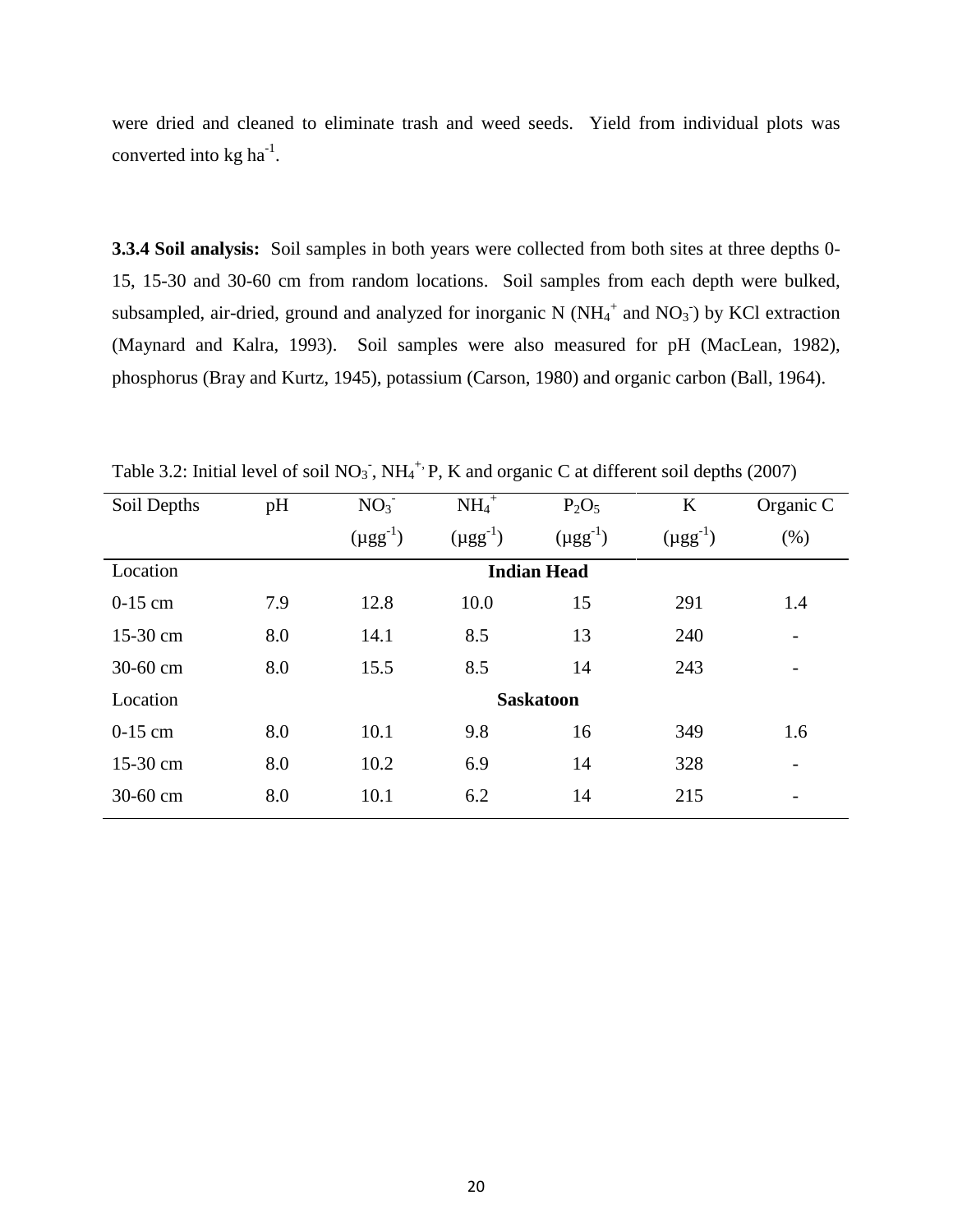|           | pH  | $NH_4$ <sup>+</sup><br>NO <sub>3</sub> |                 | $P_2O_5$           | $\bf K$         | Organic C |
|-----------|-----|----------------------------------------|-----------------|--------------------|-----------------|-----------|
|           |     | $(\mu gg^{-1})$                        | $(\mu gg^{-1})$ | $(\mu gg^{-1})$    | $(\mu gg^{-1})$ | (% )      |
| Location  |     |                                        |                 | <b>Indian Head</b> |                 |           |
| $0-15$ cm | 7.8 | 12.8                                   | 11.0            | 15                 | 310             | 1.4       |
| 15-30 cm  | 7.9 | 14.2                                   | 8.8             | 14                 | 252             |           |
| 30-60 cm  | 8.0 | 13.6                                   | 8.2             | 15                 | 240             |           |
| Location  |     |                                        |                 | <b>Saskatoon</b>   |                 |           |
| $0-15$ cm | 7.9 | 10.0                                   | 9.9             | 17                 | 364             | 1.6       |
| 15-30 cm  | 8.0 | 10.7                                   | 8.9             | 12                 | 324             |           |
| 30-60 cm  | 8.0 | 10.3                                   | 8.0             | 13                 | 280             |           |

Table 3.3: Initial level of soil  $NO_3$ ,  $NH_4^+$  P, K and organic C at different soil depths (2008)

Indian Head soils contained more N (both  $NO_3^-$  and  $NH_4^+$ ) as compared to Saskatoon at all the three soil depths. The difference was more pronounced for  $NO<sub>3</sub>$  especially at lower soil profiles. P level was almost same at both sites with higher K and organic C at Saskatoon.

**3.3.5 Statistical analysis:** Data were analyzed in the mixed model procedure of SAS, version 9.2 (SAS Institute, 1996). Year and block were treated as random effects and the fertility treatments, locations and cultivars were considered as fixed effects. The Least Significant Difference (LSD) test was applied to test the significance of the fertility treatments on lentil growth, yield, biomass accumulation and nitrogen concentration.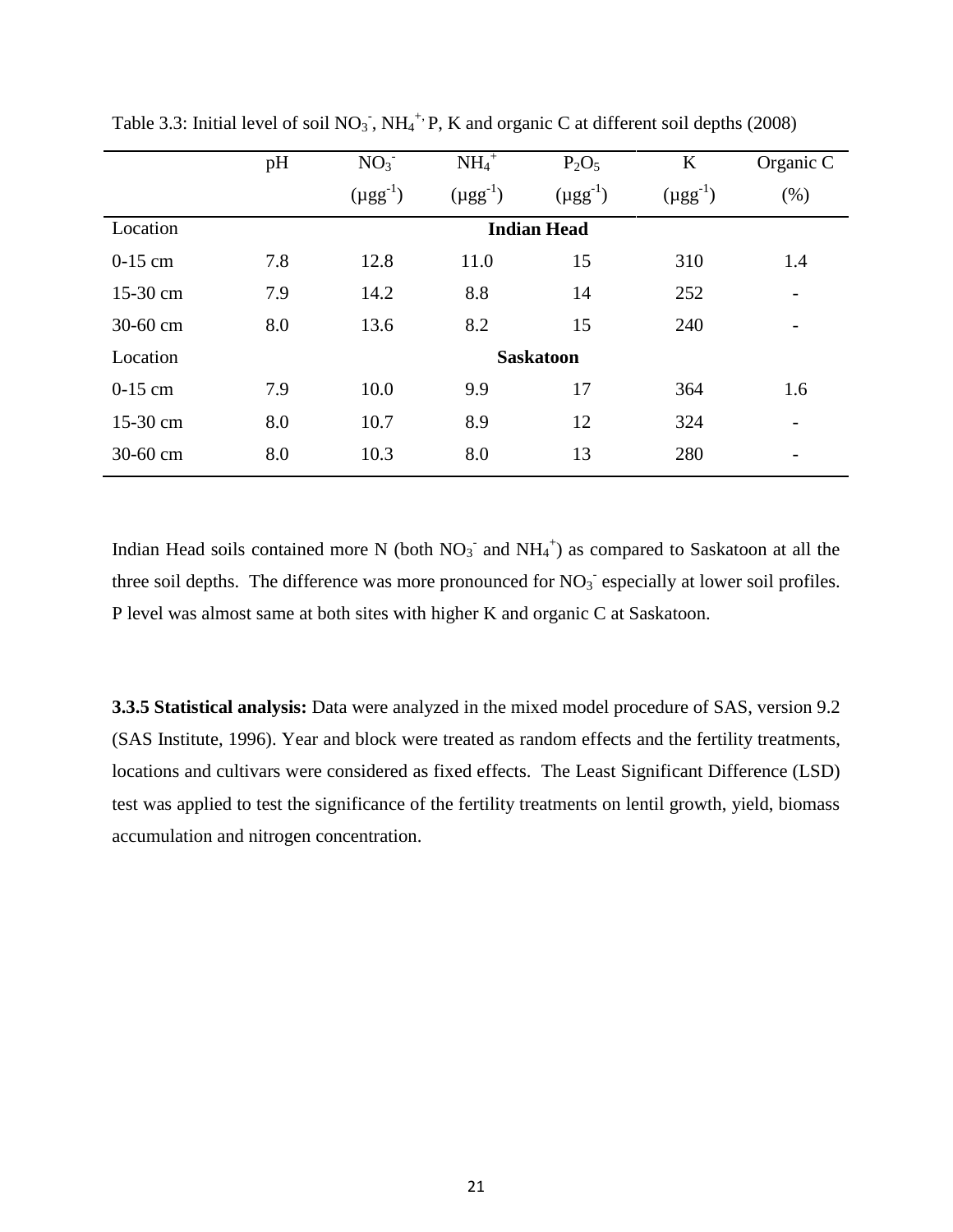### **3.4 RESULTS AND DISCUSSION**

#### **3.4.1 Weather conditions:**

Growth of lentil plant is highly sensitive to weather conditions, especially rainfall, high temperature and early frost. Precipitation after flowering favours vegetative growth. Excessive wet conditions at the time of sowing delay its sowing, which results in the late development of lentil plant, leaving the crop vulnerable to summer heat. High temperature stresses flowers, resulting in no podding and/or excessive flower and pod shedding. Late planting may also result in inadequate root development and the vulnerability of crop to early frost in the fall.

Average monthly mean temperature during the growth period varied among the four environments. Saskatoon in both 2007 and 2008 had a warmer spring than Indian Head. The mean temperature during August, when lentil was maturing, was almost the same (SKA was 0.3◦ C higher than IH). During the two years of study, rainfall distribution varied among the environments. In 2007, SKA received 240.5 mm of rainfall as compared to 229.6 mm for IH. The major rainfall distribution difference was in the months of June (SKA received about 3 times higher rainfall as compared to IH) and August (IH received 3.5 times more rainfall as compared to SKA). In 2008, SKA and IH received rainfalls of 196 and 243.6 mm, respectively. IH received much higher rainfall especially in the months of May, August and September as compared to SKA in 2008 (Table 3.4). These weather conditions have an impact on the results obtained which are covered during discussion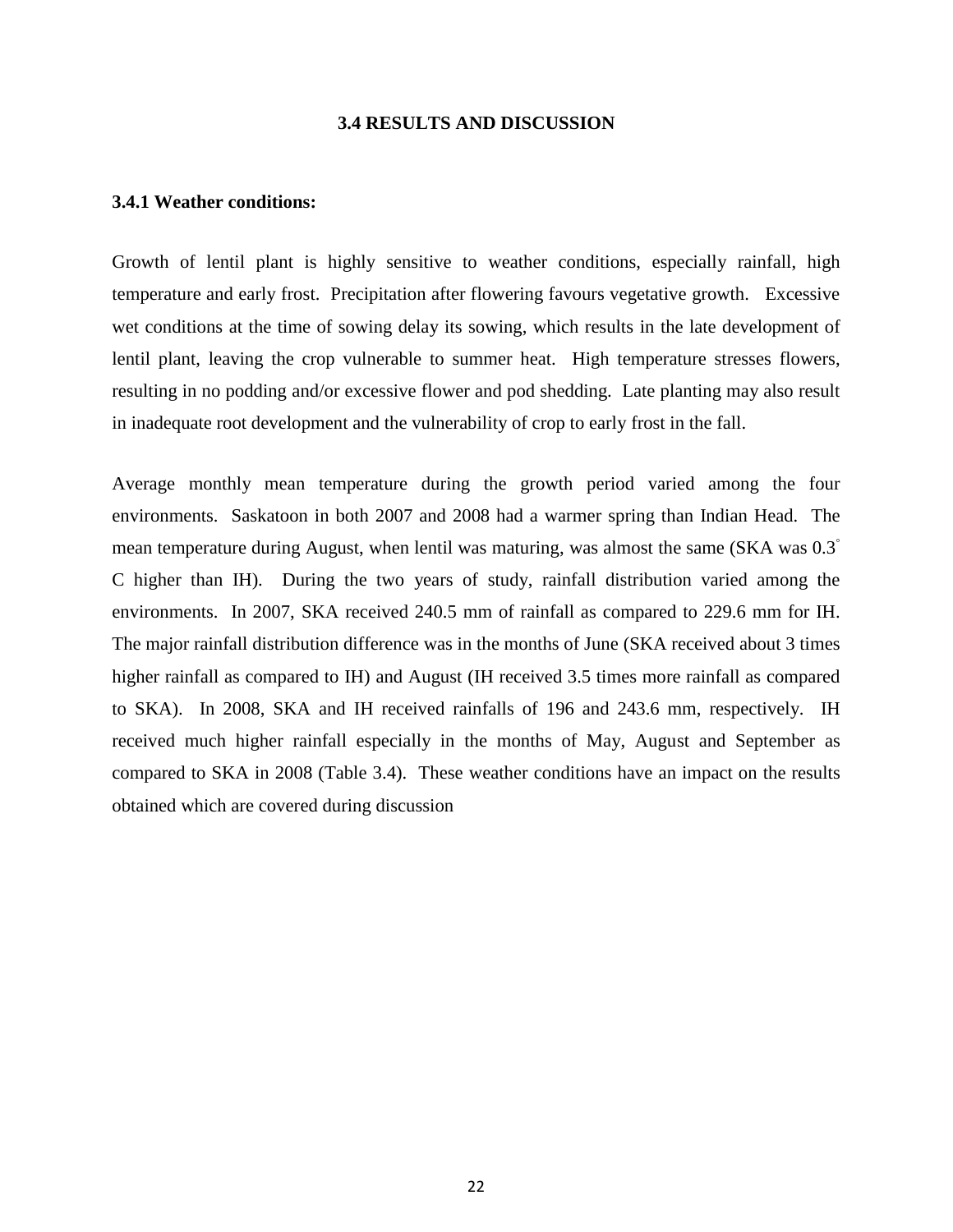| <b>Environment</b> | <b>Month</b> |                    | <b>Temperature</b> |                 | <b>Cumulative</b> | Long-term means   |                      |  |
|--------------------|--------------|--------------------|--------------------|-----------------|-------------------|-------------------|----------------------|--|
|                    |              |                    |                    |                 | Rainfall          |                   |                      |  |
|                    |              | Mean $(^{\circ}C)$ | Minimum            | Maximum         | mm                | Mean              | Cumulative           |  |
|                    |              |                    | $({}^{\circ}C)$    | $({}^{\circ}C)$ |                   | Temp              | Rainfall (mm)        |  |
|                    |              |                    |                    |                 |                   | $\rm (^{\circ}C)$ |                      |  |
| <b>SKA 2007</b>    | May          | 11.2               | 4.6                | 17.9            | 46.0              | 11.5              | 49.4                 |  |
|                    | June         | 15.0               | 8.1                | 21.8            | 131.0             | 16.0              | 61.1                 |  |
|                    | July         | 21.0               | 14.4               | 27.7            | 22.0              | 18.2              | 60.1                 |  |
|                    | August       | 15.8               | 9.0                | 22.5            | 17.5              | 17.3              | 38.8                 |  |
|                    | Sept         | 10.4               | 3.7                | 17.1            | 24.0              | 11.2              | 30.7                 |  |
| <b>SKA 2008</b>    | May          | 10.7               | 2.7                | 18.7            | 5.0               |                   |                      |  |
|                    | June         | 15.0               | 7.4                | 22.5            | 65.5              |                   |                      |  |
|                    | July         | 17.8               | 10.9               | 24.7            | 93.0              |                   | <b>SAME AS ABOVE</b> |  |
|                    | August       | 17.8               | 10.2               | 25.4            | 19.5              |                   |                      |  |
|                    | Sept         | 11.5               | 3.4                | 19.6            | 13.0              |                   |                      |  |
| <b>IH 2007</b>     | May          | 9.6                | 3.3                | 15.7            | 46.0              | 11.4              | 55.7                 |  |
|                    | June         | 15.0               | 8.1                | 21.9            | 46.2              | 16.1              | 78.9                 |  |
|                    | July         | 19.9               | 12.4               | 27.4            | 50.6              | 18.4              | 67.1                 |  |
|                    | August       | 15.5               | 8.5                | 22.4            | 62.8              | 17.5              | 52.7                 |  |
|                    | Sept         | 11.1               | 3.1                | 19.0            | 24.0              | 11.4              | 41.3                 |  |
| <b>IH 2008</b>     | May          | 8.5                | 5.1                | 17.0            | 20.6              |                   |                      |  |
|                    | June         | 13.9               | 7.0                | 20.8            | 60.4              |                   |                      |  |
|                    | July         | 16.8               | 9.5                | 24.0            | 90.4              |                   | <b>SAME AS ABOVE</b> |  |
|                    | August       | 17.5               | 9.7                | 25.2            | 47.4              |                   |                      |  |
|                    | Sept         | 11.0               | 3.0                | 19.0            | 24.8              |                   |                      |  |

Table 3.4: Average monthly temperatures and total monthly rainfall from Saskatoon International Airport for Saskatoon and Indian Head CDA station for Indian Head locations. Long term means are based on Canadian Climate Normals (1971-2000).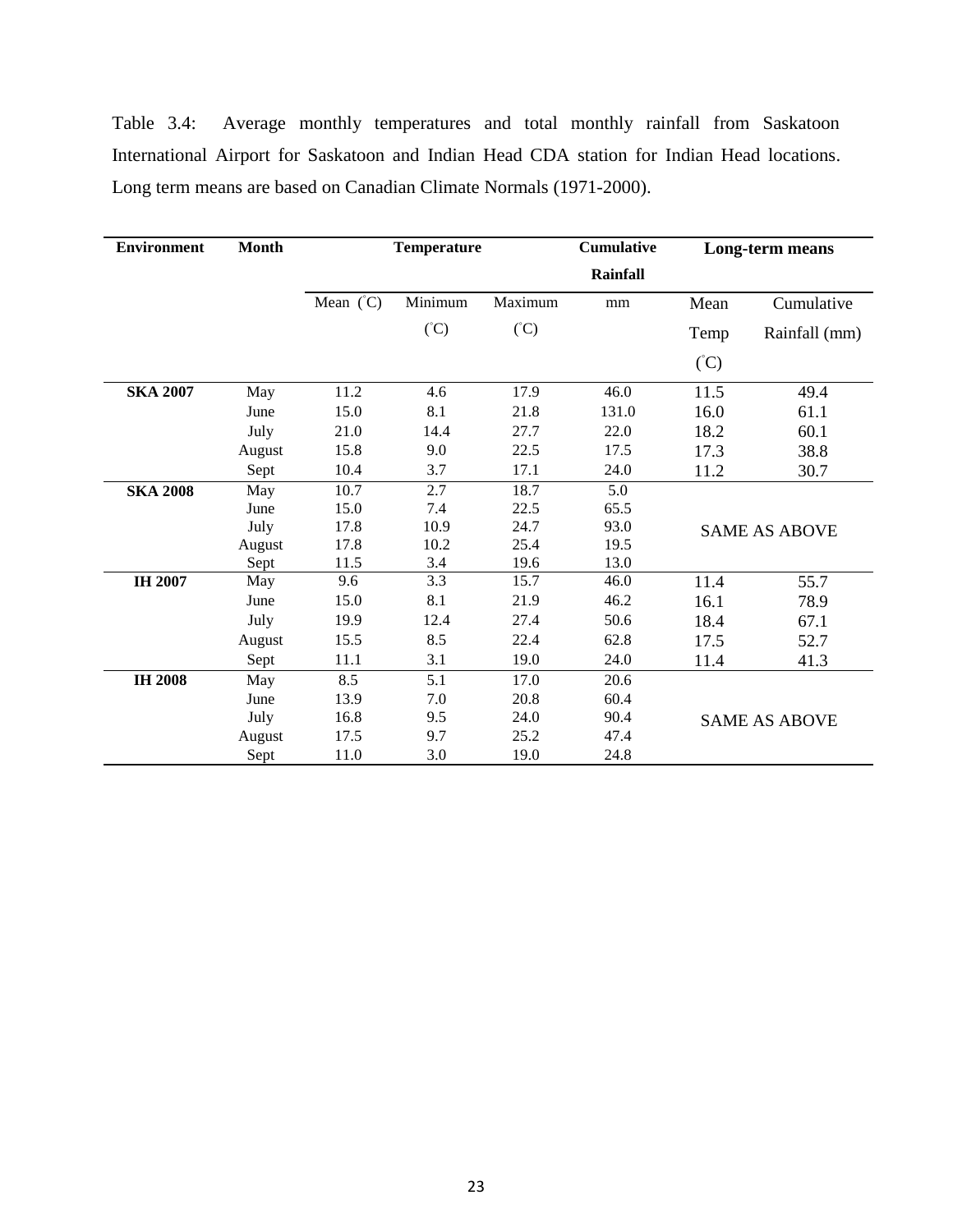| Effect                | DF | Grain         | Harvest | Seed        | Max            | Plant  | Nitrogen     | Plant      |
|-----------------------|----|---------------|---------|-------------|----------------|--------|--------------|------------|
|                       |    | Yield         | Index   | Nitrogen    | <b>Biomass</b> | Height | Harvest      | Population |
|                       |    | $(kgha^{-1})$ | (% )    | $(gm^{-2})$ | $(gm^{-2})$    | (cm)   | Index $(\%)$ | $(m^{-2})$ |
| Location              |    | < 0.01        | < 0.01  | < 0.01      | < 0.01         | 0.20   | < 0.01       | 0.72       |
| Cultivar              |    | < 0.01        | < 0.01  | 0.51        | < 0.01         | < 0.01 | < 0.01       | 0.25       |
| Fertility             | 6  | 0.93          | 0.29    | 0.89        | 0.23           | 0.53   | 0.17         | 0.52       |
| $L \times C$          | 1  | < 0.01        | < 0.01  | 0.04        | 0.78           | 0.30   | < 0.01       | 0.51       |
| $L \times F$          | 6  | 0.85          | 0.86    | 0.99        | 0.47           | 0.05   | 0.54         | 0.41       |
| C x F                 | 6  | 0.80          | 0.98    | 0.99        | 0.83           | 0.84   | 0.99         | 0.74       |
| $L \times C \times F$ | 6  | 0.96          | 0.93    | 0.95        | 0.32           | 0.90   | 0.86         | 0.64       |
|                       |    |               |         |             |                |        |              |            |

Table 3.5: ANOVA for the effects of fertility treatments (F), cultivars (C) and their interactions with each other on lentil growth, yield and N content

Combined analysis of variance with year as a random effect showed that the two locations Saskatoon (SKA) and Indian Head (IH) differed significantly for yield, harvest index, seed N, maximum biomass and NHI (Table 3.5). Plant height and plant stand were controlled by the cultivar and the other management practices e.g. sowing method, therefore, they did not differ significantly across locations. The cultivars differed significantly for yield, harvest index, maximum biomass, plant height and NHI. Seed N content and plant stand remained statistically similar for the two cultivars. Fertility levels did not affect the measured parameters for the pooled data. This might be due to the fact that soils at both locations contained enough indigenous rhizobial population to allow maximum growth and yield; therefore, fertility treatments were not able to produce significant impact on these parameters. This was also evident by the findings of Thies et al. (1991), who concluded that legume response to inoculation was largely dependent on the number of rhizobia already established in the soil, the availability of soil N, and the demand for N by the crop. Once rhizobia have established in a field, subsequent inoculation is less likely to further benefit the host. However, according to Stevenson and van Kessel (1997), the benefit of inoculation and N application should not be underestimated just by comparing yield, but N accumulation and grain protein content as well as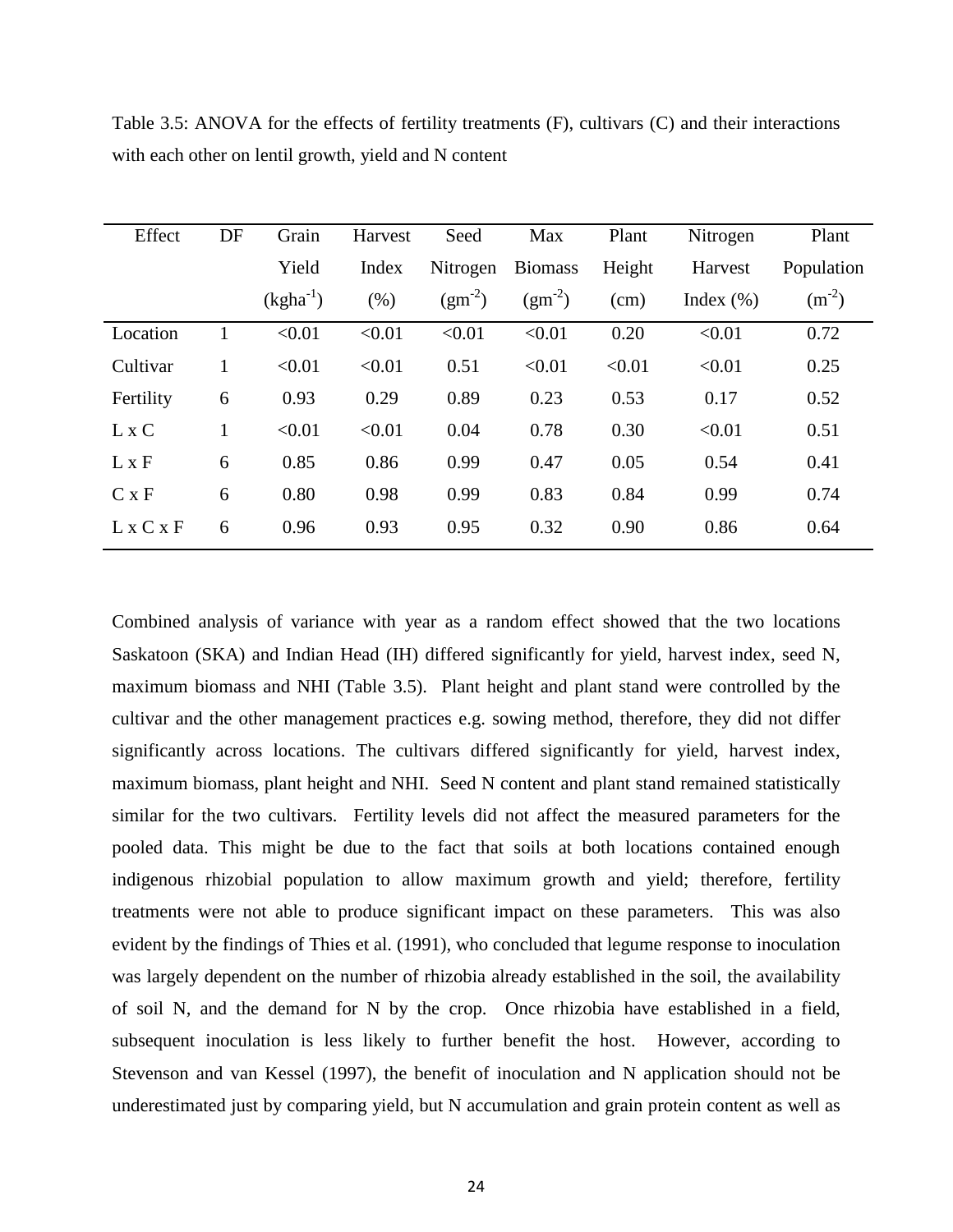total soil N should also be considered when evaluating the impact of fertility treatments on legumes. The interactions between Fertility and Location, except for plant height, as well as Fertility and Cultivar and the three-way interaction were all non-significant. Since the two locations differed significantly for most of the parameters, further discussion is based on the analysis of the data separately for each location.

Table 3.6: ANOVA for the effects of fertility treatments (F), cultivars (C) and their interactions on lentil growth, yield and N content at Indian Head and Saskatoon (data pooled over two years for each location)

| <b>Locations</b>                        |              | <b>Indian Head</b> |              | <b>Saskatoon</b> |        |       |  |
|-----------------------------------------|--------------|--------------------|--------------|------------------|--------|-------|--|
| Measurements                            | $\mathsf{C}$ | F                  | $C \times F$ | $\mathcal{C}$    | F      | C x F |  |
|                                         |              |                    |              |                  |        |       |  |
| Biomass at Flowering $(g m-2)$          | 0.14         | < 0.01             | 0.50         | 0.23             | 0.04   | 0.79  |  |
| Biomass at early pod-fill $(g m-2)$     | 0.70         | 0.99               | 0.98         | 0.62             | 0.82   | 0.98  |  |
| Biomass at late pod-fill $(g m-2)$      | 0.16         | 0.97               | 0.98         | 0.23             | 0.89   | 0.98  |  |
| Biomass at maturity $(g m-2)$           | 0.11         | 1.00               | 0.99         | 0.22             | 0.97   | 0.99  |  |
| Grain yield $(kg ha^{-1})$              | < 0.01       | 0.05               | 0.60         | 0.89             | 0.99   | 0.99  |  |
| Harvest index (%)                       | 0.72         | 0.72               | 0.96         | < 0.01           | 0.03   | 0.97  |  |
| height (cm)<br>Plant                    | < 0.01       | 0.04               | 0.91         | < 0.01           | 0.05   | 0.91  |  |
| stand (plants $m^{-2}$ )<br>Plant       | 0.05         | 0.04               | 0.85         | 0.66             | 0.05   | 0.47  |  |
| N content at flowering $(g N m-2)$      | 0.05         | < 0.01             | 0.62         | 0.04             | < 0.01 | 0.49  |  |
| N content at early pod-fill $(g N m-2)$ | 0.84         | 0.99               | 0.98         | 0.39             | 0.81   | 0.99  |  |
| N content at late pod-fill $(g N m-2)$  | 0.81         | 0.99               | 0.99         | 0.69             | 0.50   | 0.79  |  |
| N content at maturity $(g N m-2)$       | 061          | 0.99               | 0.99         | 0.34             | 0.96   | 0.98  |  |
| Seed N content $(g N m-2)$              | 0.62         | 0.99               | 0.99         | 0.10             | 0.43   | 0.97  |  |
| Nitrogen harvest index (%)              | 0.62         | 0.04               | 0.88         | < 0.01           | 0.03   | 0.96  |  |
| Days to maturity                        | 0.85         | 0.45               | 0.57         | 0.25             | 0.52   | 0.63  |  |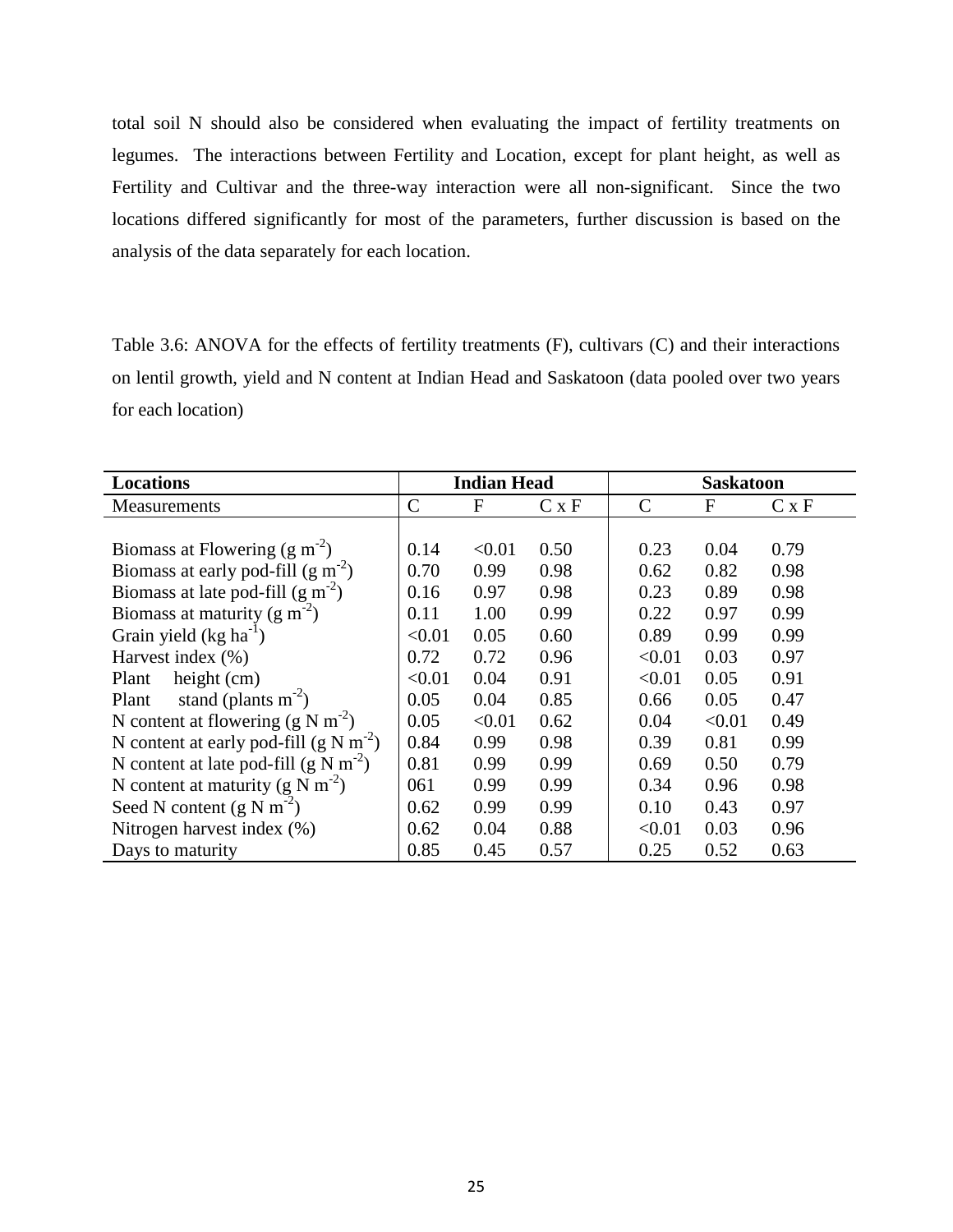| Effect               | Biomass at       |                 |                   | Biomass at        |                   | Biomass at late   |                   | Biomass at        |  |
|----------------------|------------------|-----------------|-------------------|-------------------|-------------------|-------------------|-------------------|-------------------|--|
|                      | flowering        |                 |                   | early pod-fill    |                   | pod-fill          |                   | maturity          |  |
|                      |                  | $(gm^{-2})$     |                   | $(gm^{-2})$       |                   | $(gm^{-2})$       |                   | $(gm^{-2})$       |  |
|                      | <b>IH</b>        | <b>SKA</b>      | IH                | <b>SKA</b>        | I <sub>H</sub>    | <b>SKA</b>        | IH                | <b>SKA</b>        |  |
| Cultivars            |                  |                 |                   |                   |                   |                   |                   |                   |  |
| <b>CDC</b> Blaze     | $105^{NS}$       | $98^{NS}$       | 367 <sup>NS</sup> | 346 <sup>NS</sup> | 621 <sup>NS</sup> | 341 <sup>NS</sup> | 484 <sup>NS</sup> | 303 <sup>NS</sup> |  |
| <b>CDC</b> Plato     | 115              | 108             | 382               | 366               | 704               | 415               | 568               | 346               |  |
| <b>LSD</b>           | 12               | 12              | 154               | 154               | 175               | 175               | 164               | 164               |  |
| Fertility treatments |                  |                 |                   |                   |                   |                   |                   |                   |  |
| $ON+OP$ -Inoculant   | 96c              | 100bc           | 364 <sup>NS</sup> | 335 <sup>NS</sup> | 659 <sup>NS</sup> | 359 <sup>NS</sup> | $521^{NS}$        | 330 <sup>NS</sup> |  |
| $ON+OP+Inoculant$    | 79d              | 93c             | 356               | 344               | 720               | 379               | 530               | 317               |  |
| $0N+15P$ -Inoculant  | 114b             | 104abc          | 353               | 315               | 629               | 346               | 534               | 347               |  |
| $ON+15P+Inoculant$   | 107bc            | 97 <sub>c</sub> | 366               | 321               | 667               | 350               | 525               | 289               |  |
| $10N+15P+Inoculant$  | 113 <sub>b</sub> | 92c             | 393               | 394               | 615               | 385               | 524               | 313               |  |
| $20N+15P+Inoculant$  | 106bc            | 115a            | 385               | 374               | 691               | 404               | 517               | 331               |  |
| 50N+15P+Inoculant    | 153a             | 118a            | 406               | 408               | 655               | 420               | 531               | 347               |  |
| <b>LSD</b>           | 15               | 15              | 155               | 155               | 177               | 177               | 165               | 165               |  |

Table 3.7: Effect of fertility treatments and cultivars on lentil biomass accumulation at each of the four growth stages

IH and SKA denote Indian Head and Saskatoon sites respectively. For cultivars or fertility treatments, means followed by the same letter within columns are not significantly different at P≤0.05. NS means Not Significantly different within columns at P≤0.05.

# **3.4.2. Biomass accumulation trend:**

The two cultivars did not differ significantly in the biomass accumulated at different growth stages (Table 3.7). Extent of indeterminacy was mostly governed by edaphic and environmental factors even though the two cultivars come from different maturity groups. Fertility treatments did not significantly change biomass obtained at each of early pod-fill, late pod-fill and maturity stages. Biomass at flowering was significantly affected by the fertility levels in both locations. At both sites, highest biomass was obtained with 50 N (highest rate). At IH, highest and lowest biomass at flowering was obtained with 50 N and Inoc only treatments, respectively. At SKA, highest biomass at flowering was obtained with 50 N but this did not differ significantly from the flowering biomass obtained at 20 N and P only, which in turn did not differ significantly from those of other treatments. The plants attained maximum biomass at the late pod-fill stage, after which biomass declined due to seed shattering and leaf fall. Late pod-fill stage was not affected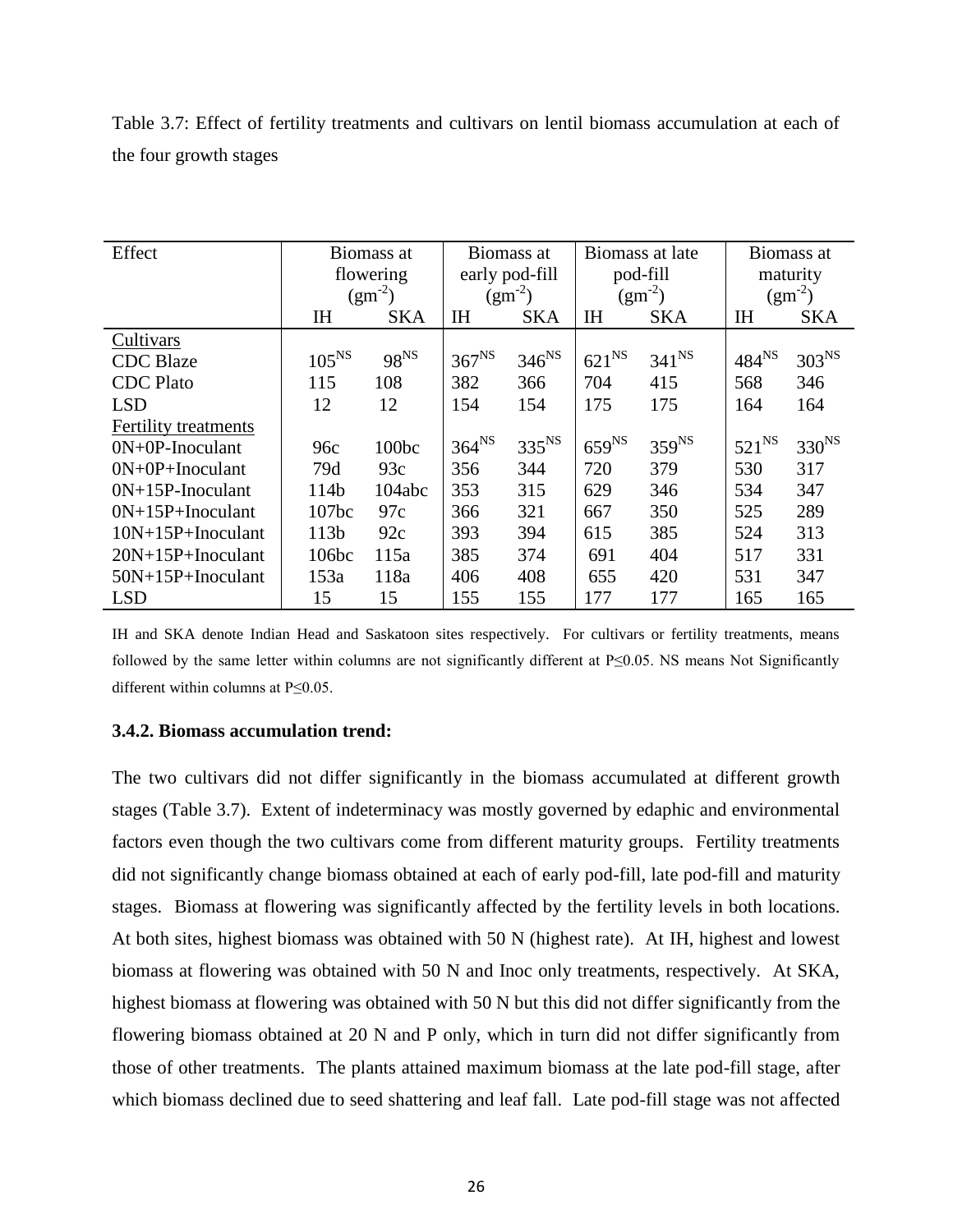by either cultivar and fertility levels at both locations, with this parameter appearing to be controlled by environmental factors. Importantly, biomass differed significantly for both locations, being higher at IH as compared to SKA especially at late pod-fill and maturity. More biomass later in the season at IH is attributed to the initial high soil N content (Table 3.2 and 3.3) and high late-season rainfall in both years at this site, which favoured excessive vegetative growth.

| Effect                | Grain yield    |             | H <sub>I</sub> |                    | Plant height |            | Plant stand |                    |
|-----------------------|----------------|-------------|----------------|--------------------|--------------|------------|-------------|--------------------|
|                       | $(kg ha^{-1})$ |             | (% )           |                    |              | (cm)       |             | (plants $m^{-2}$ ) |
|                       | IH             | <b>SKA</b>  | I <sub>H</sub> | <b>SKA</b>         | $H$          | <b>SKA</b> | <b>IH</b>   | <b>SKA</b>         |
| Cultivars             |                |             |                |                    |              |            |             |                    |
| <b>CDC</b> Blaze      | 1596b          | $1531^{NS}$ | $56.22^{NS}$   | 46.32a             | 33.43b       | 33.58b     | 93.98a      | $91.02^{NS}$       |
| <b>CDC</b> Plato      | 2410a          | 1539        | 55.78          | 35.69b             | 42.51a       | 43.98a     | 88.66b      | 89.56              |
| <b>LSD</b>            | 228            | 228         | 3.32           | 3.32               | 1.82         | 1.82       | 3.46        | 3.46               |
| Fertility treatments  |                |             |                |                    |              |            |             |                    |
| Control               | 1887b          | $1552^{NS}$ | $57.56^{NS}$   | 42.65a             | 38.25b       | 39.33ab    | 88.57bc     | 96.86a             |
| $0N+0P+Inoculant$     | 1972ab         | 1489        | 56.86          | 42.21a             | 36.99bc      | 38.86abc   | 98.42a      | 87.76bcd           |
| $0N+15P$ -Inoculant   | 1983ab         | 1466        | 55.55          | 44.21a             | 40.42a       | 36.94c     | 91.87b      | 97.33a             |
| $ON+15P+Inoculant$    | 1936b          | 1593        | 55.52          | 42.83a             | 37.67b       | 39.39ab    | 85.51c      | 92.41ab            |
| $10N+15P+Inoculation$ | 2214a          | 1512        | 57.73          | 42.98a             | 38.92ab      | 37.50bc    | 87.82bc     | 89.67bc            |
| 20N+15P+Inoculation   | 2010ab         | 1512        | 54.53          | 35.54b             | 35.24c       | 38.80abc   | 88.17bc     | 85.04cd            |
| 50N+15P+Inoculation   | 2002ab         | 1623        | 54.26          | 36.62 <sub>b</sub> | 38.30b       | 40.61a     | 88.86bc     | 82.97d             |
| <b>LSD</b>            | 256            | 256         | 4.12           | 4.12               | 2.07         | 2.07       | 5.76        | 5.76               |
|                       |                |             |                |                    |              |            |             |                    |

Table 3.8: Effect of fertility treatments and cultivars on plant growth ad grain yield of lentil

IH and SKA denote Indian Head and Saskatoon sites respectively. For cultivars or fertility treatments, means followed by the same letter within columns are not significantly different at P≤0.05. NS means Not Significantly different within columns at P≤0.05.

## **3.4.3 Grain Yield:**

Combined data showed the two cultivars produced statistically similar yield at SKA, but significantly different yield was recorded at IH where CDC Plato outperformed CDC Blaze with 51% higher yield (Table 3.8). The similar yield for both cultivars at SKA was due to the different trend obtained in 2008, where CDC Blaze produced higher yield than CDC Plato. It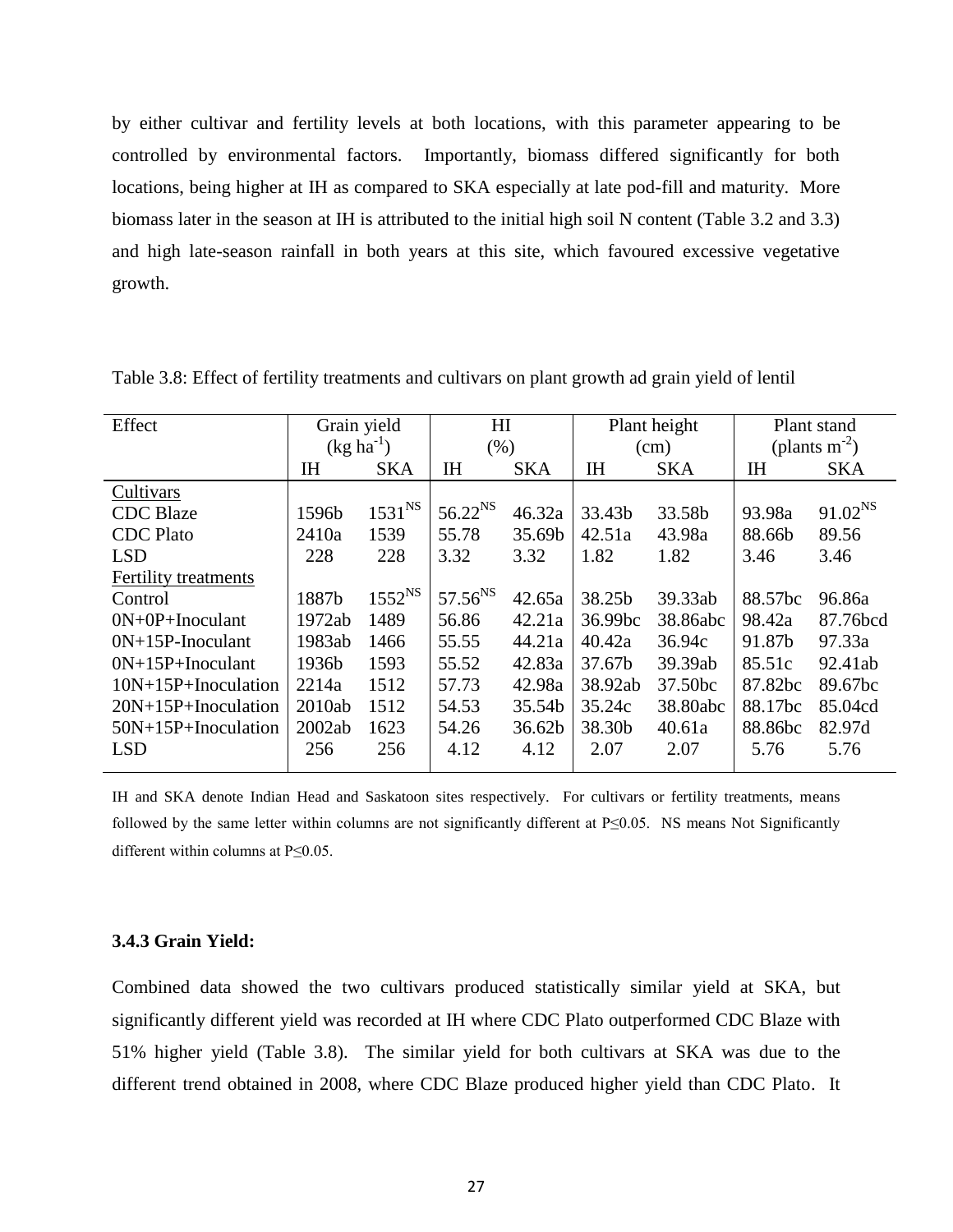was, however, not the case in the other three location years. That trend for the one year resulted in non-significant difference when data was pooled over the years for SKA site. The higher yield of CDC Blaze was attributed to higher harvest index obtained in that year. High rainfall amounts were recorded in July 2008 at both locations (93.0mm in SKA and 90.4mm in IH). This rainfall had a different impact on the two cultivars at the two locations. This rainfall adversely affected late maturing CDC Plato due to promotion of vegetative plant growth in that year. CDC Blaze, however, was likely less affected due to its early maturity. CDC Blaze was progressing through late pod-fill stage and, therefore, could utilize the moisture to efficiently convert photosynthates into seed yield. Even though CDC Plato produced higher biomass than CDC Blaze at all growth stages, its seed yield obtained was less than CDC Blaze, showing its inefficiency in translating photosynthates into yield.

Grain yield was not significantly affected by fertility and inoculant treatments at SKA. At IH, however, 10 N (with 15P and inoculation) produced the highest seed yield of 2214 kg ha<sup>-1</sup>. This was the only treatment that produced grain yield significantly higher than the unfertilized uninoculated control. Higher rates of N combined with P and inoculation did not produce significantly higher yield than obtained by that treatment. The lowest yield was obtained by control treatment. The yield was reduced by 9.2% when N was increased from 10 kg ha<sup>-1</sup> to higher amounts. Results are supportive of previous studies indicating a small starter N dose along with P and inoculation is optimum to obtain high lentil grain yield. The non-significant effect of fertility treatments on grain yield reflects that the effect of N application is masked by the initial soil N level as both sites contained more than  $10\mu gg^{-1}$  of initial soil NO<sub>3</sub> (Table 3.2) and 3.3).

# **3.4.4 Harvest Index:**

There were some significant differences in harvest indices among treatments for SKA but not for IH (Table 3.8). The harvest index obtained was 27% less at SKA as compared to IH (average of the two cultivars) and much lower for CDC Plato at SKA than at IH (0.36 vs. 0.56). The lower harvest index for CDC Plato at SKA was mainly due to poor harvest index obtained in 2008 for CDC Plato (0.21). High rainfall occurred in the month of July 2008 at both locations (93.0mm at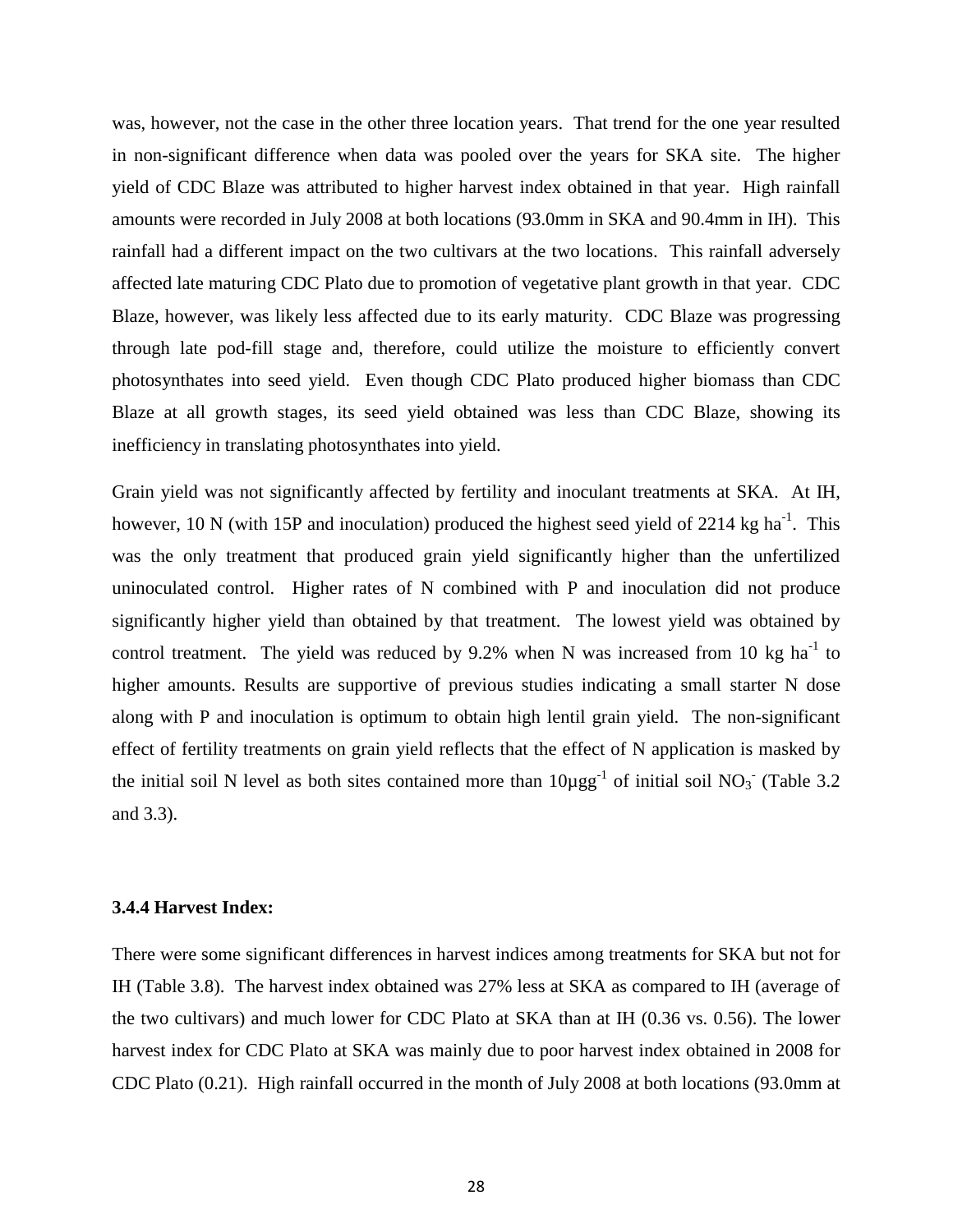SKA and 90.4mm in IH) that would adversely affect late maturing CDC Plato due to its excessive vegetative growth.

Fertility treatments did not significantly affect harvest index at IH due to initial higher soil N pool (Table 3.2 and 3.3) which masked the effectiveness of added N. However, at SKA, the harvest index was significantly reduced by higher N application, but not significantly by P or inoculant additions compared to the control. This reflects that higher N application increases vegetative growth and biomass of indeterminate crops like lentil.

#### **3.4.5 Plant height:**

Plant height is both a genetically and environmentally controlled characteristic. CDC Plato produced significantly taller plants than CDC Blaze at both locations. Soil fertility levels affected plant height significantly at both locations. At IH, the tallest plants (40.4 cm) were found with P only. The lowest plant height at IH was obtained with 20N+15P+Inoc that was slightly but significantly lower than the control. The effect of N application on plant height is noticeable at SKA (low soil N level) where a linear trend in plant height was found with N application i.e. 37.5, 38.8 and 40.6 cm with 10, 20 and 50 kg N ha<sup>-1</sup>, respectively.

# **3.4.6. Plant stand:**

At IH, plant stand differ significantly for the two cultivars while at SKA, the two cultivars produced statistically similar plant stand. Overall, plant stands were similar among cultivars and range from 89-94 plants  $m<sup>-2</sup>$ . Fertility levels affected the plant significantly at both locations. At IH, maximum plant stand (98.42 plants  $m^{-2}$ ) was obtained with Inoc only. It was followed by 15 P only treatment which was statistically similar to all other treatments. At SKA, maximum and minimum plant stands were obtained with 15 P only and 50 N, respectively. A decrease in plant stand with N application was obvious at both locations. This could be explained by seedling injury from high rates of N fertilizer due to NH4-N toxicity. Another interesting observation is that inoculants significantly increased plant stand at IH. Adding P also reduced plant stand most probably due to some salt effect injury.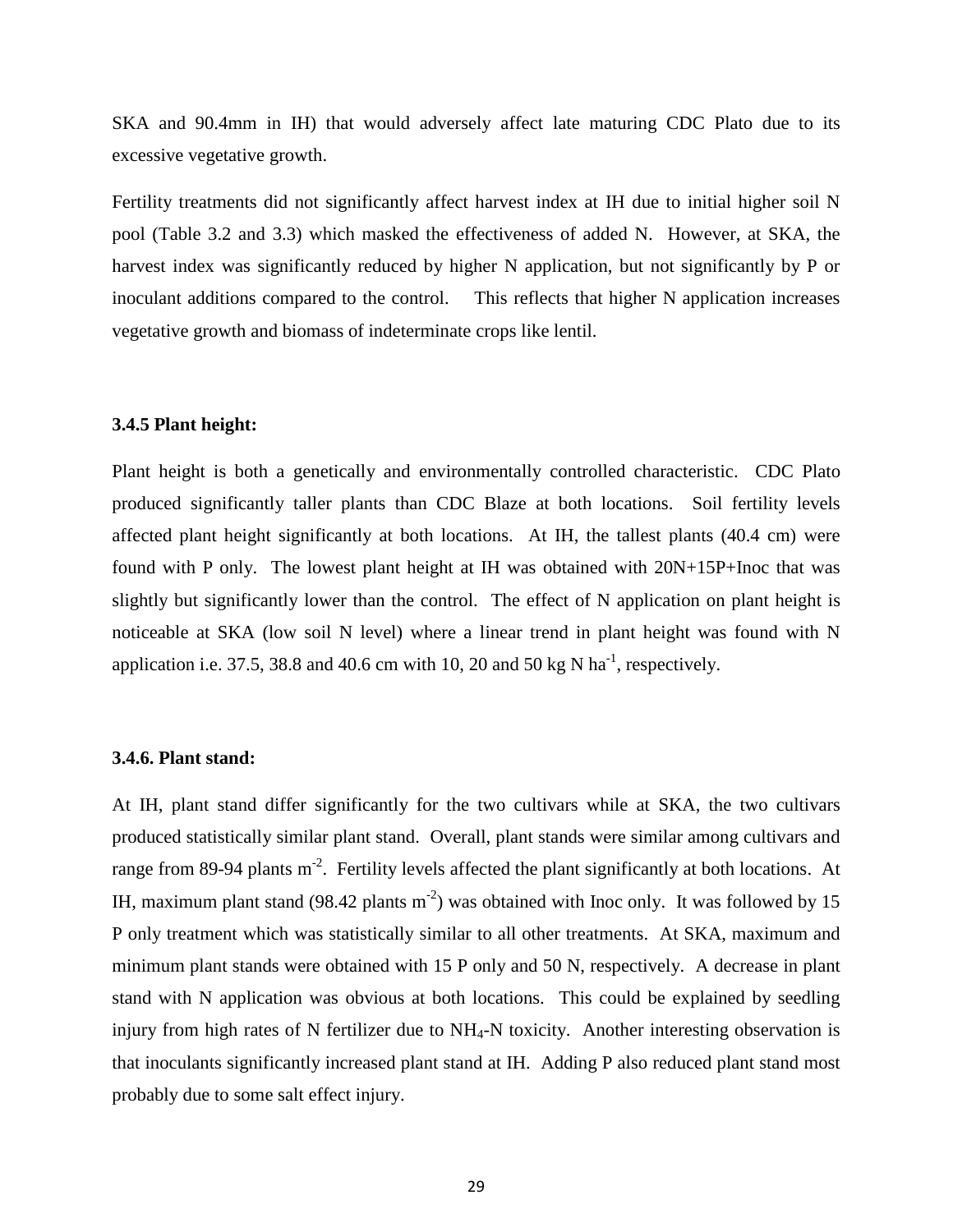| Effect                  | Flowering N<br>$(g N m-2)$ |                   | Early pod-fill N |                    | Late pod-fill N |                    | N at maturity |                    |  |
|-------------------------|----------------------------|-------------------|------------------|--------------------|-----------------|--------------------|---------------|--------------------|--|
|                         |                            |                   |                  | $(g N m-2)$        |                 | $(g N m-2)$        |               | $(g N m-2)$        |  |
|                         | IH                         | <b>SKA</b>        | IH               | <b>SKA</b>         | IH              | <b>SKA</b>         | IH            | <b>SKA</b>         |  |
| Cultivars               |                            |                   |                  |                    |                 |                    |               |                    |  |
| <b>CDC</b> Blaze        | 3.80b                      | 3.26 <sub>b</sub> | $10.75^{NS}$     | 8.00 <sup>NS</sup> | $18.13^{NS}$    | 5.84 <sup>NS</sup> | $15.48^{NS}$  | 7.58 <sup>NS</sup> |  |
| <b>CDC</b> Plato        | 4.18a                      | 3.49a             | 10.98            | 8.78               | 18.59           | 8.36               | 16.38         | 8.32               |  |
| <b>LSD</b>              | 0.21                       | 0.21              | 3.72             | 3.72               | 4.47            | 4.47               | 4.72          | 4.72               |  |
| <b>Fertility levels</b> |                            |                   |                  |                    |                 |                    |               |                    |  |
| Control                 | 3.52c                      | 3.13c             | $10.48^{NS}$     | $7.83^{NS}$        | $18.02^{NS}$    | 6.77 <sup>NS</sup> | $15.67^{NS}$  | 8.07 <sup>NS</sup> |  |
| $ON+OP+Inoculant$       | 2.92d                      | 3.13c             | 10.65            | 8.41               | 19.62           | 7.36               | 15.60         | 7.81               |  |
| $ON+15P$ -Inoculant     | 4.27 <sub>b</sub>          | 3.11c             | 10.37            | 7.42               | 18.40           | 6.09               | 17.01         | 8.34               |  |
| $ON+15P+Inoculant$      | 3.75c                      | 3.08c             | 10.94            | 7.70               | 19.50           | 6.80               | 16.87         | 7.09               |  |
| $10N+15P+Inoculation$   | 4.22b                      | 2.93c             | 11.43            | 9.36               | 16.79           | 7.13               | 15.54         | 7.53               |  |
| $20N+15P+Inoculation$   | 3.82c                      | 3.85b             | 11.16            | 8.39               | 18.59           | 7.61               | 15.21         | 8.35               |  |
| 50N+15P+Inoculation     | 5.46a                      | 4.43a             | 11.02            | 9.63               | 17.63           | 7.95               | 15.62         | 8.46               |  |
| <b>LSD</b>              | 0.38                       | 0.38              | 3.75             | 3.75               | 4.59            | 4.59               | 4.79          | 4.79               |  |
|                         |                            |                   |                  |                    |                 |                    |               |                    |  |

Table 3.9: Effect of fertility treatments and cultivars on N accumulation of lentil (g N m<sup>-2</sup>) at different growth stages

IH and SKA denote Indian Head and Saskatoon sites respectively. For cultivars or fertility treatments, means followed by the same letter within columns are not significantly different at P≤0.05. NS means Not Significantly different within columns at P≤0.05.

# **3.4.7. Nitrogen content in biomass at flowering:**

At both locations, late maturing CDC Plato accumulated more N by flowering time as compared to early maturing CDC Blaze (Table 3.9). The fertility treatments affected the N content at flowering. At both locations, highest N content was found with 50 kg added N ha<sup>-1</sup>. At IH site, N content obtained with Inoc only was significantly lower than the N content obtained in the control treatment, while at SKA; it was statistically similar. The reason for inoculation lowering the N content at flowering at the SKA site is not known. Addition of P tended to enhance plant N at flowering. The plant N uptake at the other measurement times was not significantly affected by the treatments.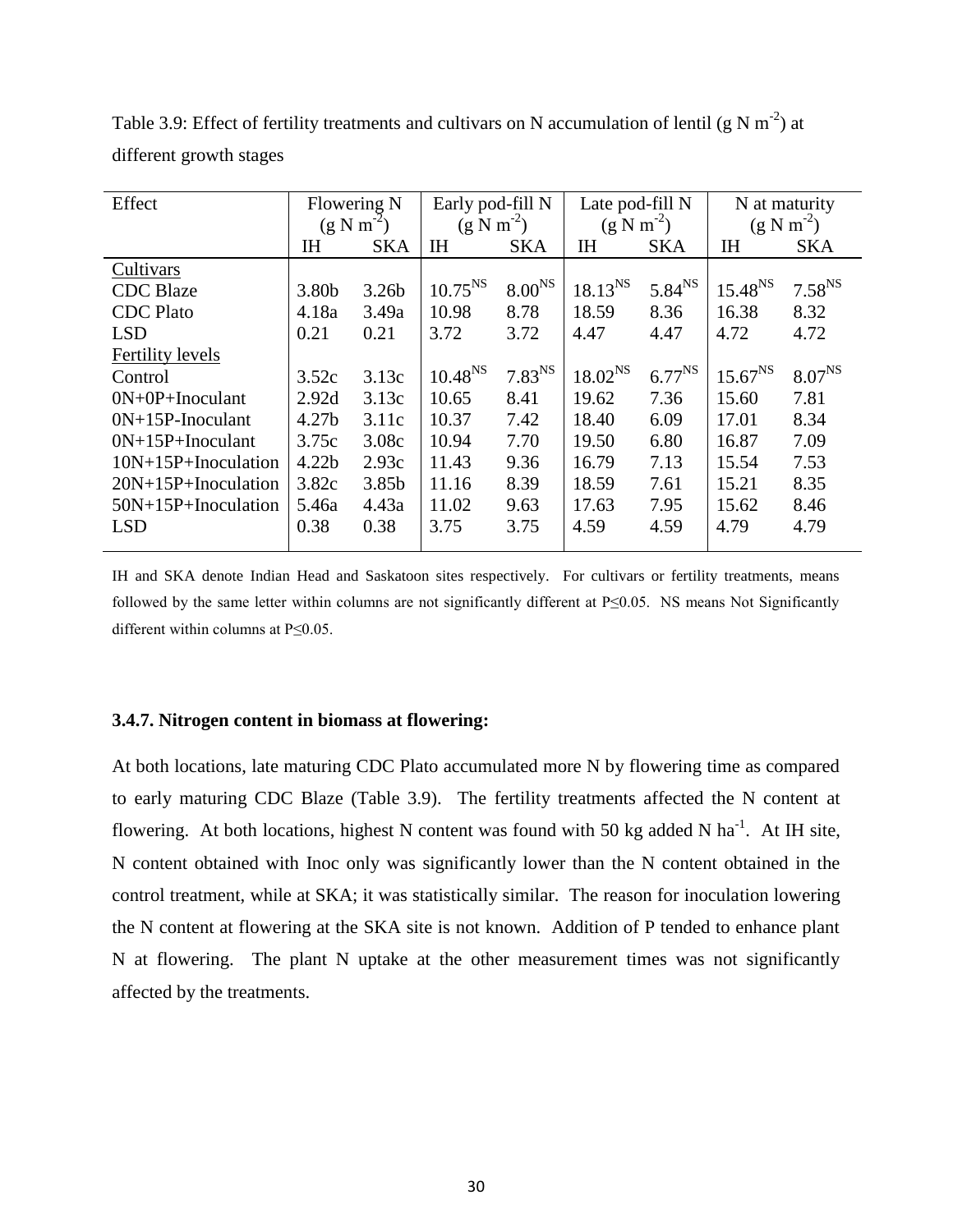Table 3.10: Effect of fertility treatment and cultivars on seed N content, nitrogen harvest index (NHI) and days to maturity (DTM)

| Effect                | Seed N       |                    | <b>NHI</b>     |            |              | <b>DTM</b>           |
|-----------------------|--------------|--------------------|----------------|------------|--------------|----------------------|
|                       | $(g N m-2)$  |                    | (% )           |            |              | (Julian days from    |
|                       | <b>IH</b>    | <b>SKA</b>         | I <sub>H</sub> | <b>SKA</b> |              | seeding to maturity) |
| Cultivars             |              |                    |                |            |              |                      |
| <b>CDC</b> Blaze      | $12.46^{NS}$ | $5.26^{NS}$        | $79.91^{NS}$   | 70.80a     | $96.57^{NS}$ | 94.37 <sup>NS</sup>  |
| <b>CDC</b> Plato      | 13.20        | 3.85               | 78.93          | 52.62b     | 97.25        | 95.25                |
| <b>LSD</b>            | 3.32         | 3.32               | 3.96           | 3.96       | 2.55         | 2.55                 |
| Fertility treatments  |              |                    |                |            |              |                      |
| Control               | $13.14^{NS}$ | 4.86 <sup>NS</sup> | 82.33a         | 64.13ab    | $97.45^{NS}$ | 97.02 <sup>NS</sup>  |
| $ON+OP+Inoculant$     | 12.83        | 4.81               | 81.86a         | 62.97ab    | 98.53        | 96.55                |
| $ON+15P$ -Inoculant   | 13.14        | 5.32               | 77.44ab        | 67.50a     | 97.25        | 98.45                |
| $ON+15P+Inoculant$    | 12.85        | 4.12               | 76.04b         | 62.19b     | 96.15        | 97.76                |
| $10N+15P+Inoculation$ | 13.07        | 4.74               | 82.39a         | 66.93ab    | 98.78        | 97.53                |
| $20N+15P+Inoculation$ | 12.10        | 3.82               | 78.23ab        | 52.72c     | 97.85        | 98.40                |
| 50N+15P+Inoculation   | 12.65        | 4.22               | 77.66ab        | 55.50c     | 96.55        | 96.08                |
| <b>LSD</b>            | 3.42         | 3.42               | 5.21           | 5.21       | 3.79         | 3.79                 |
|                       |              |                    |                |            |              |                      |

IH and SKA denote Indian Head and Saskatoon sites respectively. For cultivars or fertility treatments, means followed by the same letter within columns are not significantly different at P≤0.05. NS means Not Significantly different within columns at P≤0.05. NHI denotes Nitrogen Harvest index which is N partitioning, measured as the ratio of grain N to total plant N. DTM denotes days to maturity which were calculated by counting the Julian days from seeding to physiological maturity.

# **3.4.8 Seed N contents and nitrogen harvest index:**

N accumulation in biomass was not affected at later growth stages (early pod-fill, late pod-fill and maturity) by either cultivars or fertility treatments (Table 3.9). This trend could be explained by the growth habit of lentil. Being a leguminous crop, lentil becomes self sufficient in its N requirements after flowering, by fixing atmospheric  $N_2$  (van Kessel, 1994) and becomes independent of soil fertility treatments for accumulating N in its biomass. Also this might be due to time of N remobilization. At IH, N accumulation was much higher as compared to SKA especially after flowering. At IH, large increase in N accumulation from flowering to late podfill was observed which was only from flowering to early pod-fill at SKA. That might be due to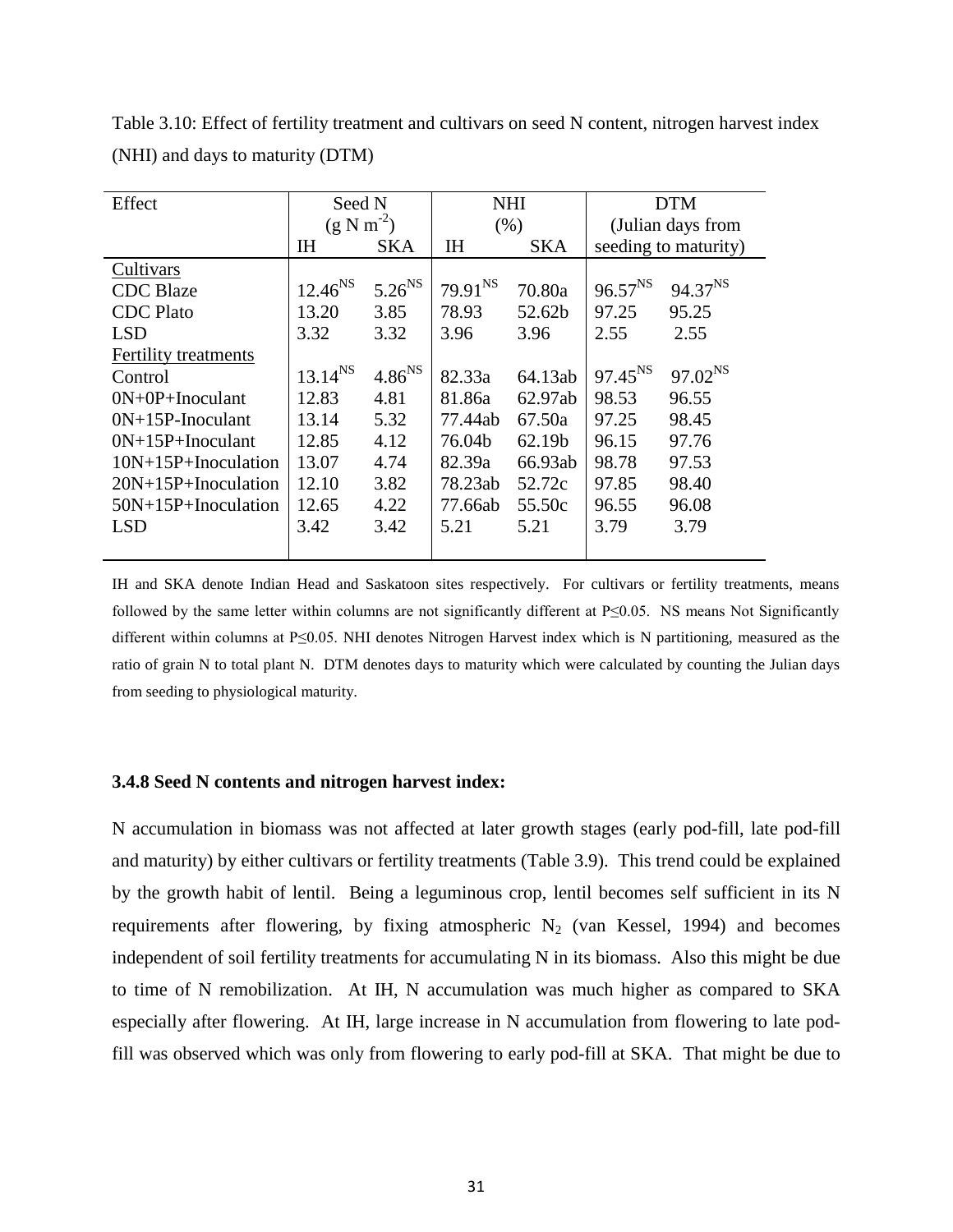the previous rotation not removing as much N or due to more rain at IH which led to efficient translocation of N from biomass to seed by both cultivars regardless of their maturity time.

High soil N content at IH delayed maturity for early maturing CDC Blaze, which accumulated the same amount of N by maturity (Table 3.9) as CDC Plato due to an increase in the duration of the crop life cycle. At SKA, however, CDC Blaze produced significantly higher NHI due to less biomass production and more translocation of N into seed because of a short growing season. Low inherent soil N at SKA, in contrast to IH, led to higher efficiency in N transfer to seed by CDC Plato (late maturing). The fertility treatments significantly affected NHI at both locations. At IH, the highest NHI was obtained with the control, Inoc only and 10N+15P+Inoc treatments. The lowest NHI at IH was obtained with  $P +$  Inoc. A reduction in NHI was also noted at SKA with N above 10 kg ha<sup>-1</sup>. It is, therefore, evident that starter N increased NHI in low N soil while in high soil N (black), it adversely affected NHI.

At IH (high N soils), none of the fertility treatments produced significant effect on biomass at late pod-fill (maximum biomass attained by plant), yield, harvest index, seed N content and nitrogen harvest index. This shows that high soil N reduce the effectiveness of N application. However, at SKA (low N soils) the addition of N fertilizer lowered atmospheric N fixation which was evident by less biomass production especially after mid pod-fill stage. Harvest index was significantly reduced (19.61%) at SKA with application of 20 kg ha<sup>-1</sup> of N (20N+15P+Inoc) as compared to 0N and 0 Inoc (0N+15P-Inoc). That is due to more vegetative growth and eventually more biomass production with N application. Higher N application (50N+15P+Inoc), however, did not adversely affect harvest index due to higher seed yield. At SKA, nitrogen accumulation was significantly less than at IH especially at late pod-fill and maturity stages. This resulted in certain treatment comparisons being significant for nitrogen harvest index values. Higher doses of N (20 and 50 kg N ha<sup>-1</sup>) significantly lowered NHI as compared to starter N (10N+15P+Inoc) as well as when only P (N0+P15-Inoc) was applied. Higher N application increased biomass production at later growth stages, which reduced the plant efficiency to transfer nitrogen content from biomass to seed, thereby, lowering nitrogen harvest indices.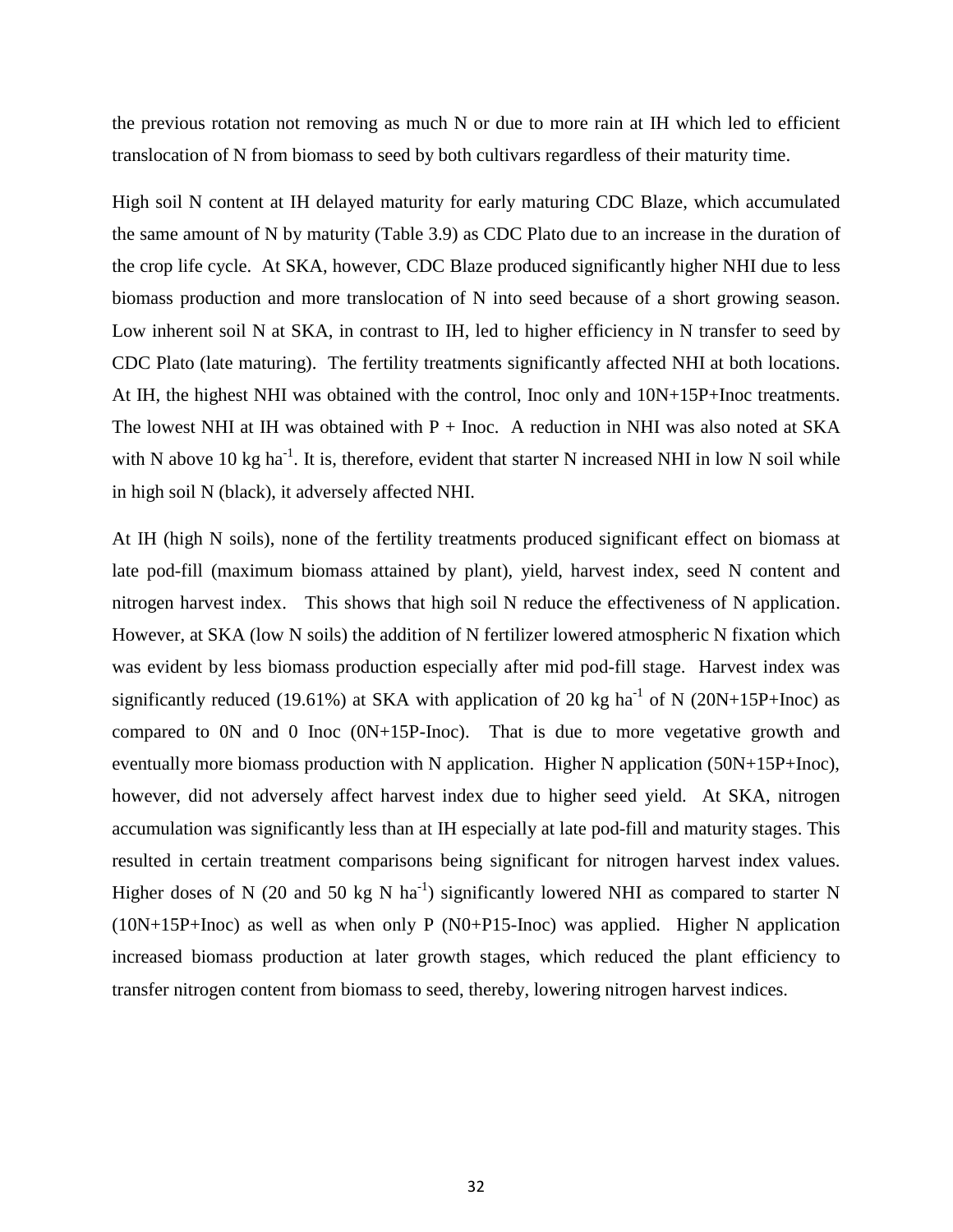| Location         | Plant stand | Plant height | Biomass at late- | N at late-pod |
|------------------|-------------|--------------|------------------|---------------|
|                  |             |              | pod fill stage   | fill stage    |
| Indian Head (IH) | 0.00        | 0.25         | 0.01             | $-0.01$       |
| Saskatoon (SKA)  | 0.17        | 0.01         | $-0.50$          | 0.30          |

Table 3.11 Correlation between yield and explanatory variables (measured as adjusted  $R^2$  values)

At IH, yield was not affected by plant density, whereas at SKA yield increased with plant density. This different trend might be due to the less soil N (Table 3.2 and 3.3) in dark-brown soil of SKA where higher plant density compensated less dry matter production per plant. Plant height added to final yield at IH with visually strong plants. While in SKA, the yield did not increase by plant height due to lodging of taller plants. Plants were weak at SKA and taller plants were not able to support themselves and lodged resulting in yield losses at harvesting. At IH, plants gained much biomass after flowering as compared to SKA (Table 3.7) which resulted in higher yields. At SKA, however, yield was drastically reduced with increase in biomass as a result of less seed production and excessive shattering. Maximum N content was obtained at late pod-fill stage. At SKA, yield increased with the increase in plant N content. That is evident by more lodging recorded at SKA where stronger plants with higher plant N contributed to yield. A non-significant correlation between yield and plant N content at IH demonstrated a less competition for soil N at initial plant growth stage.

#### **3.4.9 Days to maturity (DTM):**

Days to maturity were measured at both locations but they did not differ significantly for both cultivars and fertility levels. At Indian Head site desiccant was applied which matured the crop at the same time regardless of the treatments. While at Saskatoon, CDC Plato was affected by stemphylium blight with a confounding and non-significant effect on days to maturity.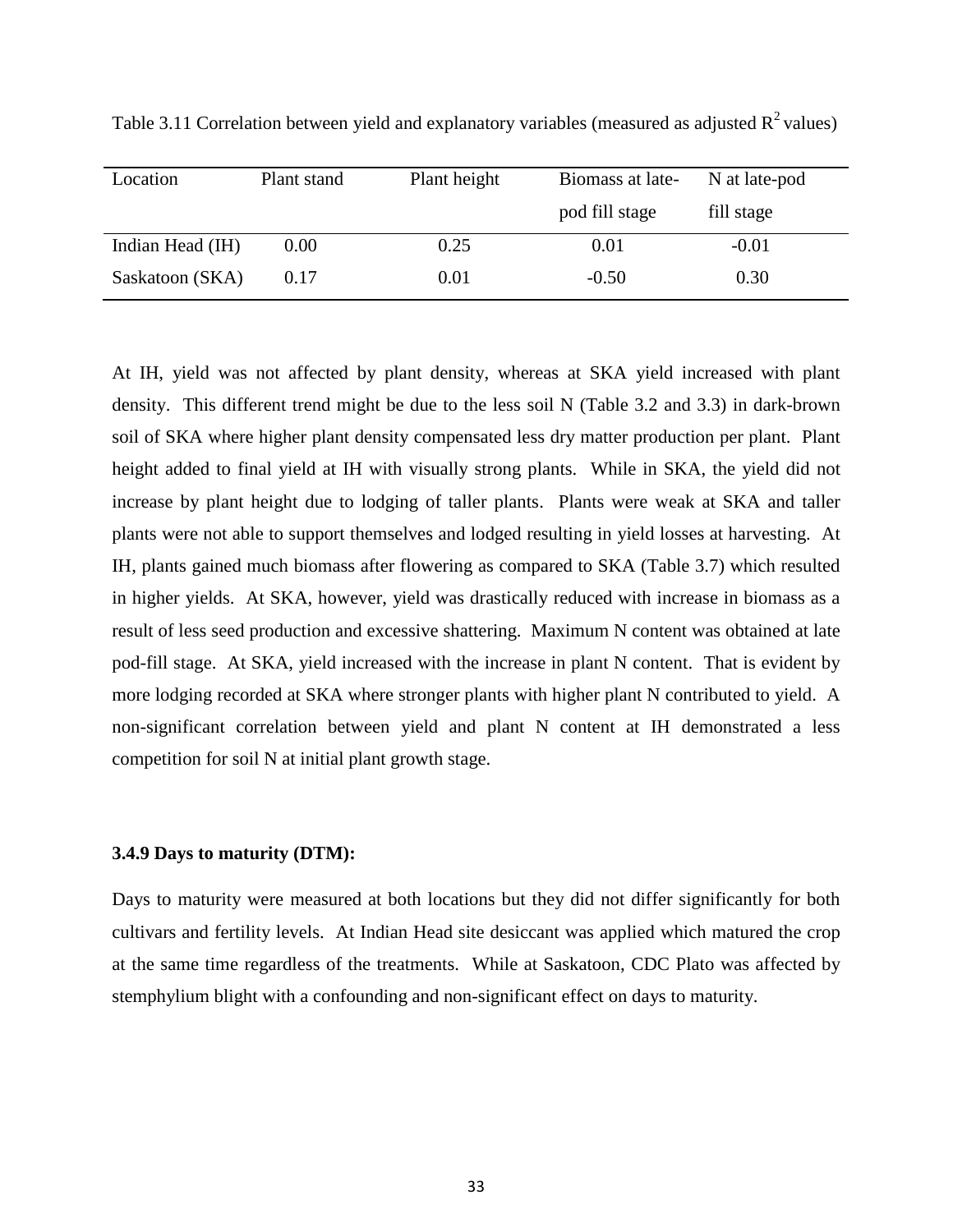## **3.5 CONCLUSION**

Initial soil N and P levels are shown in Table 3.2 and 3.3. At IH site; located in black soil zone with high soil N, higher precipitation and reduced evapotranspiration; biomass accumulation was much higher as compared to SKA with low soil N and greater incidence of severe moisture stress. Higher biomass production and N accumulation was evident at later growth stages at IH. This excessive vegetative growth, however, did not reduce yield due to better conversion of photosynthates into seed yield. Overall CDC Plato produced greater biomass and yield than CDC Blaze. CDC Plato, with large green cotyledons and its late maturing nature, was well synchronized with the soil and weather of IH. Although planting late maturing cultivars is considered risky in Western Canada due to cultivars requiring 110 days of growing season, at Indian Head, however, the extended days to maturity resulted in higher dry matter production. The greater biomass and N accumulation by late maturing lentil is in agreement with soybean (Isfan 1991).

IH is traditionally a wheat growing area. Cultivation of grain crops over the years has reduced indigenous rhizobia in its soil; therefore, rhizobial inoculation would be beneficial for cultivating lentils. A starter dose of N at 10 kg ha<sup>-1</sup> along with inoculation and P application gave highest yield. Yield was reduced by 9.2% when N was increased from 10 to 20 kg ha<sup>-1</sup>. Lentil being a leguminous crop does not need high level of N application, especially in fertile soil at IH. However, a starter N dose along with P and inoculation is the best combination to obtain high lentil yield. At IH, N accumulation was much higher as compared to SKA especially after flowering. This led to the efficient transfer of N from biomass to seeds by both cultivars regardless of their maturity time.

At SKA, there was a non-significant effect of fertility treatments on lentil yield which might be due to the dry conditions at Saskatoon. Under water stress, the response of nitrogen is limited (Engel *et al*., 2001). Dark brown soils could benefit from higher N application in wet seasons. Harvest index was reduced with higher doses of N (20 and 50 kg ha<sup>-1</sup>), showing less assimilation of photosynthates into seed yield at higher N rates. At SKA, lentil had the capacity to perpetuate late-season growth, delay maturity and lower harvest index with N application without adversely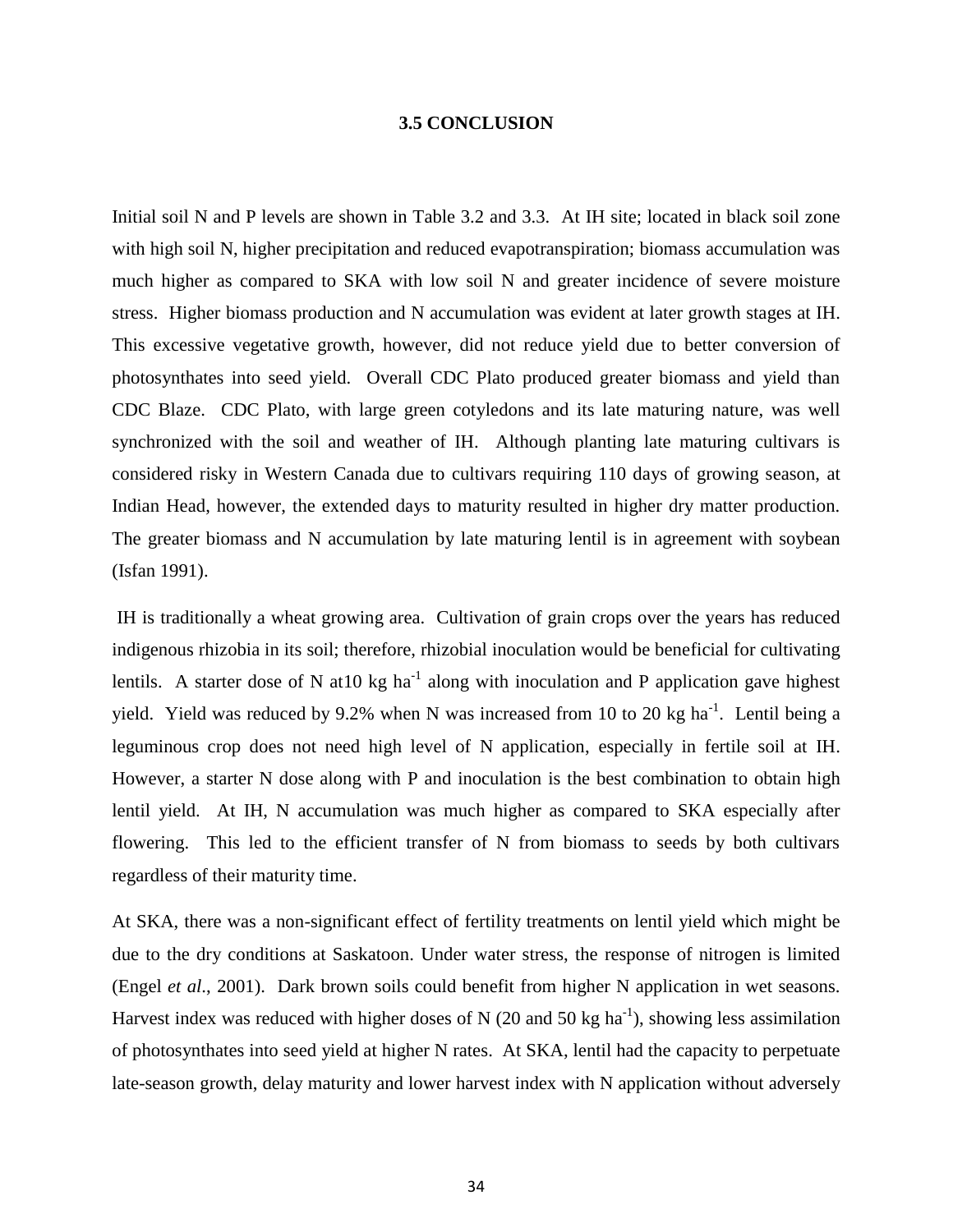affecting yield. N accumulation in biomass as well as in seed was not affected at growth stages after flowering by either cultivar or fertility treatments at both locations. This trend is supported by the indeterminate nature of lentil. Lentil becomes self sufficient after flowering to fix atmospheric  $N_2$  and becomes independent of fertility levels for accumulating N in its biomass. Partitioning of dry matter and N to seed was affected by environment because lentil yield depended more on total biomass than on harvest index. The overall lack of response of lentil biomass after flowering and N accumulation to the individual fertility treatments suggested that source and availability of N does not change partitioning within the plant. Instead, environmental conditions were more likely to influence partitioning of biomass and N to seed through remobilization from vegetative parts in mid to late-season reproductive growth.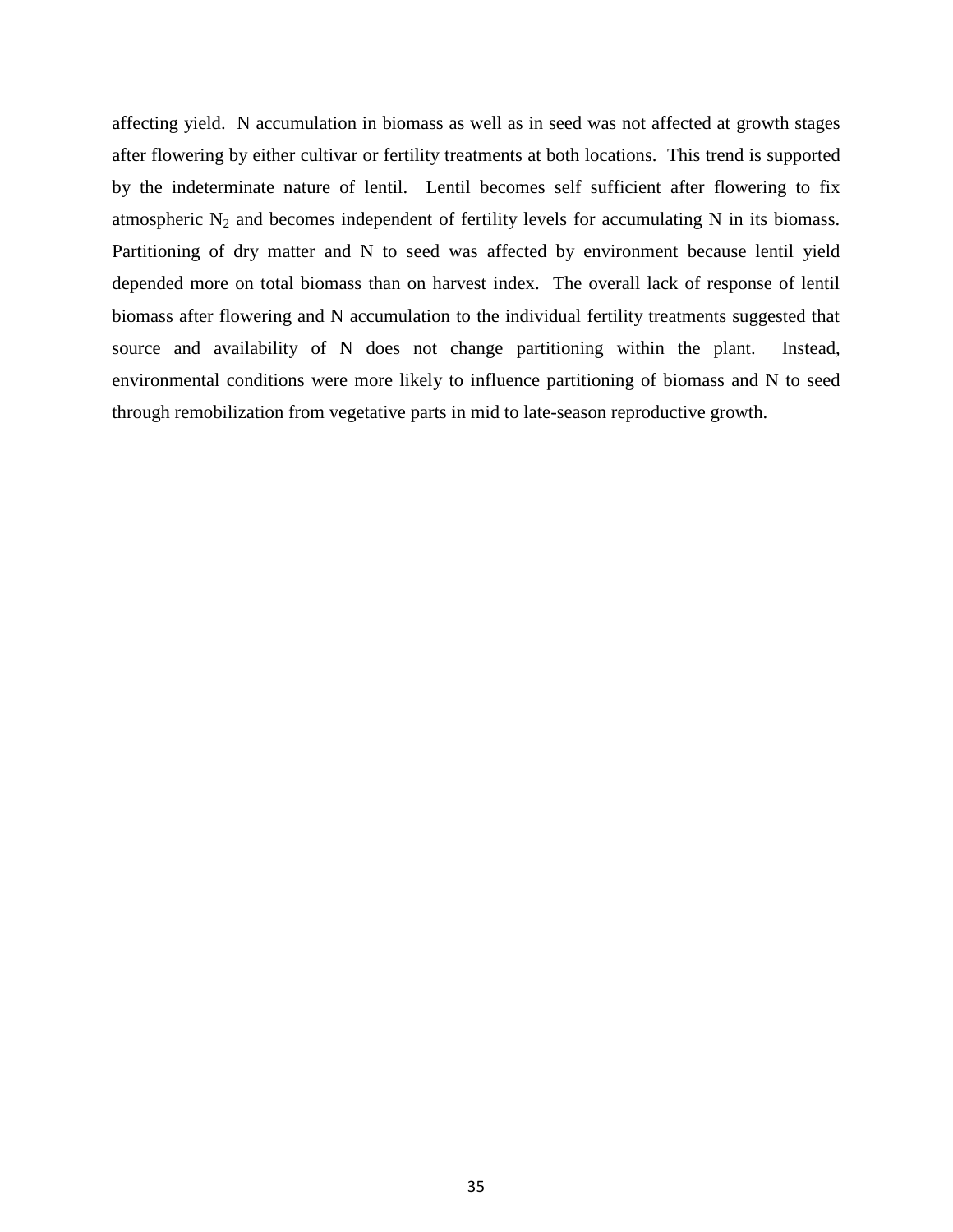**4. Growth, yield and N content of lentil as affected by diquat application under different fertility regimes**

### **ABSTRACT**

Field experiments were conducted for two years at Saskatoon (2007and 2008) and one year for Indian Head (2007) to determine the role of diquat application in enhancing lentil maturity. Treatments included two cultivars (CDC Plato and CDC viceroy), three fertility levels (control, inoculation and 50 kg N  $\text{ha}^{-1}$ ) and five diquat treatments (control, quarter rate and half rates applied one and three weeks after flowering). The experiments were carried out in split plot design. Diquat application successfully suppressed biomass and plant growth at maturity. However, the reduction in biomass was obtained at the cost of yield loss at both sites. The yield loss was higher when diquat was applied at the earlier stage (one WAF) at half rate. Early application of diquat at low rate at IH reduced biomass by 25% compared to the control without significantly affecting yield. The same treatment, however, reduced biomass by 45% at SKA with huge yield loss. The results suggested low rate of diquat application at earlier crop growth stage to avoid yield loss in lentil. The results found no significant interaction between the three factors under study (desiccant, fertility and cultivar) for most of the measured parameters.

### **4.1 Introduction**

The pulse crops including dry bean, pea, lentil, faba bean and chickpea are increasing in economic importance in the rotations of Western Canada. Saskatchewan growers began commercially producing lentil in 1970. In 2010, Saskatchewan farmers grew lentil on 953 thousand hectares with annual production of 1480 thousand tonnes and average yield of 1568 kg ha<sup>-1</sup>, respectively (Saskatchewan Ministry of Agriculture, 2011). Historic yield comparisons for lentil grown on the Prairies demonstrate fluctuations linked to agronomic and climatic factors. Part of the yearly variation in yield is due to poor climatic adaptation of the indeterminate growth habit of lentil in the short growing season of the Prairies. These yield fluctuations not only pose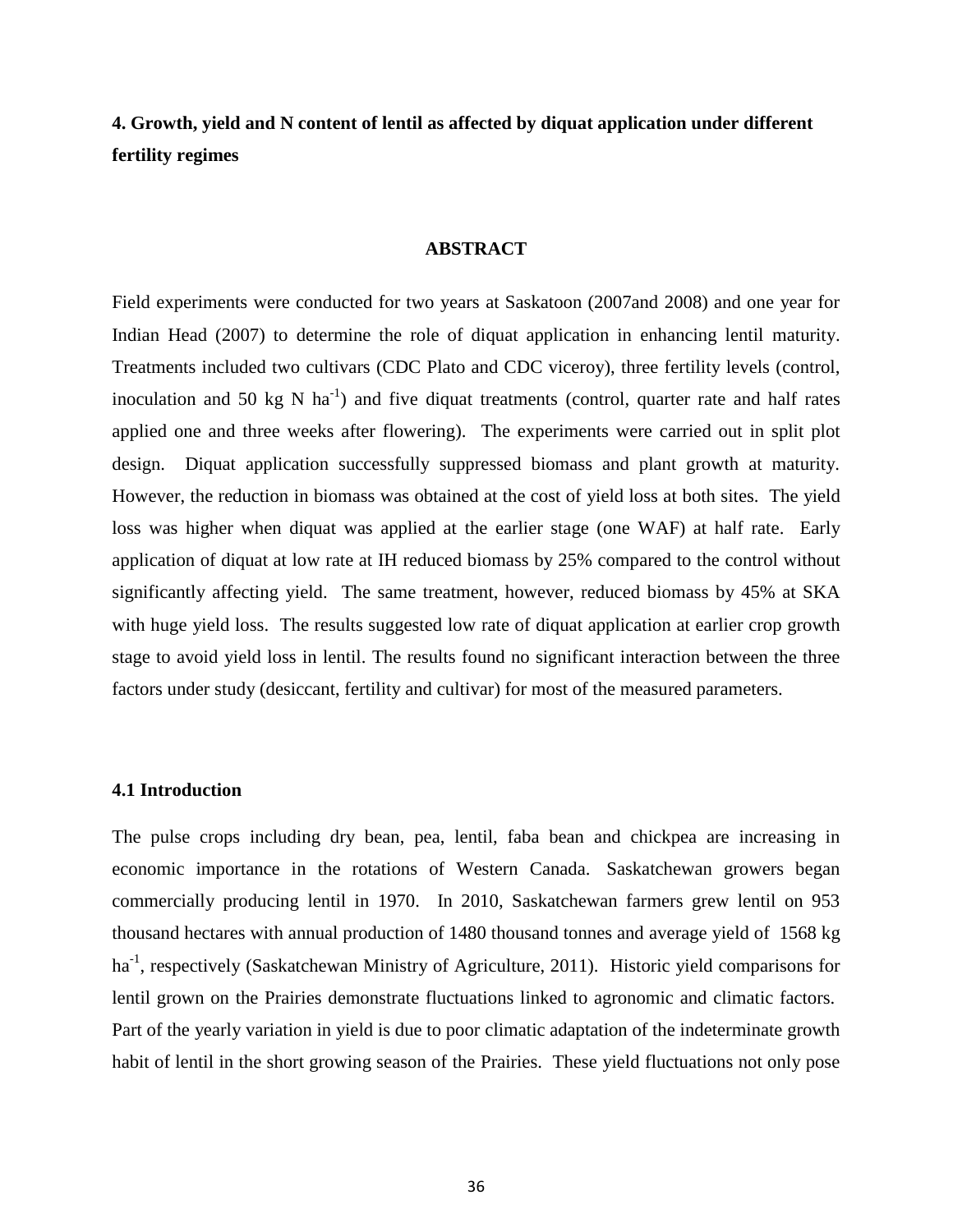tremendous challenges in the breeding of more stable cultivars, but they present increased uncertainty and risk of crop failure for agricultural producers.

A major limitation to crop production on the Canadian prairies is the shortness of the growing season from May to August, with the frost-free period of generally only 120 days (Schantz, 1923). Crop yield is a function of radiation intercepted over the growing season, the efficiency of converting the intercepted radiation to biomass and the partitioning efficiency of biomass to seed yield (Sinclair, 1993). In time constrained production systems like Saskatchewan, maximizing the limited solar radiation with improved crop management practices could lead to yield improvement.

Indeterminacy is the characteristic of most pulse crops. An indeterminate crop continues vegetative growth even after entering the reproductive phase. Such a growth habit results in delayed crop maturity, influencing yield and crop quality (McVicar et al., 2010). For indeterminate crops like lentil, herbicides can be used as harvest aids at crop maturity to desiccate weed and crop foliage. Desiccant application is important in years of warm and wet springs, and cool and wet summers, conditions that promote luxuriant plant growth. Under such conditions lentils will continue to flower and set pods, and weeds will continue to grow as long as moisture is available. Crop topping, which is the technique of applying a herbicide to a mature crop to kill any green weeds and sterilize any weed seeds, has been advocated to enable early harvest of crops (Teofilo et al., 1999; Santos et al., 2004). Desiccation is similar to crop topping but the herbicide is applied at the physiological maturity of the crop or earlier and an earlier growth stage of the weed than with crop topping (Holding and Bowcher, 2004). Desiccants can speed drying of immature plants and allow earlier harvest, but desiccant applications made prior to physiological maturity can have detrimental effects on seed quality (Azlin and McWhorter, 1981; Baur et al., 1977; Bovey et al., 1975; Cerkauskas et al., 1982; Ratnayake and Shaw, 1992; Whigham and Stoller, 1979). Despite the popularity of forcing maturity prior to mechanical harvest in Canada, almost no literature exists documenting the effects of desiccant treatment method and timing on yield and seed quality of lentil, let alone the effects on milling parameters.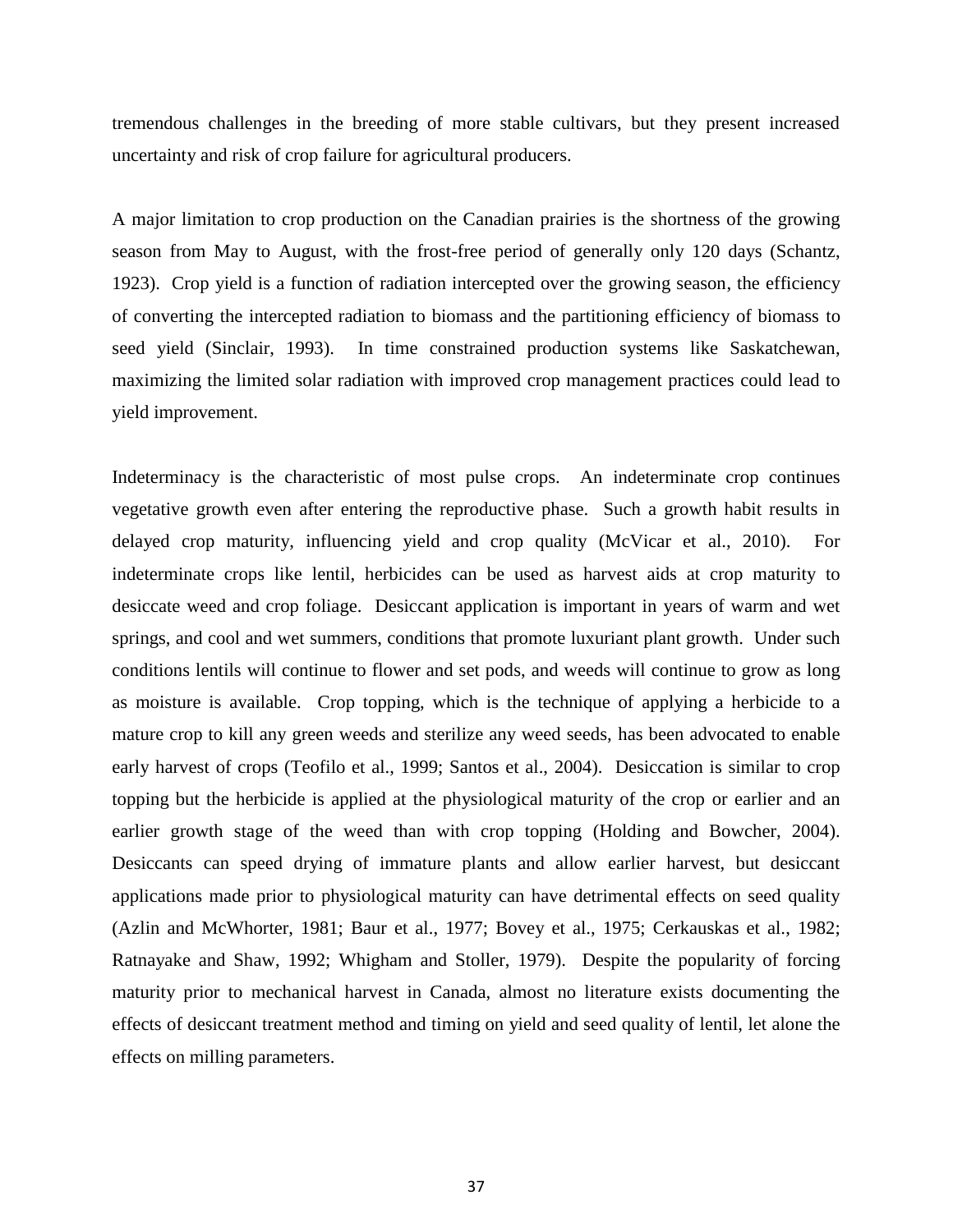Pre-harvest glyphosate and diquat application are registered treatments for weed control in lentil fields (Purcell, 2011). The maximum residue limit (MRL) for glyphosate in lentil is quite low in European Union (0.1 ppm) as compared to Canada (4.0 ppm). This results in the recent trade barrier imposed by European Union on Canadian lentil shipments. The MRL for diquat is the same (0.2 ppm) in both EU and Canada. With \$110 million in Canadian lentil exports to the EU (Saskatchewan Pulse Growers, 2011), this technical trade barrier has significant implications for Canadian growers and emphasizes to switch from glyphosate to diquat use.

Reglone<sup>TM</sup> (diquat bromide) is a non-selective plant growth regulating chemical registered as a Group 22 herbicide for agricultural use in Canada. It is registered for use in a variety of legume crops including chickpea, common bean, field pea and lentil (Saskatchewan Ministry of Agriculture, 2008). The current recommendation for lentil is to spray 1.25 to 1.70 litres ha<sup>-1</sup> of Reglone when the majority of the pods of individual plants are ripe but before they shatter (Syngenta, 2002). The present experiment was conducted to determine the effect of lower rates of diquat application i.e. quarter and half rates of the recommended 1.70 litres  $ha^{-1}$ ; on the growth, yield and N content in lentil. This study hypothesized that rhizobium inoculated lentil should be more indeterminate than 50 kg N ha<sup>-1</sup> and unfertilized control treatments. This chapter tests my second hypothesis that low levels of diquat application applied at later growth stages on lentil will shift vegetative growth into reproductive growth without affecting yield adversely. The ultimate aim was to enhance earlier maturity by stressing vegetative growth and controlling lentil indeterminacy.

# **4.2 Objectives of the study**:

- 1. Measuring the effects of diquat application at quarter and half of registered rates on growth and yield and N content of lentil.
- 2. Assessing the difference between spraying diquat at one week and three weeks after flowering on lentil, both applications being earlier than current grower practices.
- 3. Determining the interaction between indeterminacy, soil fertility and diquat application.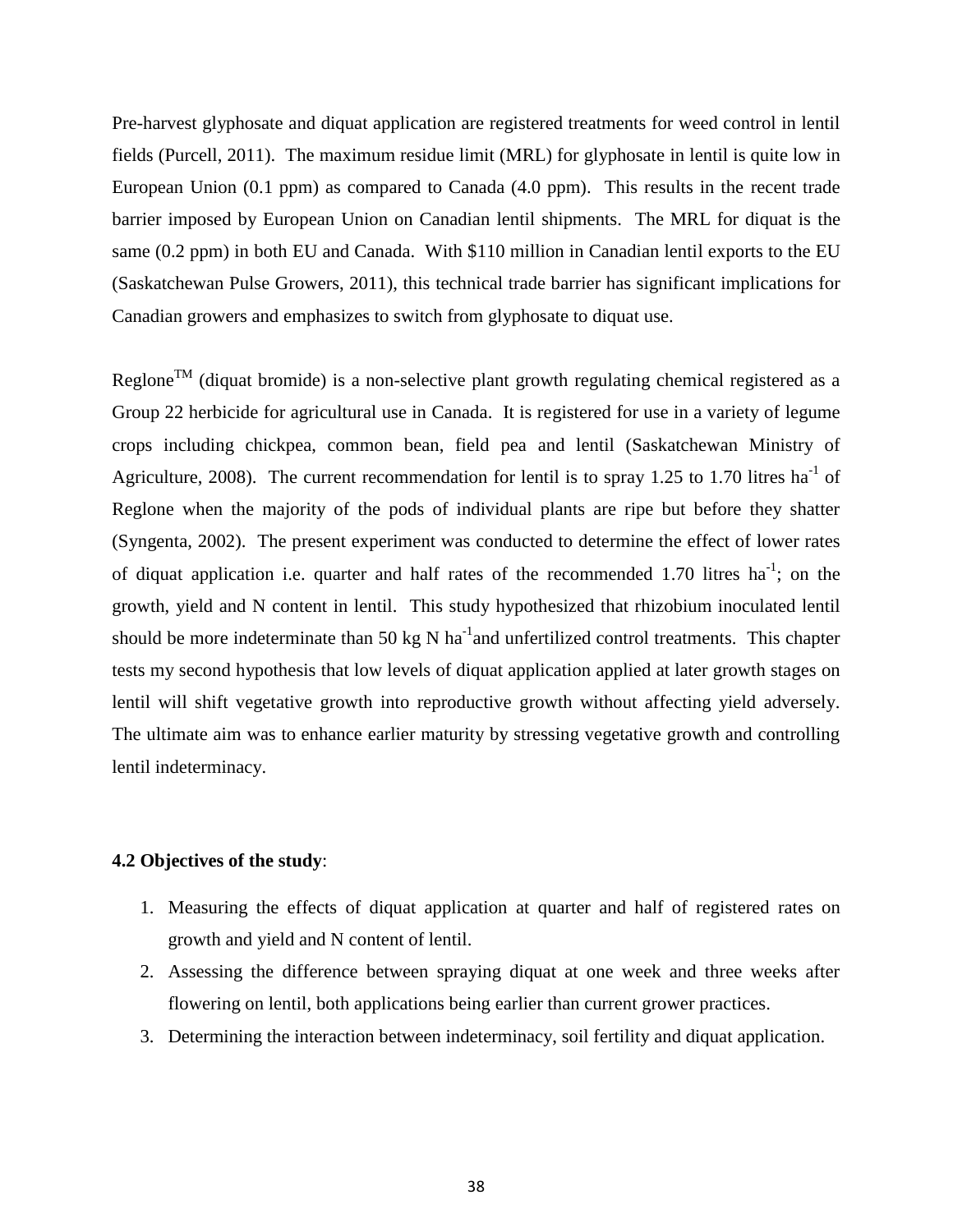### **4.3 Materials and methods**

**4.3.1 Site description:** Field experiments were conducted in Saskatoon (SKA) for two years (2007 and 2008) and at Indian Head (IH) in 2007 only. Both these locations differ in their weather and soil type, representing two distinct environments in Saskatchewan province. The experimental sites were located at 52◦ N and 106◦ W for Saskatoon and 50◦ N and 103◦ W for Indian Head, representing Dark Brown Chernozem Bradwell sandy loam and Black Chernezem Oxbow loam soils, respectively.

**4.3.2 Treatments and experimental design:** Two lentil cultivars "CDC Plato" (large green class with medium to late maturity) and "CDC Viceroy" (small seeded green market class with early maturity) were sown under the following diquat application treatments:

|  | Table 4.1: Desiccant treatments used in the experiment |  |  |
|--|--------------------------------------------------------|--|--|
|--|--------------------------------------------------------|--|--|

| <b>Desiccant Treatments</b>                                   | <b>Timing</b>                    |
|---------------------------------------------------------------|----------------------------------|
| Control (water plus surfactant only)                          | one week after full flowering    |
| Quarter rate of diquat $(0.425$ litres a.i ha <sup>-1</sup> ) | one week after full flowering    |
| Half rate of diquat $(0.85$ litres a.i. ha <sup>-1</sup> )    | one week after full flowering    |
| Quarter rate of diquat $(0.425$ litres a.i ha <sup>-1</sup> ) | three weeks after full flowering |
| Half rate of diquat $(0.85$ litres a.i. ha <sup>-1</sup> )    | three weeks after full flowering |

Fertility treatments consisted of a zero N check (without fertilizer and inoculant), 50 kg ha<sup>-1</sup> of N as urea fertilizer, and rhizobial inoculant. All plots received 15 kg  $ha^{-1}$  of phosphorus fertilizer as triple superphosphate. The experiment was laid out in split plot design with desiccant treatments randomized in main plots and a factorial combination of fertility treatments and cultivars randomized in sub-plots. At both locations, Saskatoon (SKA) and Indian Head (IH), sub-plots were 2.42 m x 10.60 m (8 ft x 35 ft) providing an individual plot area of 25.65 m<sup>2</sup> with a row spacing of 20.32 cm (8 inches). Plots were seeded using a Fabro small plot seeder (Fabro Enterprises Ltd., Swift Current, SK) in the first week of May. A granular formulation of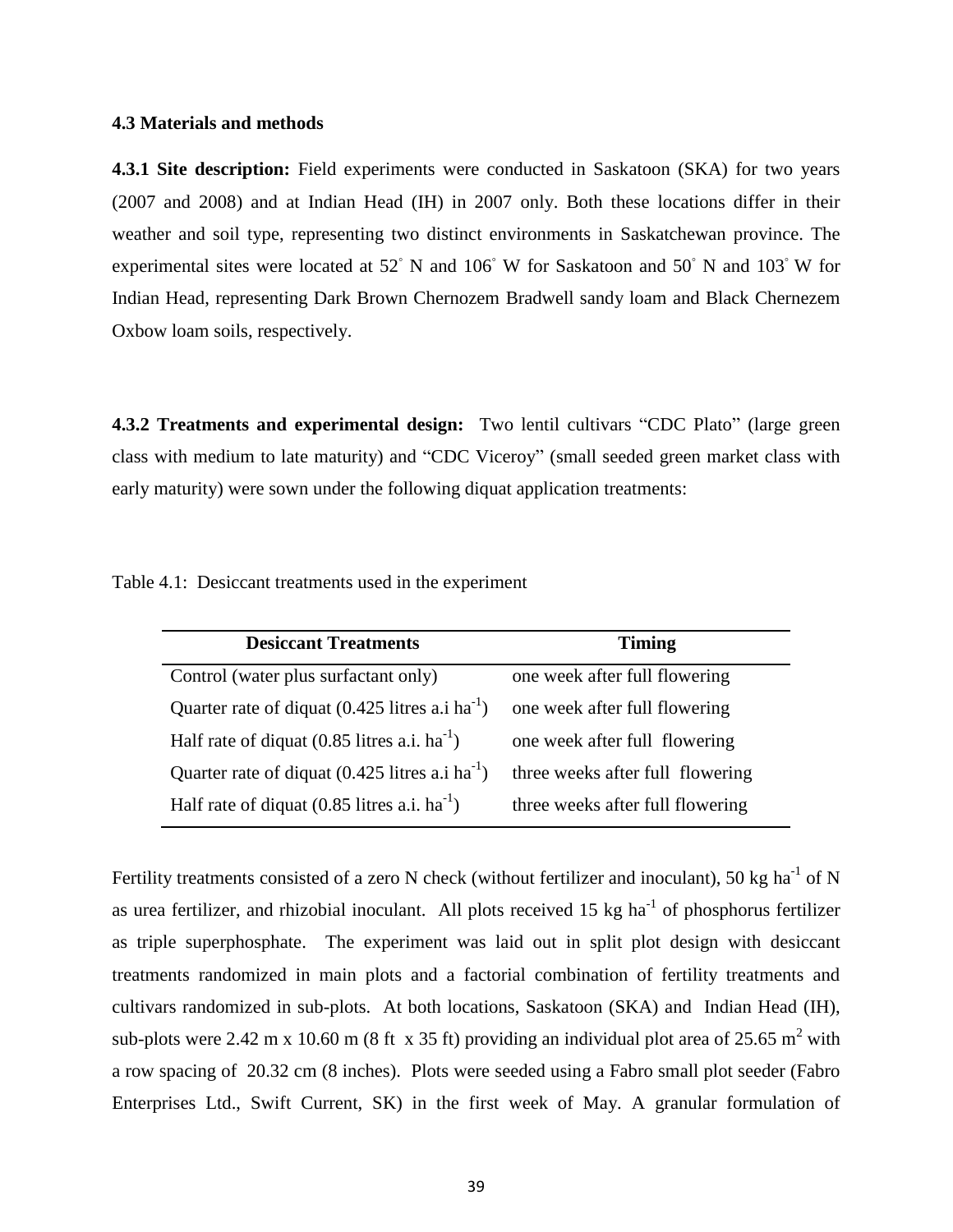Nodulator Rhizobium inoculant (Becker Underwood Inc., Saskatoon, SK) was placed in the seed rows at 7 kg ha<sup>-1</sup> in the inoculated plots. The seeder was then used to apply superphosphate  $(0-$ 45-0) in all plots and ammonium nitrate (34-0-0) in the N fertilized plots. Weed control strategies included pre-planting applications of glyphosate (Roundup) along with hand weeding. Grasshoppers were controlled with chloropyrifos (Lorsban). Precipitation and temperature data were recorded during the growing season by Environment Canada (Saskatoon Diefenbaker Airport, 25 km distance from the plots at Saskatoon; Indian Head CDA, 2 km distance from the plots at Indian Head).

**4.3.3 Plant measurements:** Plant density was counted in 1-m length of three randomly selected rows in each plot, two weeks after germination. Biomass samples were cut from each plot at four physiological stages i.e. flowering, early pod-fill, late pod-fill and physiological maturity, as two 0.3-m strips taken from two rows side by side. The outside border rows were never used for biomass sampling. Plant samples were cut at ground level, bagged and dried in an oven at 60◦C for three days. Dry sample weights were then recorded for each plot. The final samples taken at physiological maturity were also used for harvest index (HI) measurement. These samples were oven dried, weighed, and threshed using a stationary belt drive thresher (Agriculex SPT-1, Guelph, ON) which separated seed from vegetative material. The seeds were then weighed to determine harvest index (HI) by using the following formula:

# HI=seed yield  $(g)/\text{total biomass}(g)$

A sub-sample was also taken at maturity for measuring N content in biomass as the original sample was threshed. Seed and biomass samples were ground and analyzed for N content measurement by combustion method, using a Leco carbon-nitrogen determinator (LECO CNS 2000, St. Joseph, MI, USA). Total plant N content was calculated by the following formula

Plant N content (g m-2 ) = (Plant N%/100) x (Plant DW gm-2 )

Days to maturity (DTM) were calculated by counting the Julian days from seeding to physiological maturity. Final seed yield was measured by harvesting the plots in the second week of October with Wintersteiger Elite combine (Wintersteiger, Salt Lake City, UT). Seeds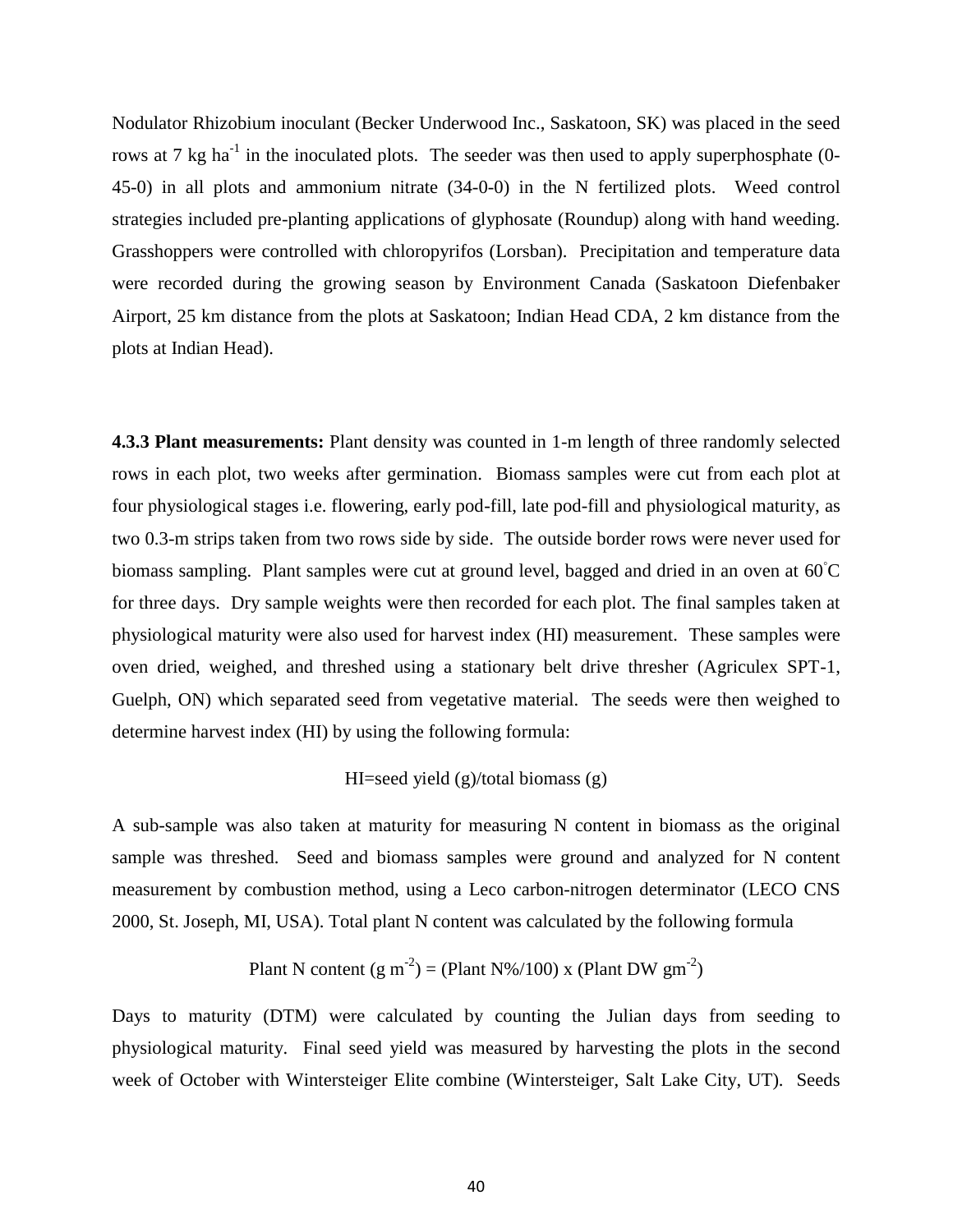were dried and cleaned to eliminate trash and weed seeds. Yield from individual plots was converted into kg ha<sup>-1</sup>. Soil samples in both years were collected from both sites at three depths 0-15, 15-30 and 30-60 cm from random locations. Soil samples from each depth were bulked, subsampled, air-dried, ground and analyzed for inorganic N ( $NH_4^+$  and  $NO_3$ ) by KCl extraction (Maynard and Kalra, 1993). Soil samples were also measured for pH (MacLean, 1982), phosphorus (Bray and Kurtz, 1945), potassium (Carson, 1980) and organic carbon (Ball, 1964) (Table 3.2 and 3.3).

**4.3.4 Statistical analysis:** Data were analyzed in the GLM version of proc mixed of SAS, version 9.2 (SAS Institute, 1996). Environment and block were treated as random effects and the cultivars, fertility levels and desiccant treatments were considered as fixed effects. The least Significant Difference (LSD) test was applied to test the significance of the fertility treatments on lentil growth, yield, biomass accumulation and nitrogen concentration. In addition, contrast statements to test the effect of diquat timing and diquat rate were constructed.

# **4.4 RESULTS AND DISCUSSION**

**4.4.1 Weather conditions:** For detail on weather conditions prevailing during the experiments, please refer to Table 3.4. Average monthly mean temperature and total rainfall during the plant growth varied among the environments. Saskatoon in both 2007 and 2008 had a warmer spring than Indian Head. However, the mean temperature during August, when lentil was podding, was almost the same (SKA was 0.3◦C higher than IH). In 2007, SKA received high rainfall in the month of June when the plants were flowering while in July and August, IH received high rainfall when the plants were in podding and towards maturity. In 2008, SKA received high rainfall in the month of July followed by a dry period up to harvesting. The results of the experiments were affected by the prevailing weather conditions and are discussed separately for each location-year.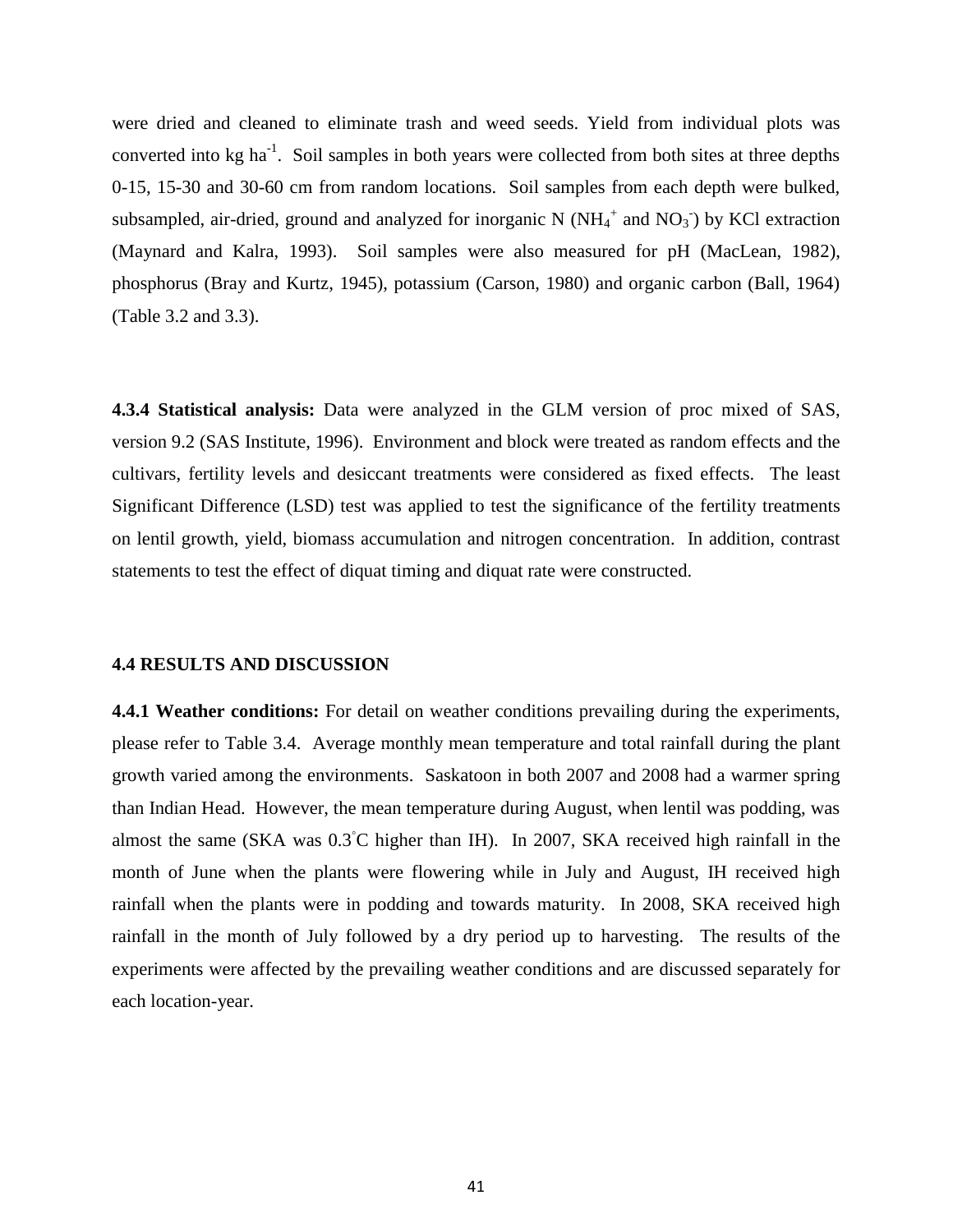### **4.4.2 Indian Head-2007**

As shown in the Table 4.2, desiccant treatments significantly affected parameters measured at the late pod-fill stage; whereas parameters measured at maturity remained unaffected. Desiccant application burned leaf foliage and reduced biomass, reduced leaf chlorophyll content (SPAD reading), and lowered TPN content. These findings are in line with those of Osman et al. (1983) who found that desiccation reduced nitrogenase activity in peanut; thereby reducing nodule formation, N fixation and adversely affecting plant N content. Lentil yield, harvest index and NHI remained unaffected by the desiccant application. This is a sought-after response of the lentil crop because any adverse affect on final yield parameters would penalize growers. Fertility treatments did not affect any parameter except yield where highest yield was obtained with inoculation, emphasizing the importance of inoculation for legumes. The two cultivars differed significantly for biomass and TPN content. All interactions between diquat treatments, fertility levels and cultivars were non-significant.

Table 4.2: ANOVA of the effects of desiccant treatments, fertility levels and cultivars on lentil at Indian Head-2007 (parameters measured at late pod-fill and maturity stages). Probabilities are indicated for yield, harvest index (HI), nitrogen harvest index (NHI), biomass (biomass obtained at late pod-fill stage), total plant nitrogen (TPN) and leaf chlorophyll content (SPAD reading)

|                 |              | At maturity |            |                | At late pod-fill |             |
|-----------------|--------------|-------------|------------|----------------|------------------|-------------|
|                 | <b>Yield</b> | HI          | <b>NHI</b> | <b>Biomass</b> | <b>TPN</b>       | <b>SPAD</b> |
| Desiccant $(D)$ | 0.05         | 0.05        | 0.04       | 0.02           | 0.06             | 0.05        |
| Fertility (F)   | < 0.01       | 0.75        | 0.74       | 0.51           | 0.58             | 0.92        |
| Cultivar $(C)$  | 0.14         | 0.34        | 0.47       | 0.03           | 0.04             | 0.55        |
| <b>FxC</b>      | 0.53         | 0.41        | 0.49       | 0.27           | 0.17             | 0.14        |
| DxF             | 1.00         | 0.74        | 0.94       | 0.84           | 0.57             | 0.92        |
| <b>DxC</b>      | 0.14         | 0.12        | 0.28       | 0.84           | 0.72             | 0.99        |
| <b>DxFxC</b>    | 0.75         | 0.08        | 0.05       | 0.83           | 0.73             | 0.63        |

SPAD stands for Special Products Analysis Division (A division of Minolta and manufacturer of chlorophyll meter SPAD 502)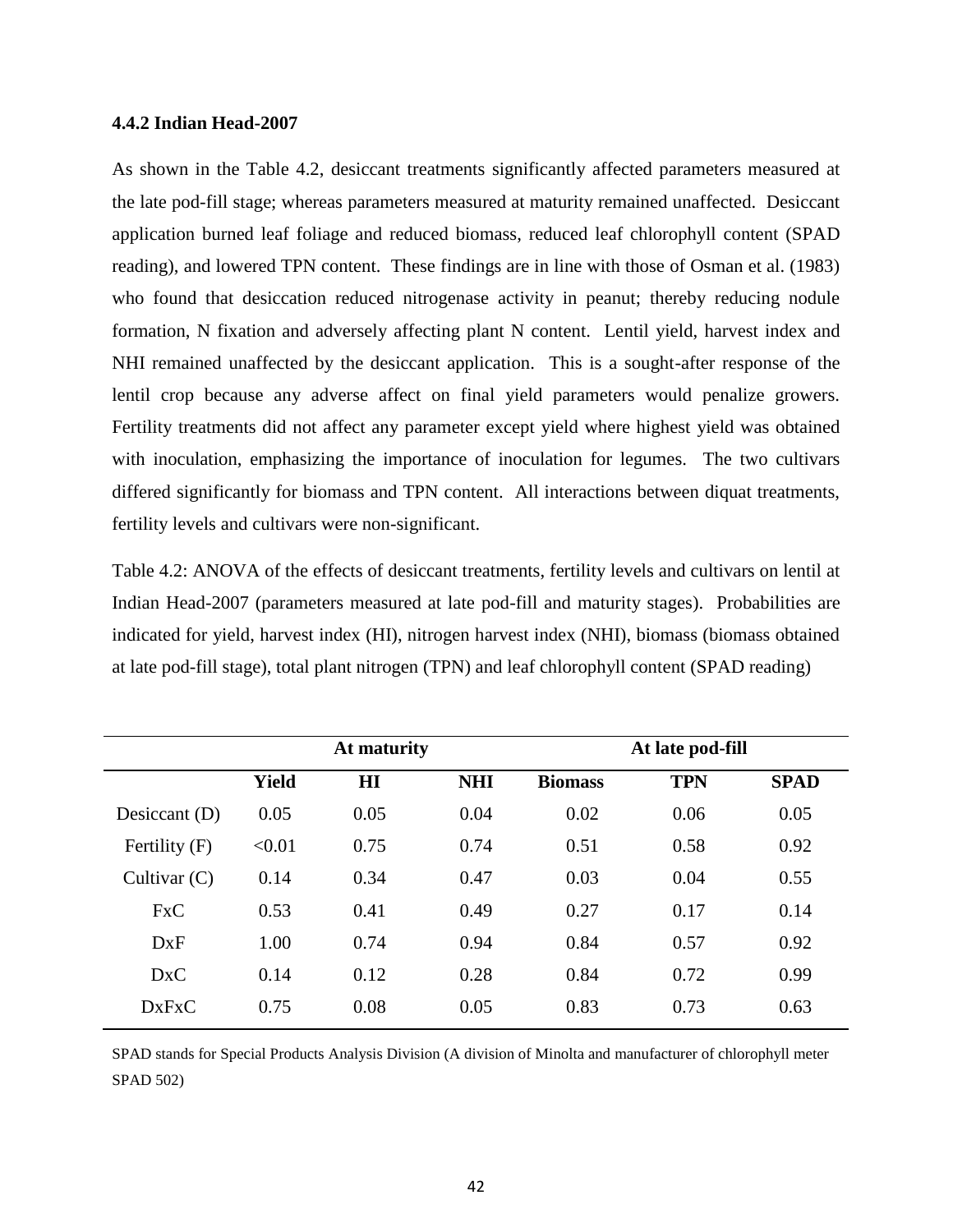### **4.4.2.1 Grain yield:**

At IH-2007, the highest yield  $(1802 \text{ kg ha}^{-1})$  was obtained with the untreated control which was statistically similar to the yield of the ¼ rate application of diquat (both one and three weeks after flowering) (Table 4.3). Yield was reduced significantly by the higher rate  $\frac{1}{2}$  rate of diquat). The lowest yields were obtained with  $\frac{1}{2}$  rate of diquat applied one and three weeks after flowering (WAF). The high rate of diquat, therefore, adversely affected yield regardless of the time of application. The rate of diquat application was important as a large yield reduction of 538 kg ha<sup>-1</sup> was associated with applying  $\frac{1}{2}$  rate of diquat as compared to  $\frac{1}{4}$  rate at the same growth stage (one WAF). The impact of time of application was not significant, as both rates produced statistically similar yields at the two growth stages of application. The trend of yield reduction was, however, opposite where ¼ rate produced lower yield when applied three WAF and ½ rate reduced yield when applied one WAF. The results suggest that early application of diquat with ½ rate burned flowers and early pods, which otherwise would be contributing to final yield. Late application of diquat (three WAF) desiccated leaves and other succulent tissues without harming pods as most pods had already accumulated enough dry matter to escape destructive desiccation. In terms of fertility, yield was not affected by N application as both control and 50 kg N ha<sup>-1</sup> produced similar yields (Table 4.3). The highest yield was, however, obtained with inoculation which agrees with observation of other researchers who emphasized the importance of inoculation on legumes (Bremer et al. 1988; Rennie and Hynes 1993).

#### **4.4.2.2. Days to maturity:**

Besides producing lowest yield, half rate of diquat one WAF significantly increased the days to maturity emphasizing that early application with high rate of diquat is not effective in enhancing lentil maturity (Table 4.3). All other desiccant treatments had non-significant effect on days to maturity. No impact of fertility was observed with regard to days to maturity. CDC Viceroy, an early maturing cultivar, behaved accordingly in the experiment and matured four days earlier than CDC Plato.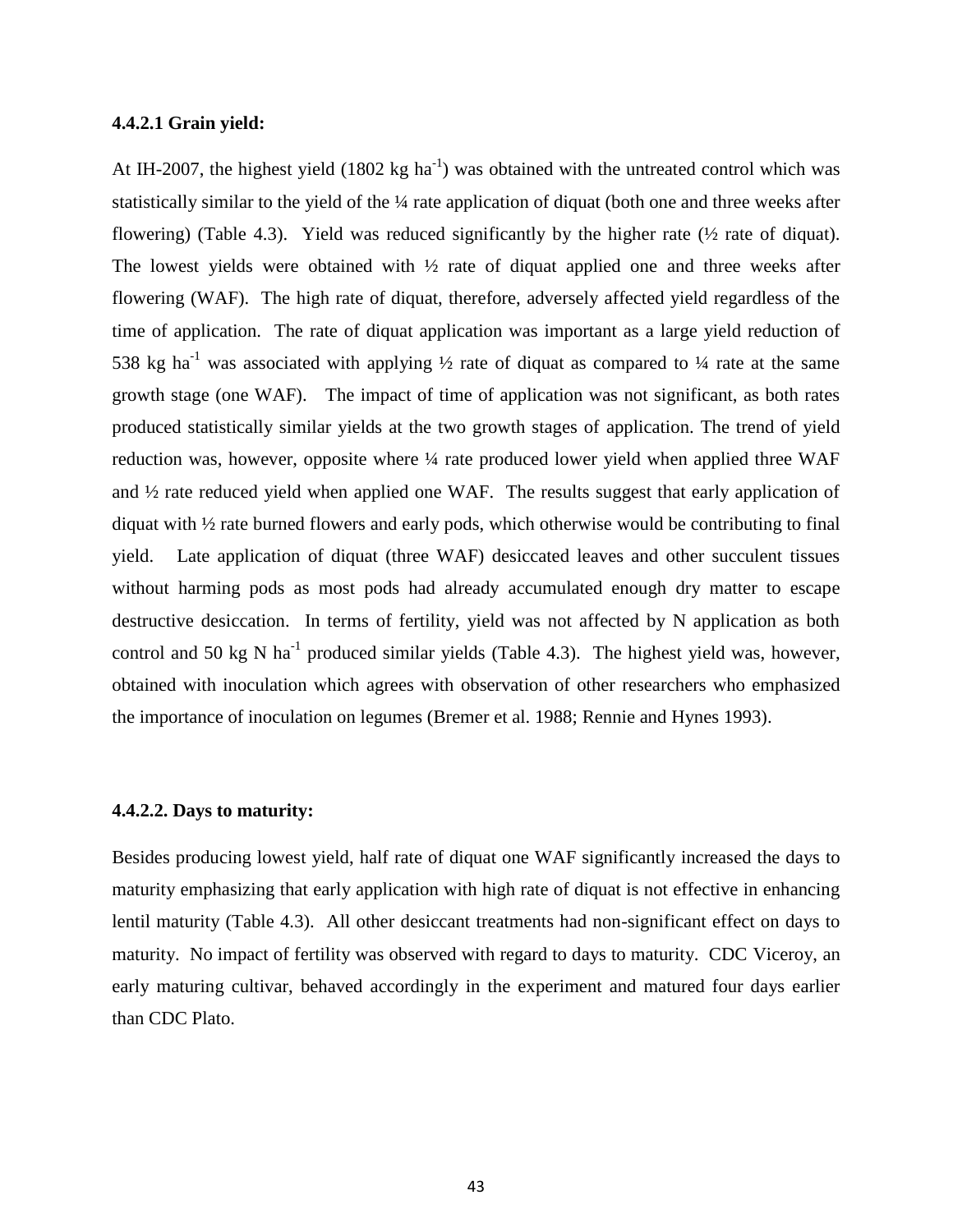Table 4.3:- Effect of diquat desiccant, nitrogen fertility and cultivars on mean lentil yield, days to maturity, biomass at late-pod fill, leaf chlorophyll content (SPAD), total plant nitrogen (TPN), harvest index (HI) and nitrogen harvest index (NHI) at Indian Head 2007 (values labelled with different letters differ significantly at  $P<0.05$ )

| Treatments                 | Yield<br>$(kg ha^{-1})$ | Days to<br>Maturity<br>(days) | Biomass at<br>late-pod<br>fill $(g m-2)$ | <b>SPAD</b>             | <b>TPN</b><br>$(g m-2)$ | H I<br>(% )  | <b>NHI</b><br>(% ) |
|----------------------------|-------------------------|-------------------------------|------------------------------------------|-------------------------|-------------------------|--------------|--------------------|
|                            |                         |                               |                                          | DESICCANT TREATMENTS    |                         |              |                    |
| Control                    | 1802a                   | 96.50b                        | 383.8a                                   | 41.38a                  | 8.80a                   | 47.40a       | 81.34a             |
| $\frac{1}{4}$ rate one WAF | 1693a                   | 96.50b                        | 287.8bc                                  | 34.66b                  | 6.99b                   | 43.52ab      | 71.82ab            |
| $\frac{1}{2}$ rate one WAF | 1155c                   | 99.27a                        | 257.2c                                   | 34.59b                  | 6.37 <sub>b</sub>       | 39.99b       | 66.11b             |
| $\frac{1}{4}$ rate 3 WAF   | 1583ab                  | 96.05b                        | 314.9b                                   | 38.05ab                 | 7.24 <sub>b</sub>       | 42.35ab      | 75.33ab            |
| $\frac{1}{2}$ rate 3 WAF   | 1382bc                  | 95.72b                        | 297.4bc                                  | 40.46a                  | 7.08b                   | 42.76ab      | 74.56ab            |
| <b>LSD</b>                 | 272                     | 1.16                          | 46.5                                     | 4.76                    | 1.02                    | 5.67         | 10.12              |
|                            |                         |                               |                                          | <b>FERTILITY LEVELS</b> |                         |              |                    |
| Control                    | 1410b                   | $96.77^{NS}$                  | $298.1^{NS}$                             | 37.99 <sup>NS</sup>     | 7.06 <sup>NS</sup>      | $42.80^{NS}$ | $73.67^{NS}$       |
| 50 kg N $ha^{-1}$          | 1418b                   | 96.97                         | 307.9                                    | 37.41                   | 7.39                    | 42.67        | 72.57              |
| Inoculation                | 1742a                   | 96.73                         | 318.7                                    | 38.08                   | 7.43                    | 44.14        | 75.26              |
| <b>LSD</b>                 | 207                     | 0.88                          | 35.5                                     | 3.63                    | 0.78                    | 4.33         | 7.72               |
|                            |                         |                               |                                          | <b>CULTIVARS</b>        |                         |              |                    |
| <b>CDC</b> Plato           | 1586 <sup>NS</sup>      | 99.07a                        | 324.4a                                   | $38.27^{NS}$            | 7.64a                   | $44.06^{NS}$ | $72.96^{NS}$       |
| <b>CDC</b> Viceroy         | 1460                    | 94.58b                        | 292.1b                                   | 37.38                   | 6.95 <sub>b</sub>       | 42.35        | 74.71              |
| <b>LSD</b>                 | 168                     | 0.72                          | 28.8                                     | 2.95                    | 0.63                    | 3.51         | 6.26               |

SPAD stands for Special Products Analysis Division (A division of Minolta and manufacturer of chlorophyll meter SPAD 502)

# **4.4.2.3. Biomass at late pod-fill stage:**

Maximum biomass at late pod-fill stage (383.8 g m<sup>-2</sup>) was found in the control treatment, which was significantly higher than all other desiccant treatments (Table 4.3). This showed that diquat application reduced plant biomass regardless of its concentration and time of application. The lowest biomass was obtained with ½ rate diquat one WAF which was statistically similar to that of ¼ rate one WAF and ½ rate three WAF and similar to the effect on grain yield. The finding is in line with those of Teofilo et al., 1999 and Santos et al., 2004. Although biomass was not affected significantly by the fertility levels, the highest biomass was recorded with N application followed by inoculation. An increase in biomass with N application was also reported by Gan et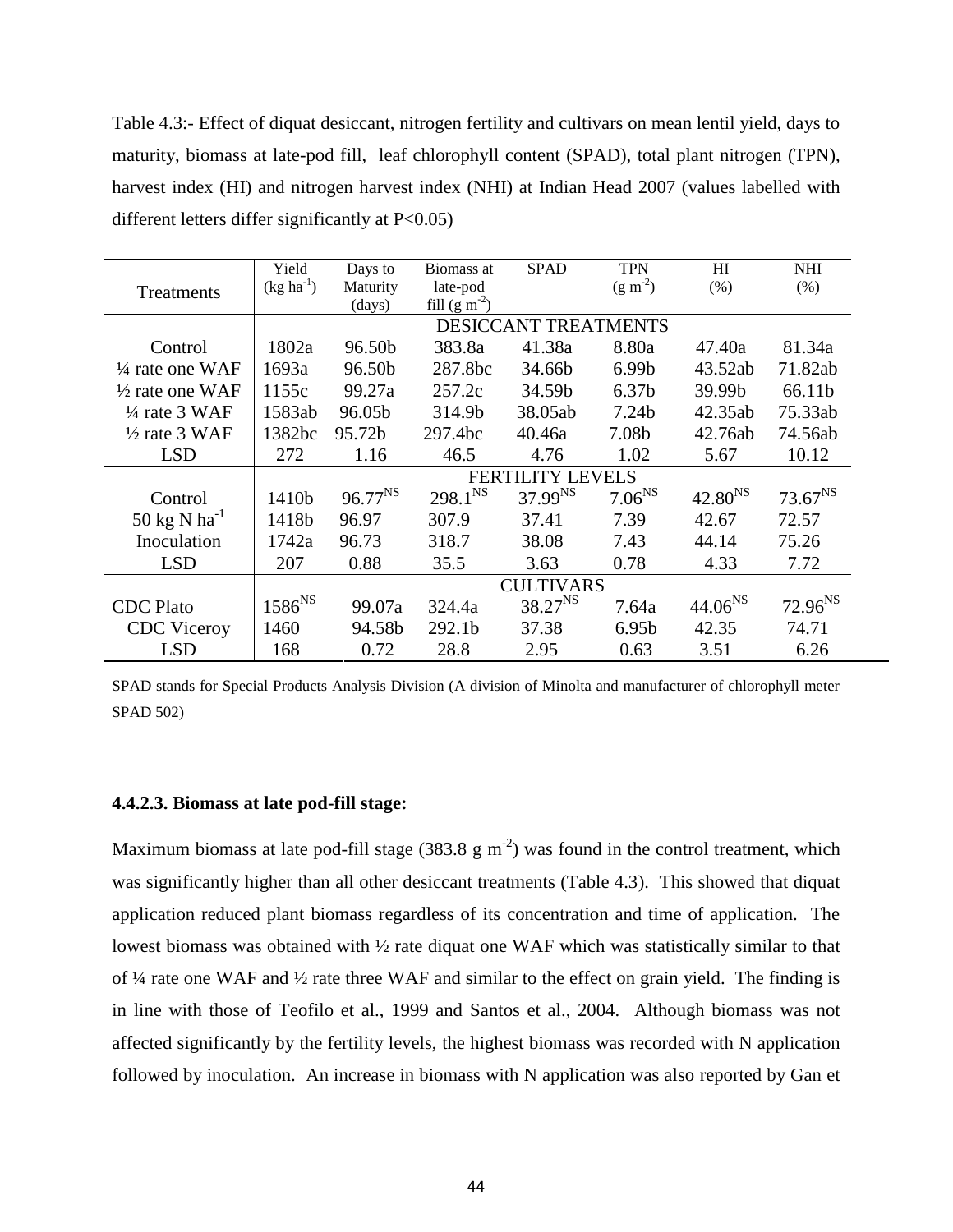al. (2009). Late maturing CDC Plato produced significantly higher biomass than early maturing CDC Viceroy.

### **4.4.2.4 Leaf chlorophyll content (SPAD reading):**

The leaf chlorophyll contents were measured at the late pod-fill stage. The highest leaf chlorophyll content was recorded for the control treatment which was statistically similar to that of the late application of diquat  $\frac{1}{2}$  and  $\frac{1}{4}$  rates three WAF). Early application of diquat reduced leaf chlorophyll content due to desiccating foliage and leaves. Low chlorophyll content is, therefore, the main cause of reduced biomass production by diquat application. No significant effect of fertility levels and cultivars was observed for leaf chlorophyll content.

### **4.4.2.5 Total Plant Nitrogen (TPN):**

All diquat treatments regardless of rate and time of application reduced TPN. Diquat burned plant foliage interrupting complex plant growth processes and subsequently lowered TPN. The result was similar to the finding of Agren (1985) who suggested that below an optimum internal N concentration, a simple linear relationship exists between plant N concentration and relative plant growth rate. Late maturing CDC Plato accumulated significantly higher TPN than early maturing CDC Viceroy, suggesting that duration of N accumulation is important in developing high N (protein) cultivars. The effect of fertility levels on TPN was non-significant.

### **4.4.2.6 Harvest Index and Nitrogen Harvest Index:**

Increasing seed protein content while maintaining yield, is an important challenge in pulse crops. Seed protein content and yield are complex and unstable traits, integrating all the processes occurring during the plant life cycle. During filling, seeds are the main sink to which assimilates are preferentially allocated at the expense of vegetative organs. Nitrogen seed demand is satisfied partly by nitrogen acquired by the roots, but also by nitrogen remobilized from vegetative organs. Both indices showed similar trend and were affected the same way by the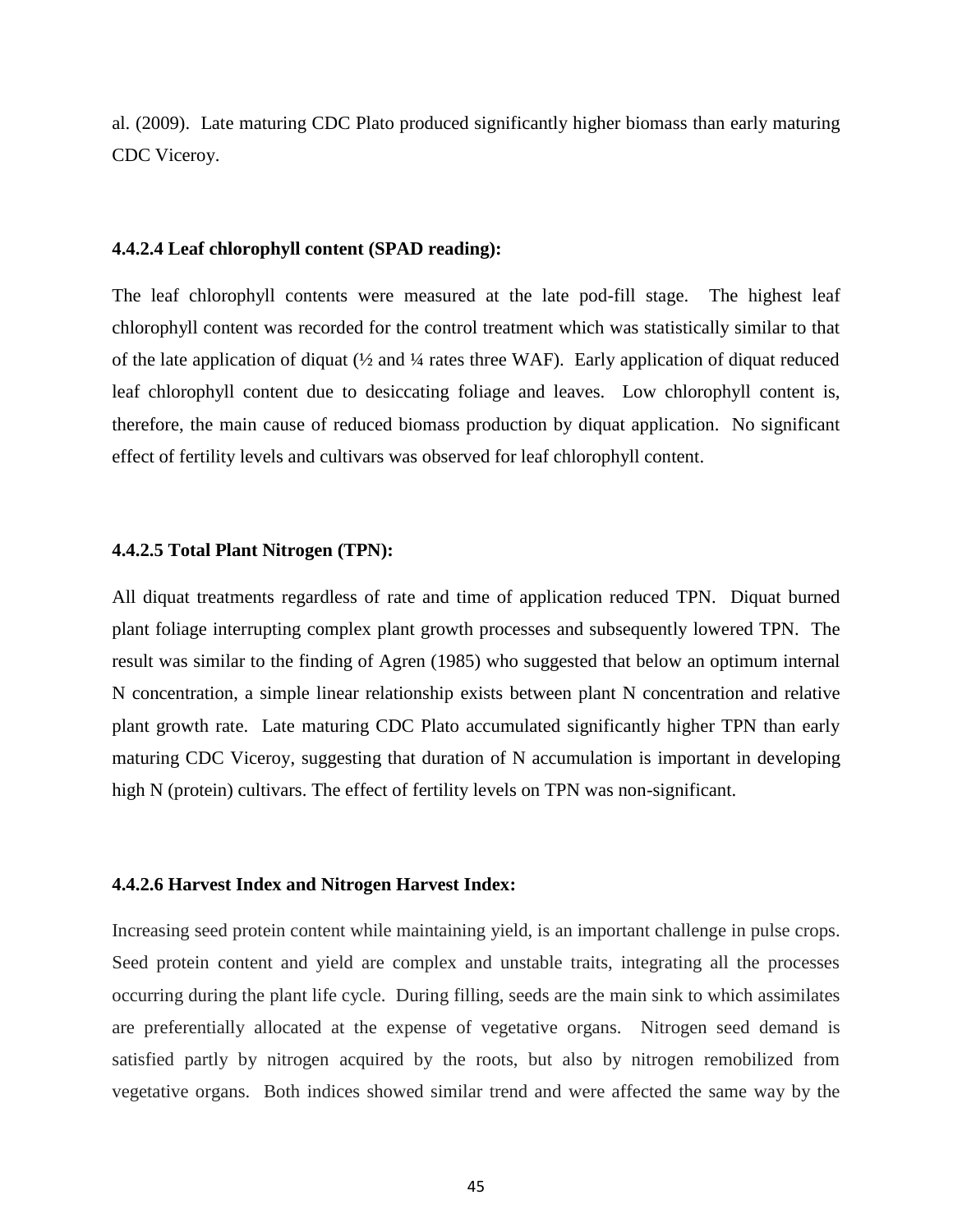treatments. The highest and lowest indices (both HI and NHI) were obtained with control and half rate diquat one WAF, respectively. It is important to note that the same diquat treatment produced lowest biomass and also the lowest seed yield. Both indices were not affected by fertility levels and cultivars.

### **4.4.3 Saskatoon-2007**

Table 4.4: ANOVA of the effects of desiccant treatments, fertility levels and cultivars on lentil at Saskatoon-2007 (parameters measured at late pod-fill and maturity stages). Probabilities are indicated for yield, harvest index (HI), nitrogen harvest index (NHI), biomass (biomass obtained at late pod-fill stage), total plant nitrogen (TPN) and leaf chlorophyll content (SPAD)

|                 |        | At maturity |            |                | At late pod-fill |             |
|-----------------|--------|-------------|------------|----------------|------------------|-------------|
|                 | Yield  | H I         | <b>NHI</b> | <b>Biomass</b> | <b>TPN</b>       | <b>SPAD</b> |
| Desiccant $(D)$ | < 0.01 | < 0.01      | 0.01       | < 0.01         | < 0.01           | < 0.01      |
| Fertility (F)   | < 0.01 | 0.04        | 0.26       | 0.02           | 0.05             | 0.83        |
| Cultivar $(C)$  | < 0.01 | 0.36        | 0.16       | < 0.01         | < 0.01           | 0.14        |
| <b>FxC</b>      | < 0.01 | 0.59        | 0.81       | 0.41           | 0.47             | 0.93        |
| DxF             | 0.26   | 0.64        | 0.68       | 0.81           | 0.22             | 0.35        |
| <b>DxC</b>      | 0.13   | 0.24        | 0.69       | 0.66           | 0.38             | 0.35        |
| <b>DxFxC</b>    | 0.32   | 0.38        | 0.08       | 0.67           | 0.78             | 0.97        |

SPAD stands for Special Products Analysis Division (A division of Minolta and manufacturer of chlorophyll meter SPAD 502)

As shown in Table 4.4, all the measured parameters were significantly affected by desiccant treatments. Fertility treatments significantly affected yield, harvest index and biomass; while the two cultivars differed significantly for yield, biomass and TPN. All interactions between desiccant treatments, fertility levels and cultivars were non-significant except FxC interaction for yield. That location year was a wet season during flowering with dry conditions at maturity. The impacts of treatments with respect to site features are discussed below: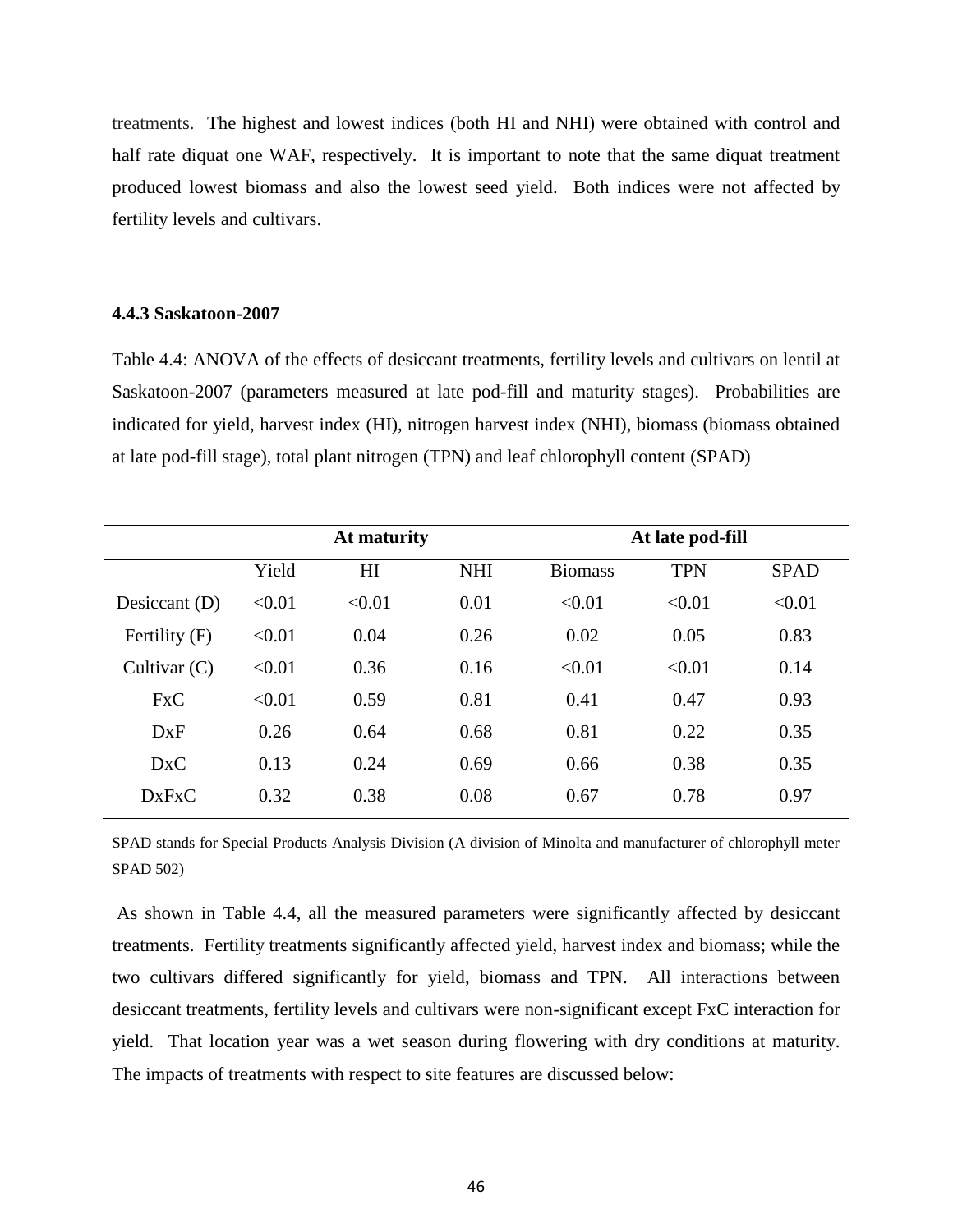### **4.4.3.1 Grain yield:**

All diquat treatments significantly reduced yield in this site year (Table 4.5). The highest yield  $(1736 \text{ kg ha}^{-1})$  was recorded with control treatment followed by late application of diquat. The two late application treatments ( $\frac{1}{4}$  and  $\frac{1}{2}$  rate) produced similar yields of 1426 and 1462 kg ha<sup>-1</sup>. The lowest yield (321 kg ha<sup>-1</sup>) was obtained with  $\frac{1}{2}$  rate diquat applied one WAF. The wet season during early growth resulted in excessive growth and biomass at flowering and early-pod fill stages. The results demonstrated that early application of diquat under such conditions burned flowers and early pods, which otherwise would have contributed to the final yield. Late application of diquat, however, desiccated leaves and other succulent tissues without harming pods as most pods had already accumulated enough dry matter to escape desiccation for diquat, therefore, resulting in less adverse effects on yield. Both N application and inoculation produced higher yield than the unfertilized control emphasizing that N in either source (from BNF or soil mineralization/fertilizer) is important for harvesting higher lentil yields in SKA soils.

### **4.4.3.2. Biomass at late pod-fill stage, leaf chlorophyll content and total plant nitrogen:**

Early application of diquat (one WAF) significantly reduced biomass at mid pod-fill stage, irrespective of the rate. The biomass obtained by three WAF was not significantly different from the control. The biomass reduction by early application of diquat was associated with the least leaf chlorophyll content measured. Total plant nitrogen (TPN) was also reduced by the diquat application. However, the TPN reduction caused by late application (both  $\frac{1}{2}$  and  $\frac{1}{4}$  rates) was non-significant. The lowest TPN was obtained with <sup>1</sup>/4 rate diquat applied one WAF. The relationship between these three parameters is obvious as early application burned plant foliage at early stage resulting in low chlorophyll content, less N uptake and ultimately less total plant nitrogen. A strong positive correlation reported by Evans (1983) between N uptake and chlorophyll content in wheat crop was confirmed by our data.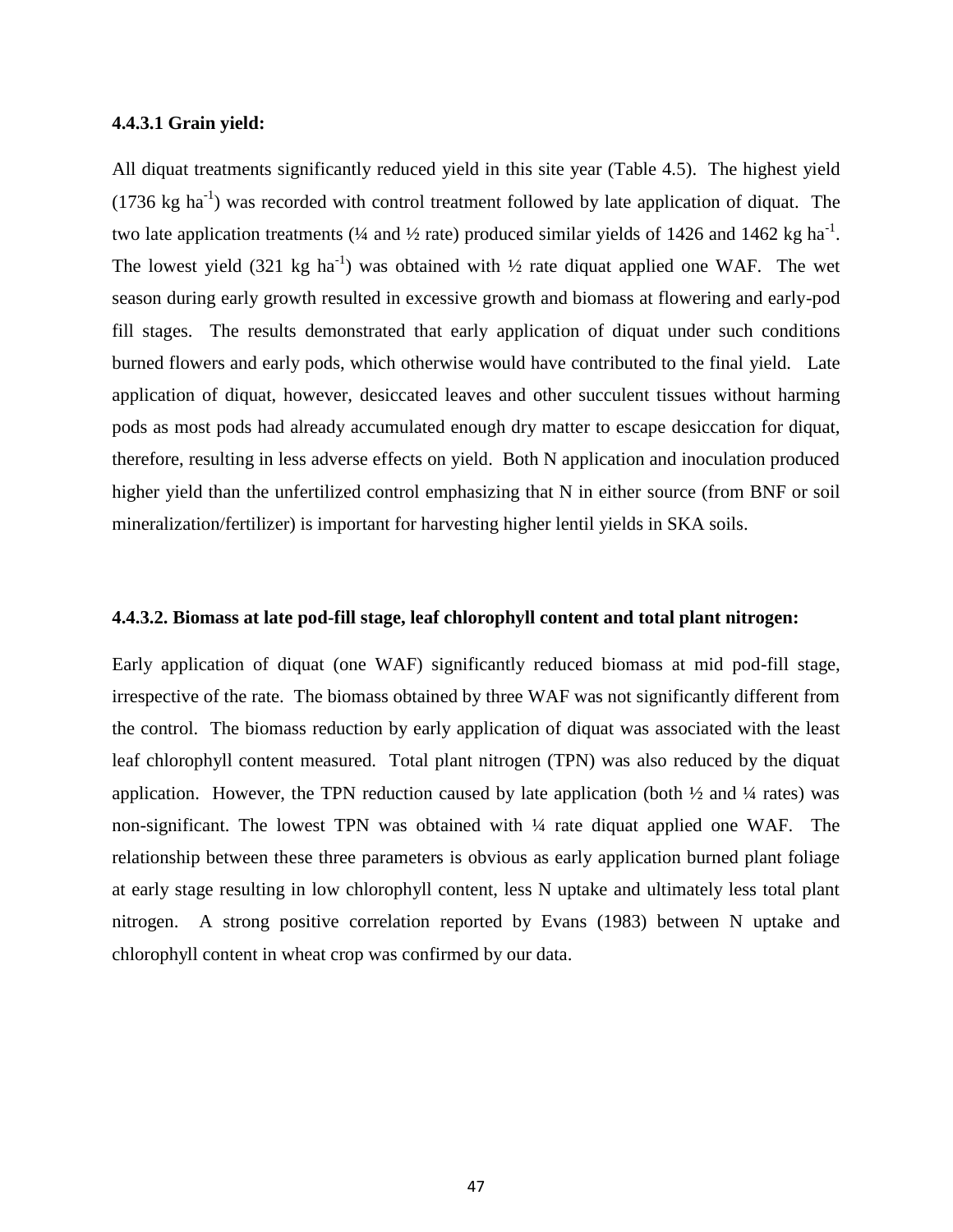Table 4.5:- Effect of diquat desiccant, nitrogen fertility and cultivars on mean lentil yield, biomass at late-pod fill, leaf chlorophyll content (SPAD), total plant nitrogen (TPN), harvest index (HI) and nitrogen harvest index (NHI) at Saskatoon-2007 (values labelled with different letters differ significantly at P<0.05)

|                            | Yield                       | Biomass at    | <b>SPAD</b>      | <b>TPN</b>        | Harvest      | <b>NHI</b>          |
|----------------------------|-----------------------------|---------------|------------------|-------------------|--------------|---------------------|
| Treatments                 | $(kg ha^{-1})$              | late-pod fill |                  | $(g m-2)$         | Index        | (% )                |
|                            |                             | $(g m^{-2})$  |                  |                   | (% )         |                     |
|                            | <b>DESICCANT TREATMENTS</b> |               |                  |                   |              |                     |
| Control                    | 1736a                       | 247.1a        | 37.48a           | 5.13a             | 41.13a       | 71.07a              |
| $\frac{1}{4}$ rate one WAF | 753c                        | 134.7b        | 16.53d           | 2.81b             | 33.54b       | 53.60c              |
| $\frac{1}{2}$ rate one WAF | 321d                        | 120.9b        | 14.43d           | 2.88b             | 21.9c        | 34.61d              |
| $\frac{1}{4}$ rate 3 WAF   | 1426b                       | 232.8a        | 31.25c           | 4.79a             | 38.48ab      | 58.88bc             |
| $\frac{1}{2}$ rate 3 WAF   | 1462b                       | 223.8a        | 34.47b           | 4.69a             | 42.12a       | 66.38ab             |
| <b>LSD</b>                 | 97                          | 30.0          | 2.86             | 0.68              | 6.75         | 11.29               |
|                            |                             |               | FERTILITY LEVELS |                   |              |                     |
| Control                    | 1053b                       | 173.2b        | $26.47^{NS}$     | 3.86b             | 38.62a       | $60.87^{NS}$        |
| 50 kg N $ha^{-1}$          | 1187a                       | 198.3a        | 27.12            | 4.42a             | 35.49ab      | 57.53               |
| Inoculation                | 1177a                       | 204.2a        | 26.92            | 3.89b             | 31.98b       | 52.32               |
| <b>LSD</b>                 | 74                          | 22.9          | 2.18             | 0.52              | 5.15         | 8.61                |
|                            |                             |               | <b>CULTIVARS</b> |                   |              |                     |
| <b>CDC</b> Plato           | 1235a                       | 204.4a        | $27.50^{NS}$     | 4.43a             | $36.33^{NS}$ | 58.48 <sup>NS</sup> |
| <b>CDC</b> Viceroy         | 1043b                       | 179.3b        | 26.17            | 3.69 <sub>b</sub> | 34.40        | 55.33               |
| <b>LSD</b>                 | 60                          | 18.6          | 1.77             | 0.42              | 4.17         | 6.98                |

SPAD stands for Special Products Analysis Division (A division of Minolta and manufacturer of chlorophyll meter SPAD 502)

# **4.4.3.3. Harvest Index and Nitrogen Harvest Index:**

Maximum transfer of dry matter (HI) and nitrogen (NHI) from biomass to seeds is considered necessary to obtain high yield and quality of lentil. Diquat application produced similar effects on both indices. The highest and lowest measurements for both HI and NHI were obtained with control and half rate diquat one WAF, respectively. The same diquat treatment  $(½ \text{ rate one})$ WAF) produced lowest biomass and lowest seed yield. Both HI and NHI were not significantly affected by fertility levels and cultivars.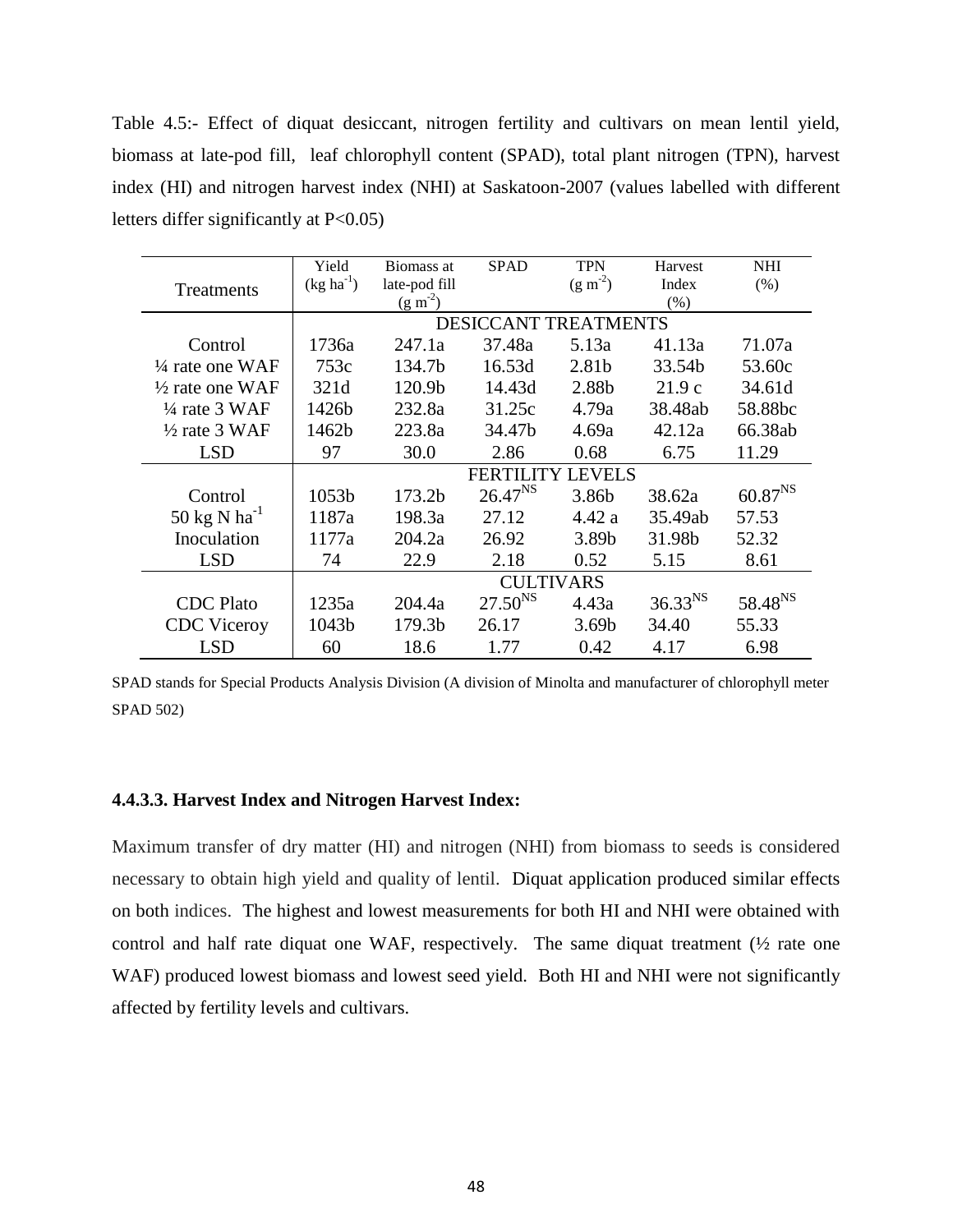### **4.4.4 Saskatoon-2008**

Table 4.6: ANOVA of the effects of desiccant treatments, fertility levels and cultivars on lentil at Saskatoon-2008 (parameters measured at late pod-fill and maturity stages). Probabilities are indicated for yield, harvest index (HI), nitrogen harvest index (NHI), biomass (biomass obtained at late pod-fill stage), total plant nitrogen (TPN) and leaf chlorophyll content (SPAD)

|        |                |            | At late pod-fill |            |             |  |
|--------|----------------|------------|------------------|------------|-------------|--|
| Yield  | H <sub>I</sub> | <b>NHI</b> | <b>Biomass</b>   | <b>TPN</b> | <b>SPAD</b> |  |
| 0.03   | 0.05           | 0.05       | 0.82             | 0.76       | 0.76        |  |
| < 0.01 | < 0.01         | < 0.01     | < 0.01           | < 0.01     | 0.69        |  |
| < 0.01 | < 0.01         | < 0.01     | < 0.01           | < 0.01     | 0.26        |  |
| < 0.01 | 0.50           | 0.15       | 0.81             | 0.68       | 0.19        |  |
| 0.52   | 0.01           | 0.01       | 0.90             | 0.99       | 0.62        |  |
| 0.21   | 0.04           | 0.15       | 0.22             | 0.35       | 0.62        |  |
| 0.50   | 0.38           | 0.39       | 0.39             | 0.39       | 0.25        |  |
|        |                |            | At maturity      |            |             |  |

SPAD stands for Special Products Analysis Division (A division of Minolta and manufacturer of chlorophyll meter SPAD 502)

Diquat application did not significantly affect any of the measured parameters at SKA-2008 (Table 4.6). The effect of both sprays (one and three WAF) was reduced due to rainfall shortly after spraying which brought non-significant effect of diquat application. Fertility levels and cultivars, however, differed significantly for the measured parameters except for leaf chlorophyll content. The interaction between DxF was significant for harvest and nitrogen harvest indices. All other interactions were, however, non-significant. The results demonstrate that although diquat is absorbed by plant tissues readily, its effect could have been minimized by rainfall shortly after spraying.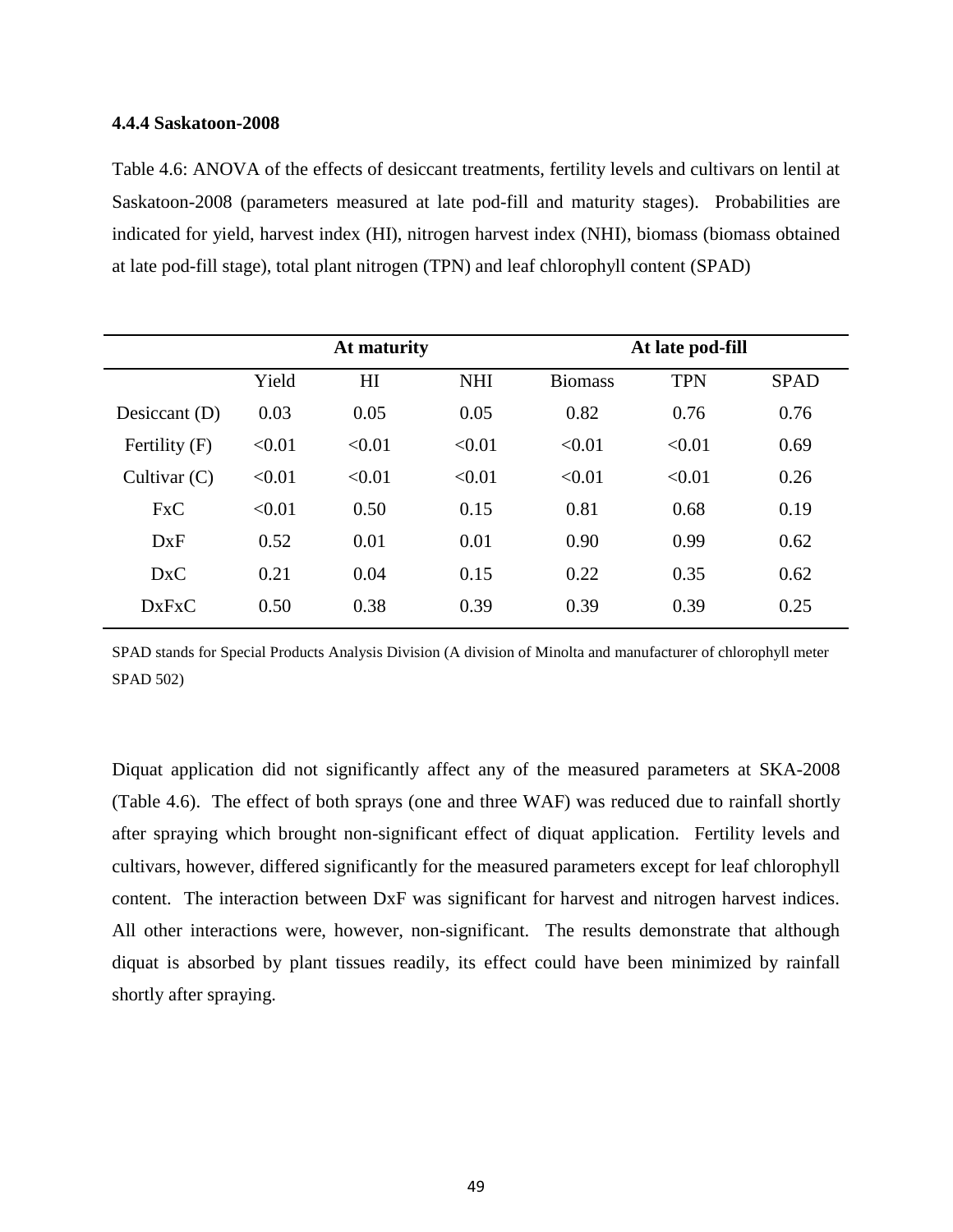Table 4.7:- Effect of diquat desiccant, nitrogen fertility and cultivars on mean lentil yield, biomass at late-pod fill, leaf chlorophyll content (SPAD), total plant nitrogen (TPN), harvest index (HI) and nitrogen harvest index (NHI) at Saskatoon-2008 (values labelled with different letters differ significantly at P<0.05)

|                            | Yield          | Biomass at    | <b>SPAD</b>             | <b>TPN</b>        | Harvest | <b>NHI</b> |
|----------------------------|----------------|---------------|-------------------------|-------------------|---------|------------|
| Treatments                 | $(kg ha^{-1})$ | late-pod fill |                         | $(g m-2)$         | Index   | (% )       |
|                            |                | $(g m-2)$     |                         |                   | $(\%)$  |            |
| Control                    | 751bc          | $460.8^{NS}$  | $20.60^{N_S}$           | $8.39^{NS}$       | 21.26bc | 38.23bc    |
| $\frac{1}{4}$ rate one WAF | 710c           | 492.5         | 19.04                   | 9.31              | 18.70c  | 32.87c     |
| $\frac{1}{2}$ rate one WAF | 821ab          | 482.4         | 17.23                   | 8.60              | 26.98a  | 49.47a     |
| $\frac{1}{4}$ rate 3 WAF   | 778bc          | 488.1         | 18.12                   | 8.71              | 24.52ab | 43.54ab    |
| $\frac{1}{2}$ rate 3 WAF   | 878a           | 494.6         | 18.19                   | 8.54              | 25.81a  | 44.80a     |
| <b>LSD</b>                 | 95             | 50.3          | 4.25                    | 0.99              | 3.47    | 6.53       |
|                            |                |               | <b>FERTILITY LEVELS</b> |                   |         |            |
| Control                    | 743b           | 423.1c        | $17.84^{NS}$            | 7.41c             | 25.33a  | 44.63a     |
| 50 kg N $ha^{-1}$          | 859a           | 494.2b        | 19.14                   | 8.95 <sub>b</sub> | 25.55a  | 46.93a     |
| Inoculation                | 761b           | 533.8a        | 18.94                   | 9.77 a            | 19.48b  | 33.78b     |
| <b>LSD</b>                 | 72             | 38.3          | 3.24                    | 0.76              | 2.65    | 4.98       |
|                            |                |               |                         | <b>CULTIVARS</b>  |         |            |
| <b>CDC</b> Plato           | 585b           | 507.4a        | $19.39^{NS}$            | 9.84a             | 18.62b  | 32.26b     |
| <b>CDC</b> Viceroy         | 990a           | 460.0b        | 17.88                   | 7.58 <sub>b</sub> | 28.28a  | 51.31a     |
| <b>LSD</b>                 | 59             | 31.1          | 2.63                    | 0.61              | 2.15    | 4.04       |

SPAD stands for Special Products Analysis Division (A division of Minolta and manufacturer of chlorophyll meter SPAD 502)

### **4.4.4.1. Grain yield, biomass, leaf chlorophyll content and TPN:**

The highest yield was obtained by the application of  $\frac{1}{2}$  rate of diquat three WAF which was statistically similar to the yield obtained by ½ rate one WAF which in turn was not significantly different from the control and  $\frac{1}{4}$  rate three WAF. The lowest yield was obtained by  $\frac{1}{4}$  rate one WAF which was statistically similar to yield obtained by the control treatment. Rainfall after spraying alleviated the effect of diquat application at SKA 2008 site. Therefore, a nonsignificant effect of diquat application was recorded for biomass at late pod-fill, leaf chlorophyll content and TPN. The effect of fertility was, however, significant on yield, biomass and TPN. The highest yield and biomass were obtained with N application and inoculation, respectively.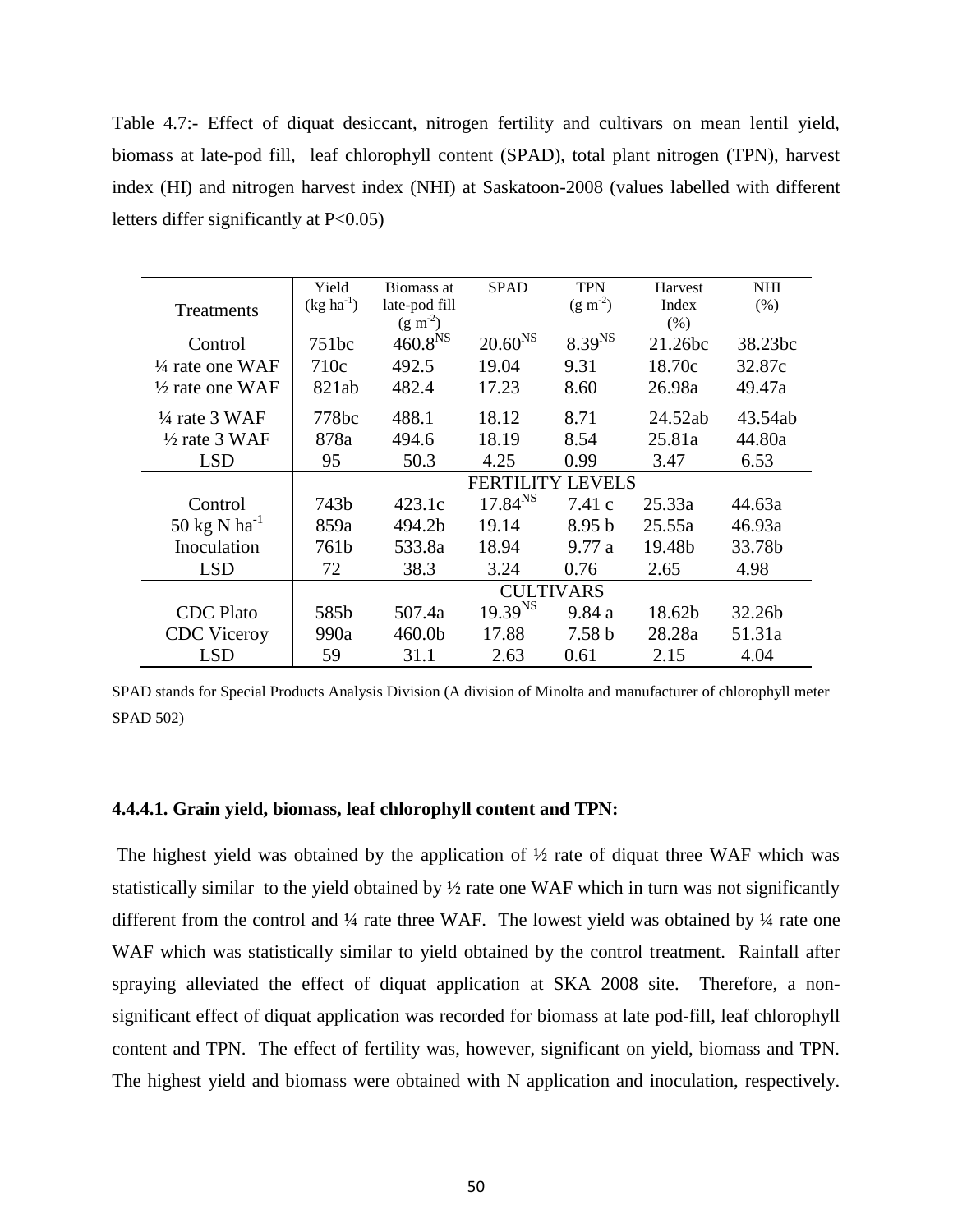This trend shows that lentil indeterminacy was exacerbated with inoculation and N fertilizer application may help to reduce lentil indeterminacy caused by  $N_2$  fixation and thereby, increase yield. This proposition was further strengthened because the highest TPN values were associated with inoculation. Inoculation resulted in more TPN due to  $N_2$  fixation.

## **4.4.4.2. Harvest index and Nitrogen Harvest Index:**

A similar trend was found for both HI and NHI where the ½ rate of diquat (both one and three WAF) produced statistically similar and highest values while  $\frac{1}{4}$  rate one WAF resulted in the lowest values. For fertility levels, the highest values were recorded with N application which were statistically similar to those obtained with control treatment. Therefore, the N application did not contribute towards converting dry matter and N from biomass to seed, while inoculation accumulated much biomass due to  $N_2$  fixation and reduced both HI and NHI.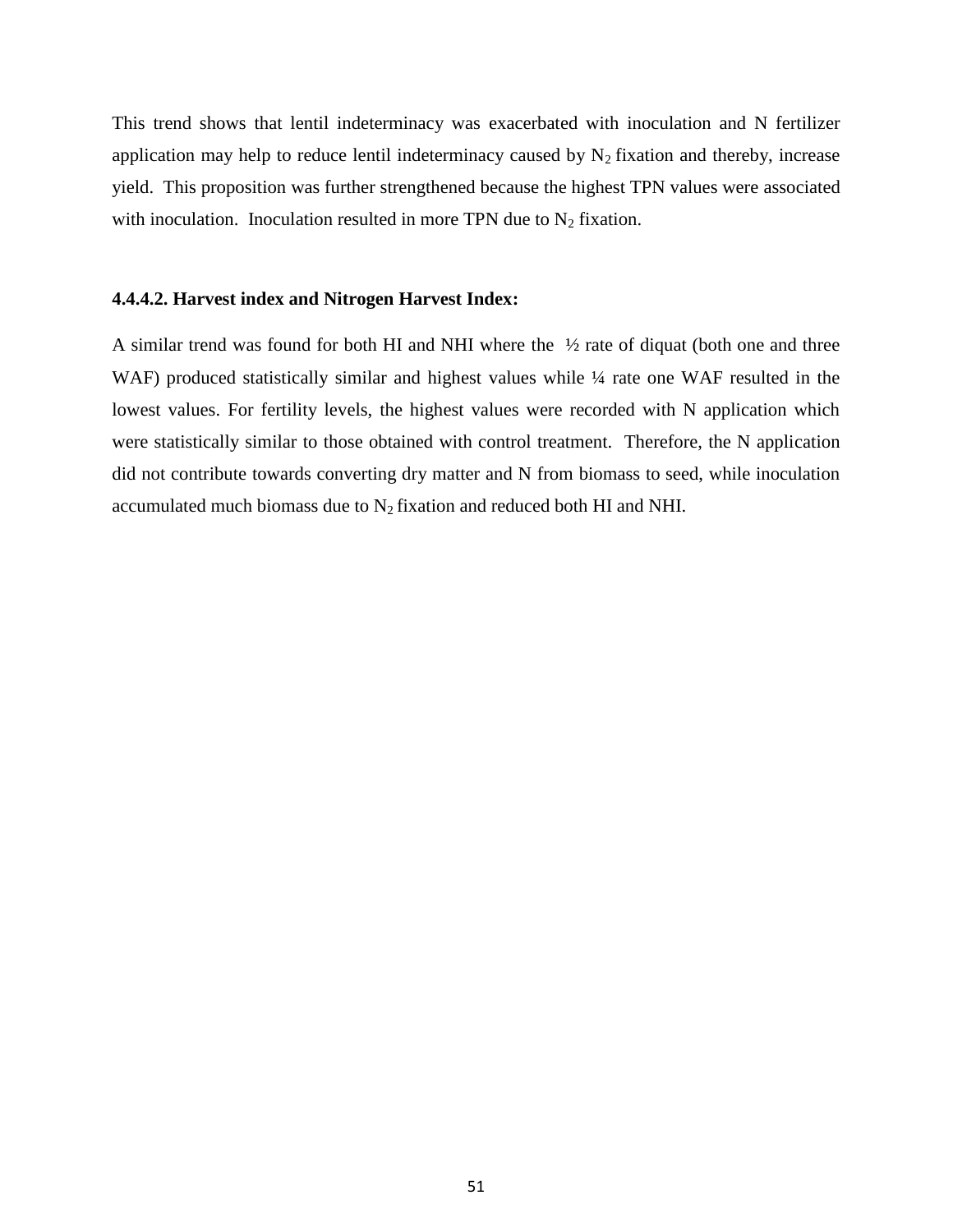#### **4.5 CONCLUSION**

Desiccating lentil crops is a useful tool for bringing forward the harvest date of crops that are ripening unevenly, or for drying down green weed material which can interfere with the harvesting process. The results of the experiment were diverse in three environments under study (IH-2007, SKA-2007 and SKA-2008). Although literature demonstrates that diquat is readily absorbed by plant tissues, results of the experimental site SKA-20008 shows that like other post-emergent herbicides, diquat is sensitive to precipitation and repeated spraying is recommended if rainfall occurs within an hour of spraying. Bovey et al. (1990) also reported that rainfall soon after application of foliar-applied herbicides may reduce their efficacy on weeds or plants. At the other two sites (IH-2007 and SKA-2007), diquat application successfully suppressed biomass and plant growth at maturity. However, reduction in biomass was obtained at the cost of yield loss at both sites. This loss in yield was drastic when diquat was applied at the earlier stage with high rate (half rate one WAF) at both sites. Early application of diquat at low rate brought in favorable results in IH-2007 where it reduced biomass by 25% compared to control without significantly affecting yield. The same treatment, however, reduced biomass by 45% in SKA-2007 with a huge yield loss (230%). The difference in the diquat effect at the two sites might be attributed to the extent of precipitation and initial soil N and at the two sites. IH site with more rainfall and soil N produced higher biomass which was efficiently converted into grain yield. Due to faster DM production, only plant foliage was affected by early application of diquat (one WAF) with quarter rate. This rate was small enough to kill early pods and they survived in the long run contributing to final yield. Similar rate, however, affected yield adversely in SKA-2007. This might be due to delayed seeding compared to IH and to slower plant growth and dry matter accumulation. Early foliage is very important in such conditions and contributes mainly to final yield; if it was killed as in SKA-2007, yield would obviously be affected. Later application of diquat is, therefore, suggested for SKA under similar conditions in order to provide enough time for foliage to convert into dry matter. At both locations, lower rate of diquat produced less adverse effect on yield. Spraying should be delayed at least three WAF, perhaps four weeks. The results found no significant interaction between the three factors under study (desiccant, fertility and cultivar) for most of the measured parameters.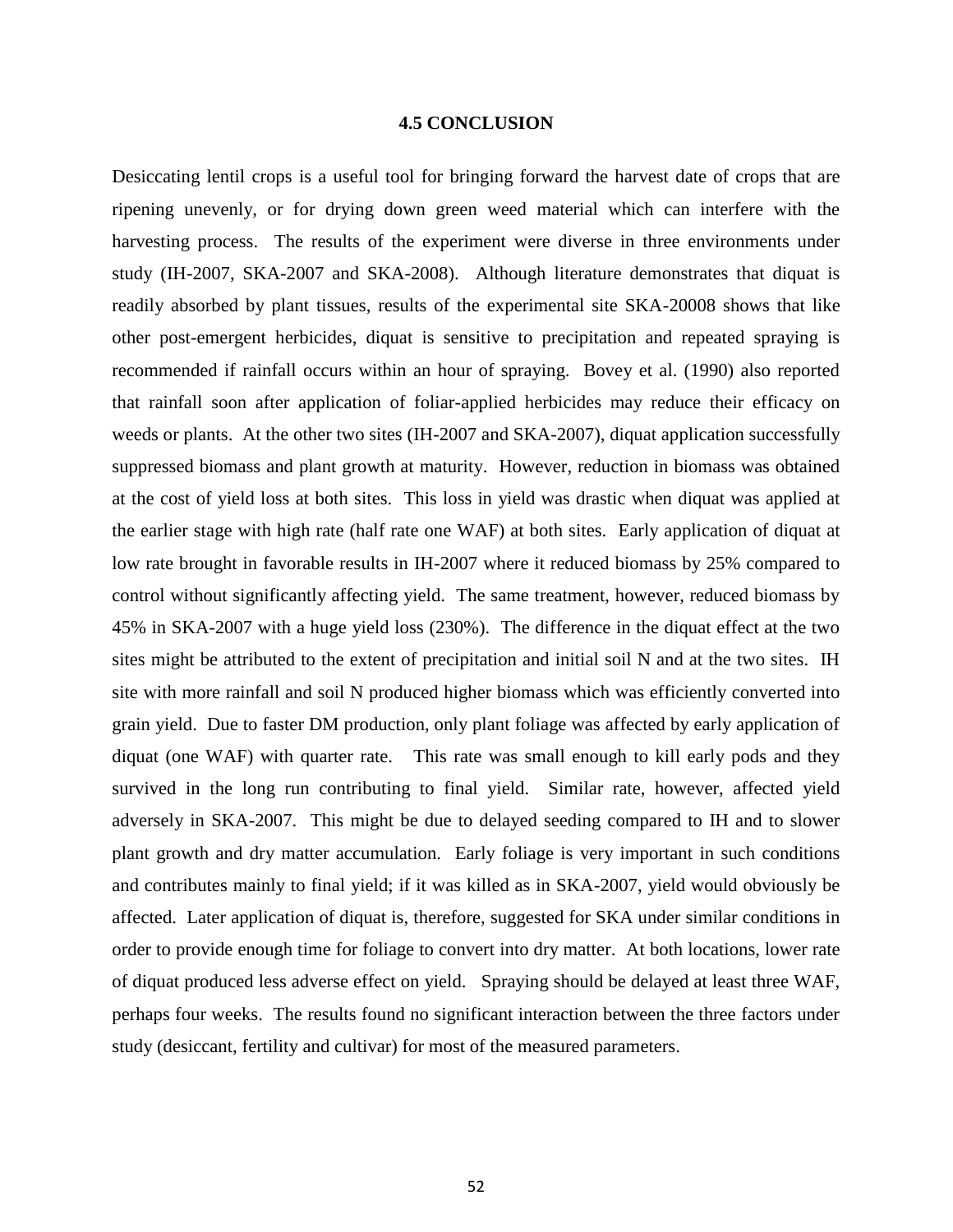The results of this trial demonstrated that rate of diquat application is critical to ensure grain yield. Early desiccation with higher rate led to significant yield penalties. Under hot and dry conditions, diquat stressed the canopy too much, and yield loss occurred. Therefore, spraying diquat should be avoided in hot and dry weather. Since the lentil yield was reduced with diquat regardless of time and rate of application, further research is proposed on diquat treatments to avoid yield loss.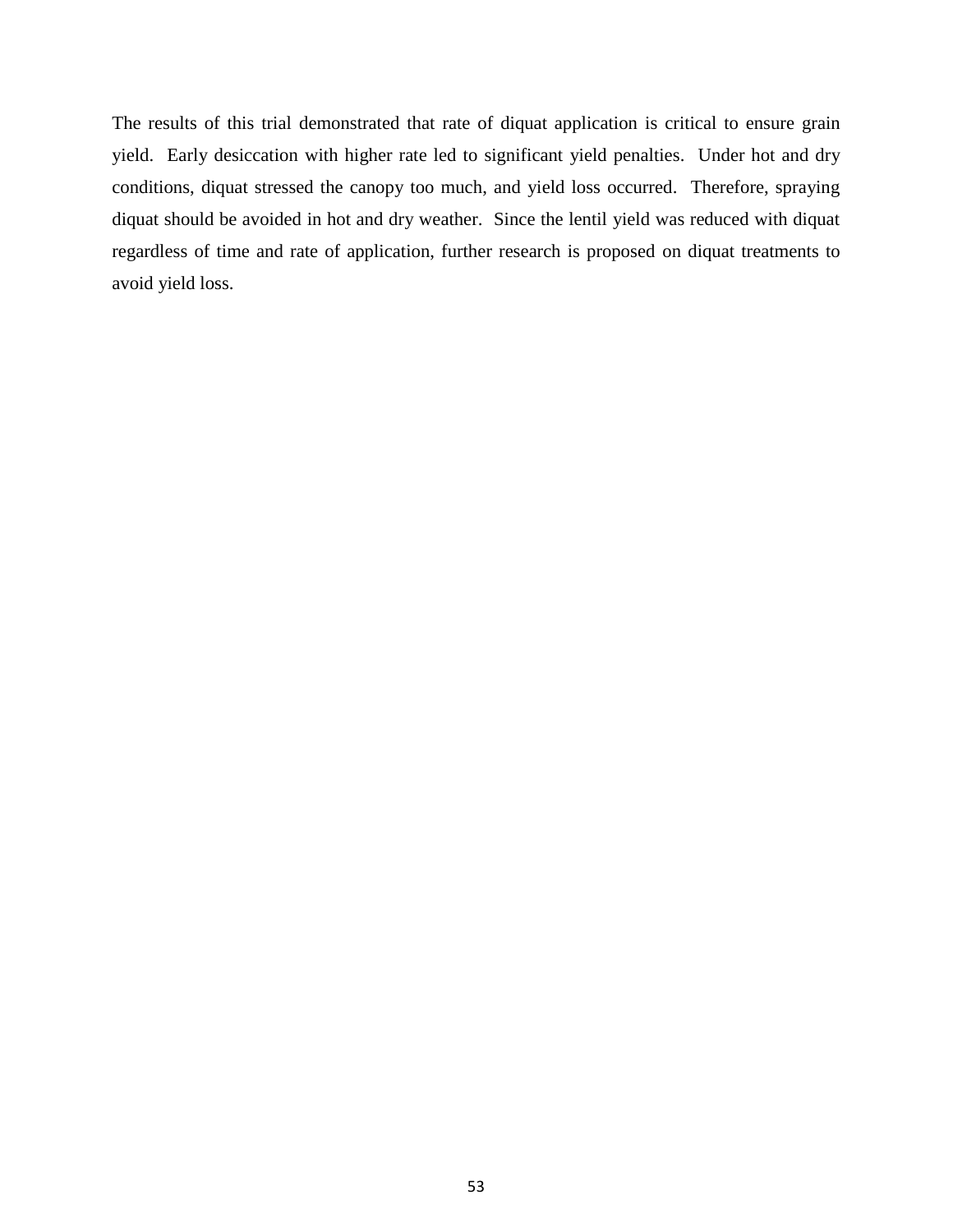# **5. 1 CONCLUSION**

Successful crop production especially for an indeterminate crop like lentil is quite challenging within a limited growing season like Saskatchewan has. Lentil is a leguminous crop and  $N_2$ fixation intensifies its indeterminate growth. Moreover, higher amounts of inorganic soil N like nitrite reduce plants' ability to fix atmospheric  $N_2$ , though some amount of soil N is required prior to the main plant  $N_2$  fixation. In both experiments, post-flowering vegetative growth was much higher at IH as compared to SKA which confirmed that biomass reduction in lentil towards maturity was attributed to N deficiency.

Regardless of weather conditions, N availability favoured vegetative growth and yield. For instance, in fertility experiment, lentil produced greater biomass and yield with higher rates of N applied in both wet (IH) and dry (SKA) locations. High soil N in IH soils favoured vegetative growth and more biomass accumulation was obtained. Regardless of the site features, greater N availability resulted in higher growth at both locations.

At IH, highest yield was obtained with 10 kg N ha<sup>-1</sup> (lowest N applied) which is significantly higher than control, while in SKA, N application did not produce any significant impact on lentil. The hypothesis that greater N application may reduce post-flowering biomass accumulation by curtailing  $N_2$  fixation is not supported by the data since biomass increased with increasing N application. In addition, both biomass and N accumulation after flowering were not affected significantly by the fertility treatments, showing that post-flowering physiology in lentils is governed more by  $N_2$  fixation than N application.

Harvest index was unaffected by fertility levels at IH, however, it was reduced with the higher rates of N  $(20 \text{ and } 50 \text{ kg ha}^{-1})$  at SKA, depicting less assimilation of photosynthates into seed yield at higher N levels. At SKA, lentil had, therefore, capacity to perpetuate late-season growth, delay maturity and lower harvest index with N application without affecting yield.

Both cultivars produced similar yields at SKA. However, late maturing and large seeded CDC Plato produced 50% higher yield at IH than CDC Blaze. This demonstrated that late  $N_2$  fixation in CDC Plato contributed more towards dry matter accumulation in seed rather than biomass.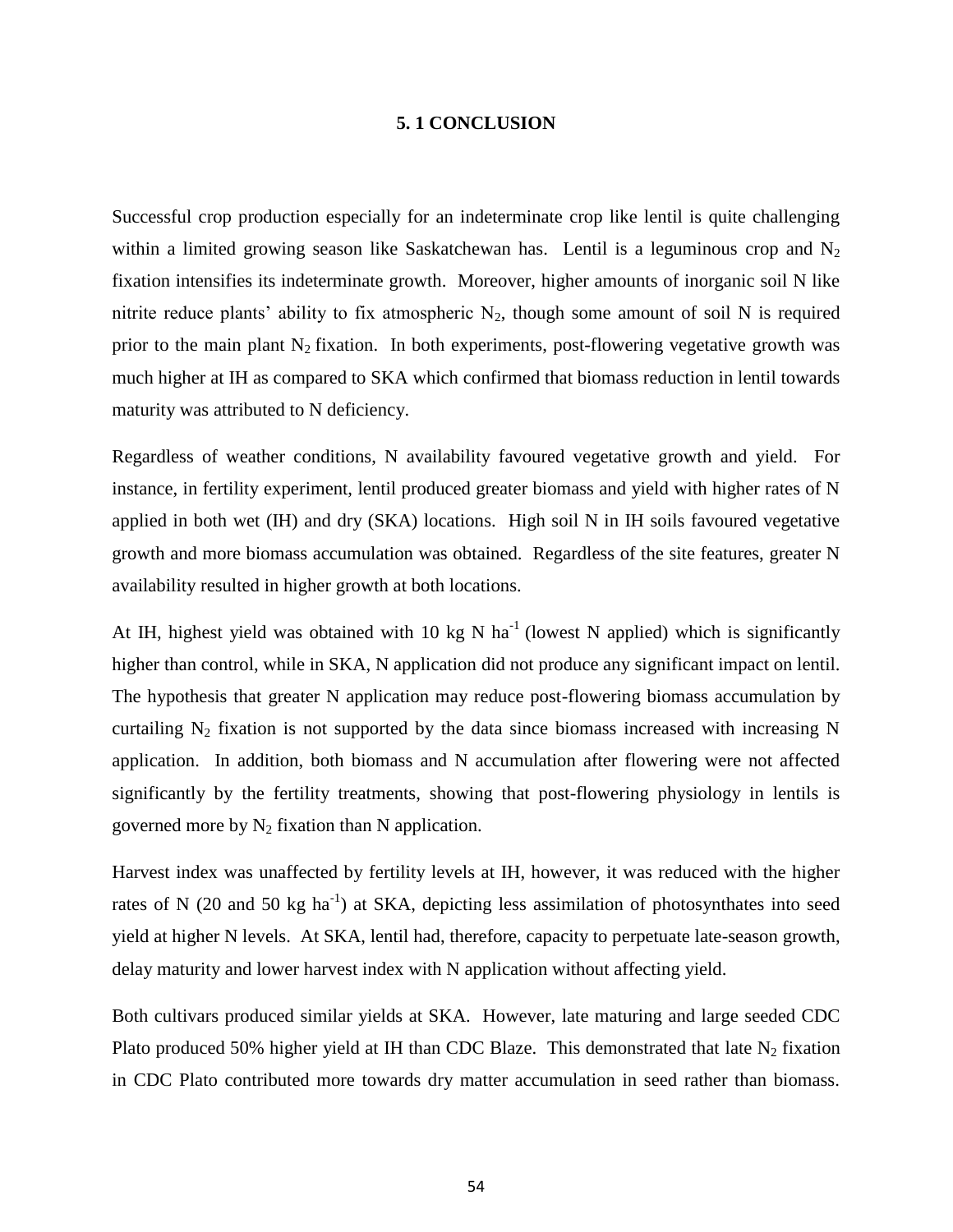Partitioning of dry matter and N to seed was affected by environments because lentil yield depended more on total biomass than on harvest index. The overall lack of response of lentil biomass and N accumulation after flowering to the individual fertility treatments suggested that source and availability of N did not change within plant. Instead, environmental conditions were more likely to influence partitioning of biomass and N to seed through remobilization from vegetative parts in mid to late-season reproductive growth.

Diquat application successfully suppressed biomass and plant growth at maturity. However, a reduction in biomass was obtained at the cost of yield loss at both sites. This loss in yield was drastic when diquat was applied at the earlier stage with ½ rate one WAF at both sites. Early application of diquat at the low rate brought in favorable results in IH-2007 where it reduced biomass by 25% biomass compared to the control without significantly affecting yield. The same treatment, however, reduced biomass by 45% in SKA-2007 with a huge yield loss (230%). The difference in the diquat effect at the two sites might be attributed to the difference in precipitation obtained at the two sites during the course of the experiment. Under wet conditions (IH), plant dry matter accumulation was fast and plant foliage was better controlled by early application of diquat (one WAF). Since pods (hard tissues) were not yet developed at that time, smaller rate (1/4 rate) of diquat was strong enough to control biomass at early stage. A similar rate, however, affected yield adversely at SKA-2007. This might be due to delayed plant growth and dry matter accumulation, or the higher temperatures at the spray times which drifted diquat spray. The current diquat application practice involves spraying it at full crop canopy (mid podfill) with 1.7 litres ha<sup>-1</sup>. This research suggests application of diquat earlier than full crop canopy (three weeks after flowering) at ¼ rate of the current farming practice. However, due to limited number of replications of the experiment, further research is required on rates and time of diquat application for recommendation purposes. Swathing could also be explored as another option to control plant biomass and growth at maturity.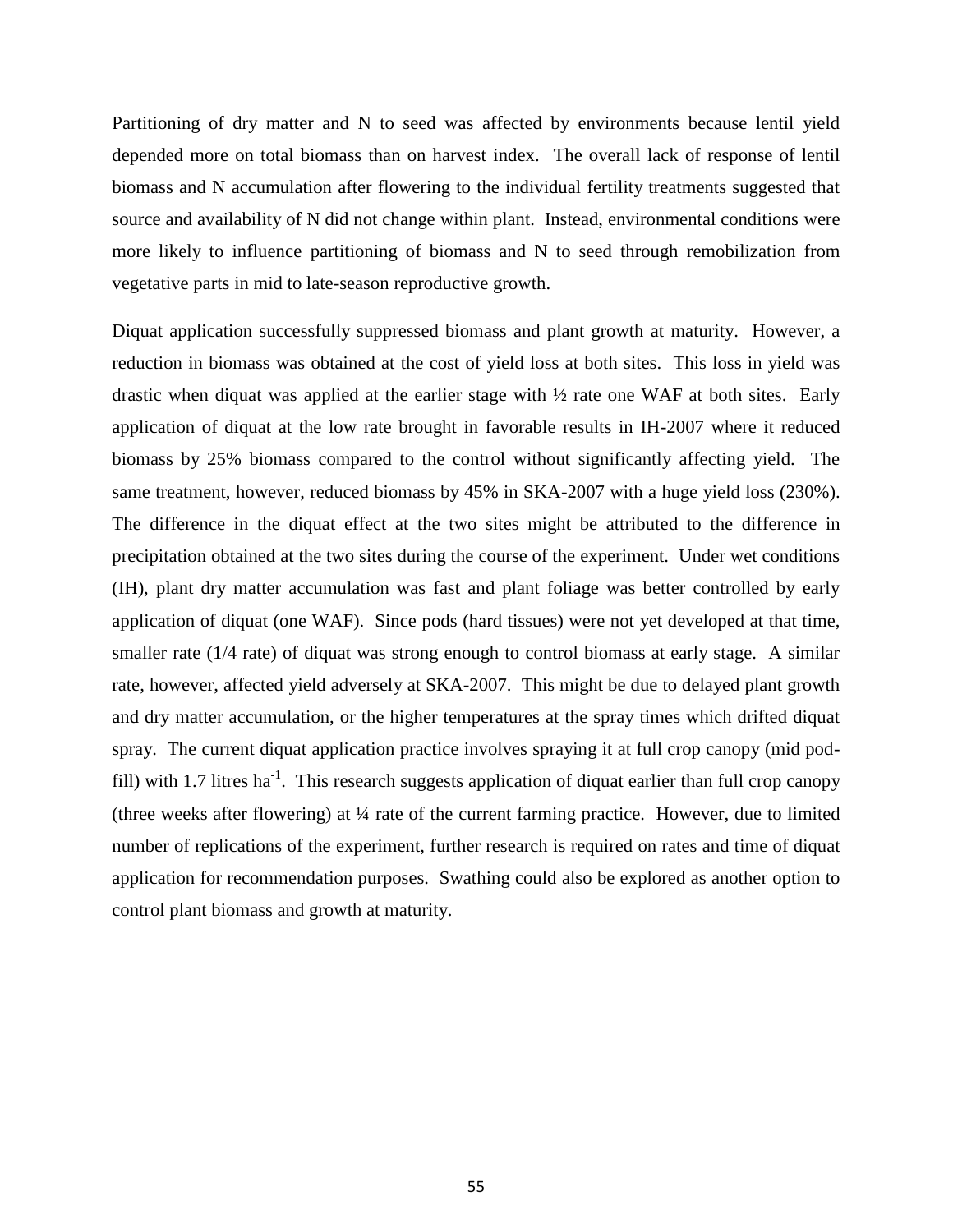## **5.2 FUTURE WORK**

In terms of the scope of this study, further research on lentil indeterminacy may include following measurements/ recommendations based on findings from this thesis

- 1. Experiments may include more replications to increase the power of the experiment.
- 2. Fertility experiments may be designed to include split application of N with or without phosphorus and rhizobial inoculation, to determine the effect of post-flowering N application on lentil indeterminacy.
- 3. Measuring plant growth over time e.g. crop growth rate (CGR), relative growth rate (RGR), leaf area index (LAI), leaf area duration (LAD) and leaf appearance (node counts) over time would be helpful to determine indeterminacy in lentil.
- 4. Measurements may be made on  $N_2$  fixation along with partitioning of nitrogen to leaf, stem and pods.
- 5. Organic matter measurements should be made before and after experimentation to determine its role in  $N_2$  fixation.
- 6. Experiments may be designed to include other post-emergence herbicides and swathing treatments along with diquat.
- 7. Diquat may be tested at more doses (especially lower than ¼ rate) applied at different growth stages.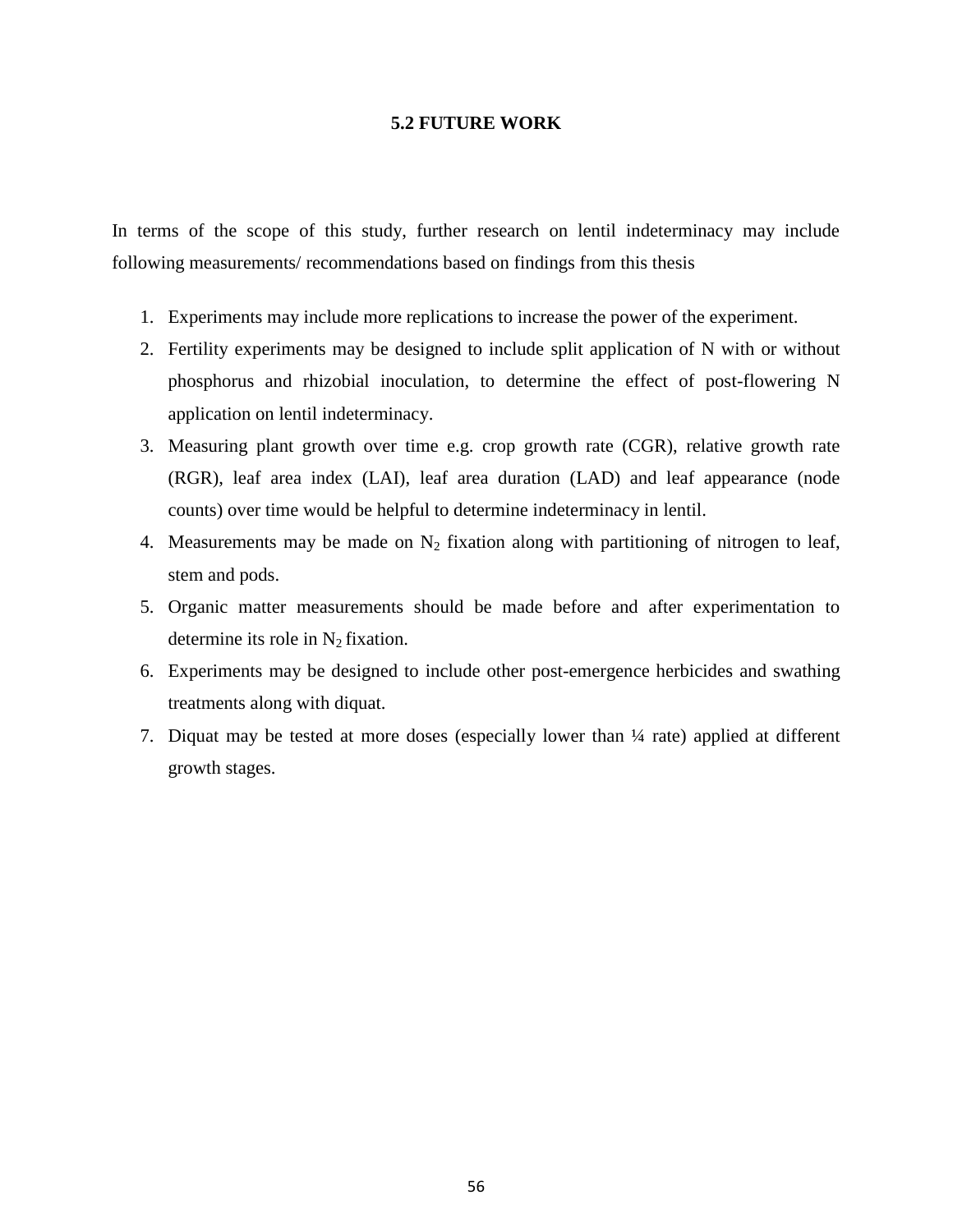### **6. REFERENCES**

- Agren G. 1985. Theory for the growth of plants derived from the N productivity concept. Physiologia Plantarum 64**:** 17*–*28.
- Agriculture and Agri-Food Canada. 2002. Lentils: Situation and Outlook. Lentils/Fababeans. Bi-weekly bulletin. Vol. 15, June 7, 2002.
- Ali M., J. P. Dakan and N. P. Saxena. 1997. Towards the more efficient use of water and nutrients in food legume cropping. In Knight R (ed) Linking research and marketing opportunities for pulses in the  $21<sup>st</sup>$  century. Proceedings of the  $3<sup>rd</sup>$  International Food Legumes Research Conference. Adelaide, S. Australia, Sept. 22-26. pp. 355-368.
- Allos, H. F. and W. V. Bartholomew. 1955. Effect of available nitrogen on symbiotic fixation. Soil. Sci. Soc. Am. Proc. 19: 182-184.
- Azlin, W. R. and C. G. McWhorter. 1981. Preharvest effects of applying glyphosate to soybeans (*Glycine max*). Weed Sci. 29:123–127.
- Badarneh, D. M. D. 1995. Magnitude of nitrogen fixation by lentil at different rates of phosphorous using <sup>15</sup>N technique. J. Agronomy & Crop Science 175: 7-14.
- Ball, D. F. 1964. Loss-on-ignition as an estimate of organic matter and organic carbon in non calcareous soils. J. Soil Sci. 15:84-92.
- Baur, J. R., F. R. Miller and R. W. Bovey. 1977. Effects of preharvest desiccation with glyphosate on grain sorghum seed. Agronomy J. 69:1015-1018.
- Black, C. C. Jr. and L. Meyers. 1966. Some biochemical aspects of the mechanism of herbicide activity. Weeds 14: 331–338.
- Bliss, F. A. 1993. Breeding common bean for improved biological nitrogen fixation. Plant Soil 152: 71-79.
- Bovey, R. W. and M. K. McCarty. 1965. Effect of preharvest desiccation on grain sorghum. Crop Sci. 5: 523-526.
- Bovey, R. W., F. R. Miller and J. R. Baur. 1975. Preharvest desiccation of grain sorghum with glyphosate. Agron. J. 67: 618 621.
- Bovey, R. W., R. E. Meyer and S. G. Whisenant. 1990. Effect of stimulated rainfall on herbicide performance in huisache (*Acacia farnesiana*) and honey mesquite (*Prosopis glandulosa*). Weed Technology 4: 26-30.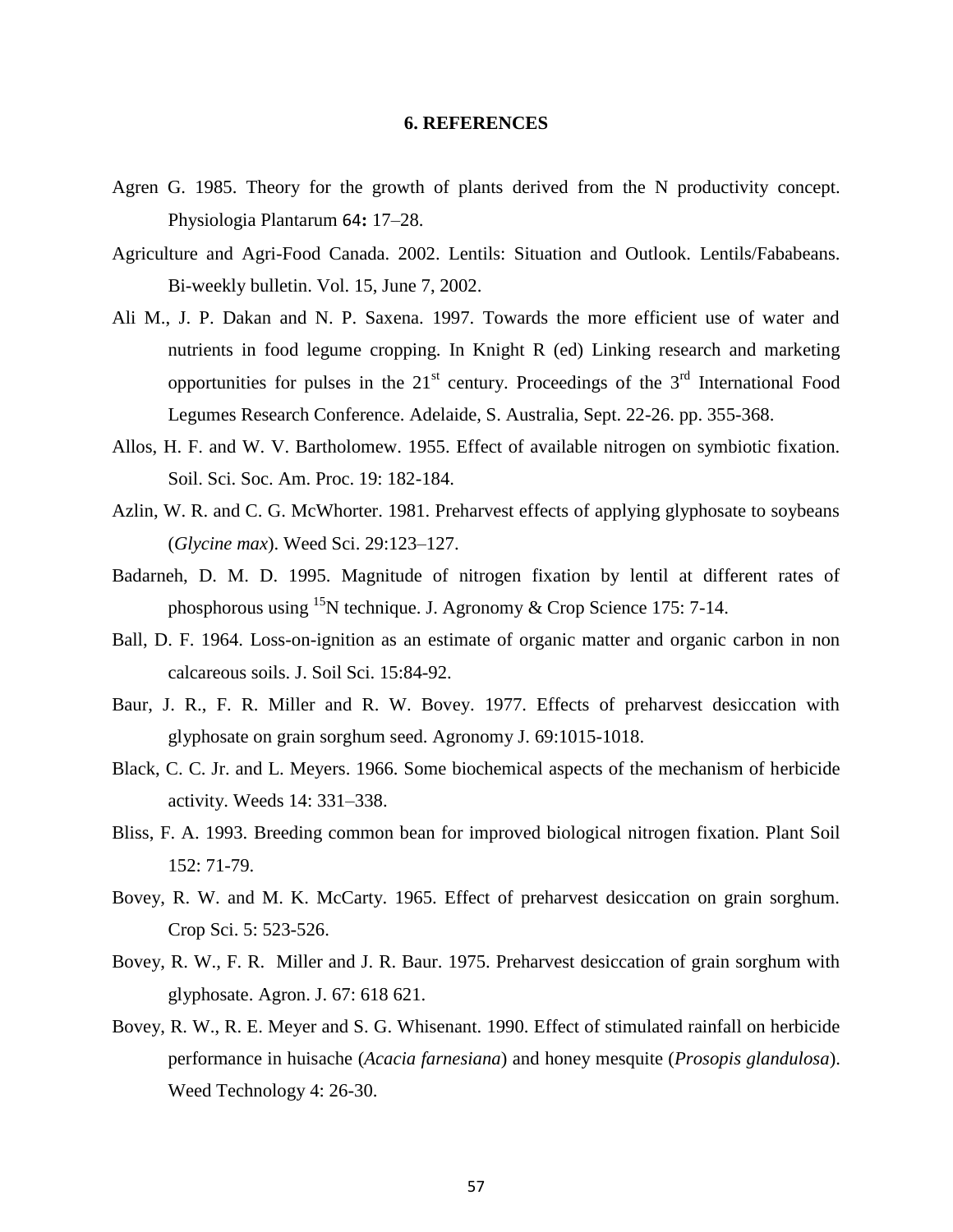- Bovey, R. W., J. A. Dahberg, S. A. Senseman, F. R. Miller and P. Madera-Torres. 1999. Desiccation and germination of grain sorghum as affected by glufosinate. Agron. J. 91: 373-376.
- Bray R. H. and L. T. Kurtz. 1945. Determination of total, organic and available form of phosphorus in soil. Soil Soc. 59: 39-45.
- Bremer, E., R. J. Rennie and D. A. Rennie. 1988. Dinitrogen fixation of lentil, field pea and fababean under dryland conditions. Can. J. Soil Sci. 68: 553–562.
- Bremer, E.., C. van Kessel, and R. Karamanos. 1989. Inoculant, phosphorus and nitrogen responses of lentil. Can. J. Plant Sci. 69: 691-701.
- Bremer, E., C. van Kessel, L. Nelson, R. J. Rennie, D. A. Rennie. 1990. Selection of Rhizobium leguminosarum strains for lentil (*Lens culinaris*) under growth room and field conditions. Plant Soil 121: 47–56.
- Carter, J. M., J. S. Tieman, A. H. Gibson. 1995. Competitiveness and persistence of strains of rhizobia for fababean in acid and alkaline soils. Soil Biol. Biochem. 27: 617-623.
- Carson, P. L. 1980. Recommended potassium test. p. 12-13. In W. C. Dahnke, (ed.). Recommended chemical soil test procedures for the North Central Region. North Central Region Publication 221 (revised). N.D. Agric. Exp. Stn., Fargo, N.D.
- Cassman, K. G., D. N. Munns and D. P. Beck. 1981. Phosphorus nutrition of *Rhizobium japonicum*: Strain differences in phosphate storage and utilization. Soil Sci. Am. J. 45: 517-520.
- Cathey, G. W., K. E. Luckett and S. T. Rayburn Jr. 1982. Accelerated cotton boll dehiscence with growth regulator and desiccant chemicals. Field Crops Research 5: 113-120.
- Cerkauskas, R. F., O. D. Dhingra, J. B. Sinclair, and S. R. Foor. 1982. Effect of three desiccant herbicides on soybean (*Glycine max*) seed quality. Weed Sci. 30: 484–490.
- Doughton, J. A., L. Vallis and P. G. Saffigna. 1993. Nitrogen fixation in chickpea. 1. Influence of prior cropping or fallow, nitrogen fertilizer and tillage. Australian J. Agric. Res. 44: 1403-1413.
- Duke, J. A. 1981. Handbook of legumes of world economic importance. Plenum Press, New York. p. 52-57.
- Engel, R., D. Long and G. Carlson. 2001. Nitrogen requirements and yield potential of spring wheat as affected by water. Fertilizer Facts. January 2001. No. 25.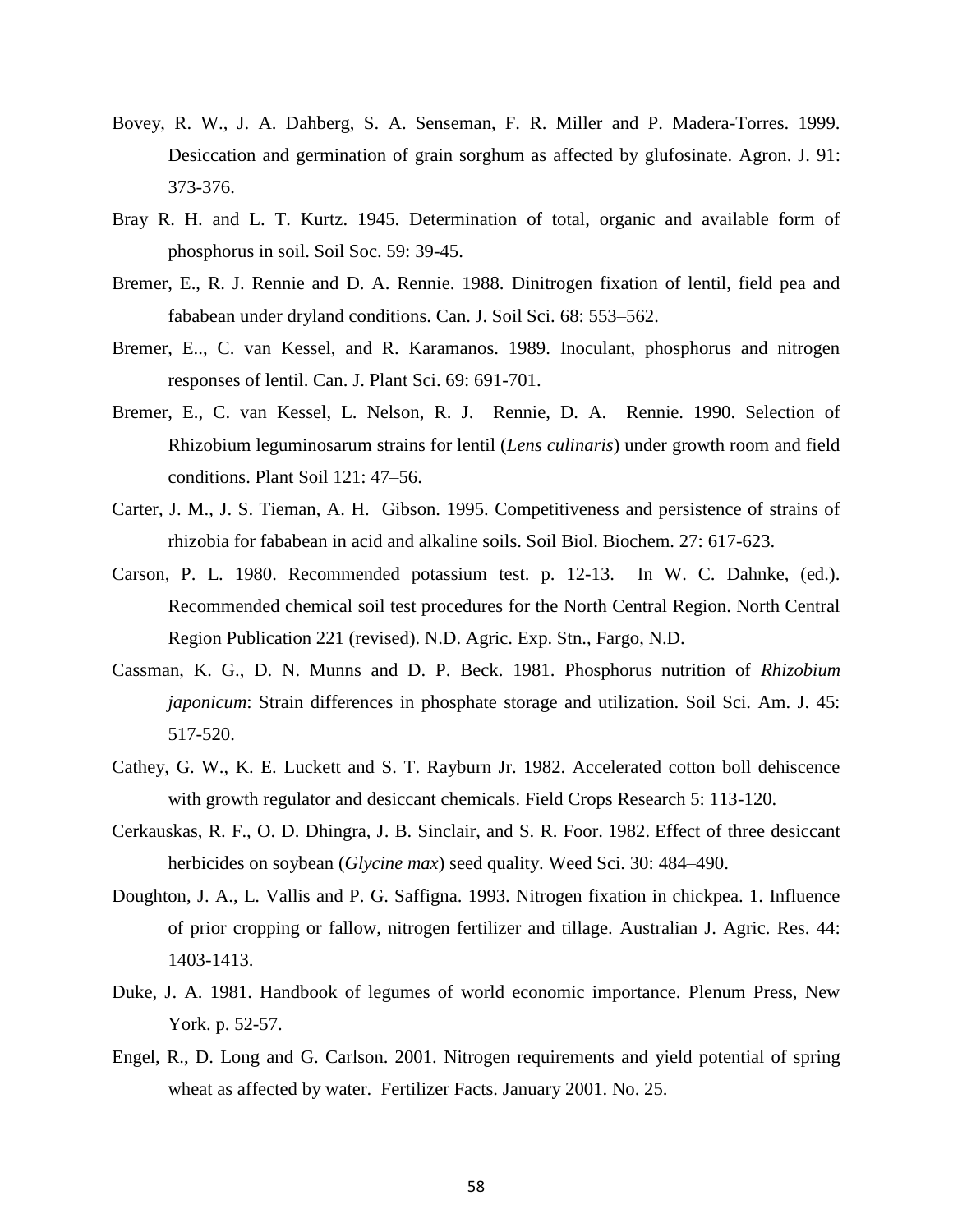- Erskine, W. and W. J. Goodrich. 1991. Variability in lentil growth habit. Crop Science 31: 1040– 1044.
- Evans, J. R. 1983. Nitrogen and photosynyhesis in the flag leaf of wheat (Triticum aestivum L.). Plant Physiology 72: 297-302.
- F.A.O. 2011. Lentil statistics 2009 available on http://faostat.fao.org/
- Funderburk, H. H. and J. M. Lawrence. 1964. Mode of action of and metabolism of diquat and paraquat. Weeds 12: 259–264.
- Gan, Y., P. R. Miller, P. H. Liu, F. C. Stevenson and C. L. McDonald. 2002. Seedling emergence, pod development, and seed yields of chickpea and dry pea in a semiarid environment. Can. J. Plant Sci. 82: 531–537.
- Gan, Y. T., R. P. Zentner, C. L. McDonald, T. D. Warkentin and A. Vandenberg. 2009. Adaptability of chickpea in northern high latitude areas - Maturity responses. Agricultural and Forest Meteorology 149: 711-720.
- Graham, P. H. and S. R. Temple. 1984. Selection for improved nitrogen fixation in *Glycine max* (L.) Merr. and *Phaseolus vulgaris* L. Plant Soil 82: 315-327.
- Gubbels, G. H., and W. Dedio. 1985. Desiccation of sunflower with diquat. Can. J. Plant Sci. 65: 841–847.
- Gubbels, G. H. and E. Kenaschuk. 1981. Desiccation of flax with diquat. Can. J. Plant Sci. 61: 575-581.
- Gubbels, G. H., D. M. Bonner and E. O. Kenaschuk. 1993. Effect of swathing and desiccation time on seed yield and quality of flax. Can. J. Plant Sci. 73: 397-404.
- Harper, J. E. 1974. Soil and symbiotic nitrogen requirements for optimum soybean production. Crop Sci. 14: 255-260.
- Havlin, J. L., J. D. Beaton, S. L. Tisdale, and W.L. Nelson. 2005. Soil Fertility and Nutrient Management: An Introduction to Nutrient Management. 7th Edition. 515 p. Pearson/Prentice Hall. Upper Saddle River, NJ.
- Henry, J. L. 1980. Soil available phosphorus in relation to soil classification. Proc. Western Canadian Phosphate Symp., Alberta Soil Sci. Workshop, 11-12 March, Calgary, AB. pp. 256-275.
- Hobbs, S. L. A. and J. D. Mahon. 1982. Effects of pea (*Pisum sativum*) genotypes and *Rhizobium leguminosarum* strains on  $N_2(C_2H_2)$  fixation and growth. Can. J. Bot. 60: 2594–2600.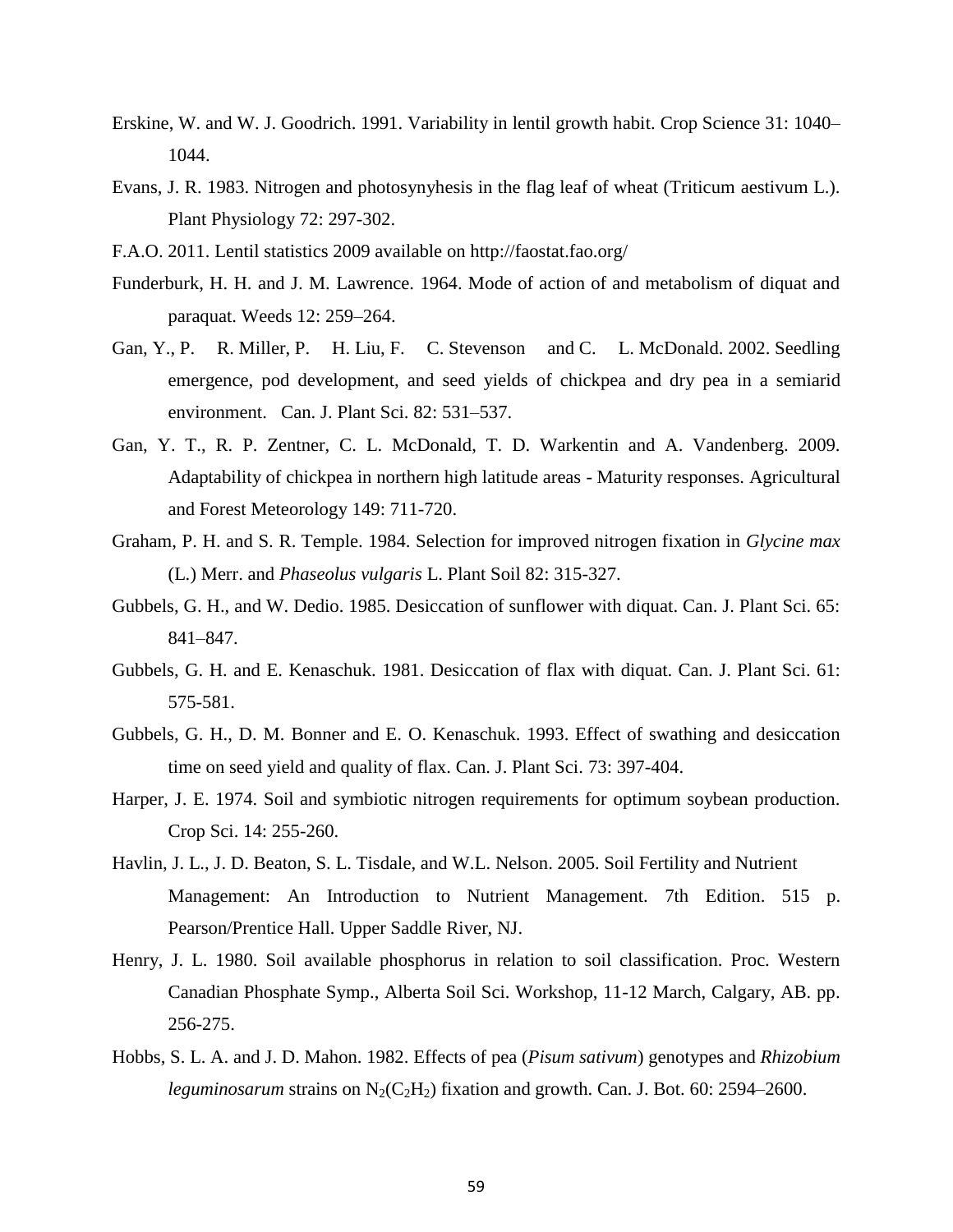- Holding, D. and A. Bowcher. 2004. Weeds in winter pulses –integrated solutions. CRC for Australian Weed Management Technical Series No. 9.
- Idris M, M. Tariq and K. A. Malik. 1989. Response of field-grown chickpea (*Cicer arietinum*  L.) to phosphorus fertilization for yield and nitrogen fixation. Plant and Soil 114: 135– 138.
- Isfan, D. 1991. Fertilizer nitrogen uptake by soybean as related to cultivars and time of application using  $15N$  dilution technique. Journal of Plant Nutrition 14: 1369-1380.
- Israel, D. W. 1987. Investigation of the role of phosphorus in symbiotic dinitrogen fixation. Plant Physiol. 84: 835-840.
- Jessop R. S., M. C. Sparke and P. W. G. Sale. 1989. Phosphorus fertilizer response in narrow leafed lupin (*Lupinus angustifolius* L.) and chickpea (*Cicer arietinum*) compared to wheat (*Triticum aestivum*) in early growth. Fert. Res. 19: 1–6.
- Kappes, C., M. A. C. Carvalho and O. M. Yamashita. 2009. Physiological potential for desiccated soybean seed with diquat and paraquat. Scientia Agraria, Curitiba 10:1-6.
- Kucey, R. M. N. and M. F. Hyne. 1989. Populations of *Rhizobium leguminosarum* biovars *phaseoli* and *viceae* in fields after bean or pea in rotation with nonlegumes. Can. J. Microbiol. 35: 661–66
- Kurdali, F., K. Kalifa and M. Al-Shamma. 1997. Cultivar differences in nitrogen assimilation, partitioning and mobilization in rain-fed grown lentil. Field Crops Res. 54: 235-243.
- Lawn, R. J. and W. A. Brun. 1974. Symbiotic nitrogen fixation in soybean. Crop. Sci. 14: 22-25.
- Lim, P.O., H. J. Kim and H. G. Nam. 2007. Leaf Senescence. Ann. Rev. Plant Biology 58: 115- 136.
- McLean, E. O. 1982. Soil pH and lime requirement. p 199-224. In A.L. Page *et al*. Methods of soil analysis. Part 2. 2nd ed. Agron. Monogr. 9. ASA and SSSA, Madison, Wis.
- Macvigar, R. M. and D. R. Gibson. 1955. The use of desiccants for the pre-harvest treatment of legume seed crops. Canadian Journal of Agricultural Science 35**:** 83-90.
- Mahon, J. D. and J. J. Child. 1979. Growth response of inoculated pea (*Pisum sativum*) to combined nitrogen. Can. J. Bot. 57: 1687–1693.
- Matthews, D. J. 2009. Effect of root zone temperature on early growth, nodulation and nitrogen fixation in soya beans. Journal of Agri. Sci. 98: 371-376.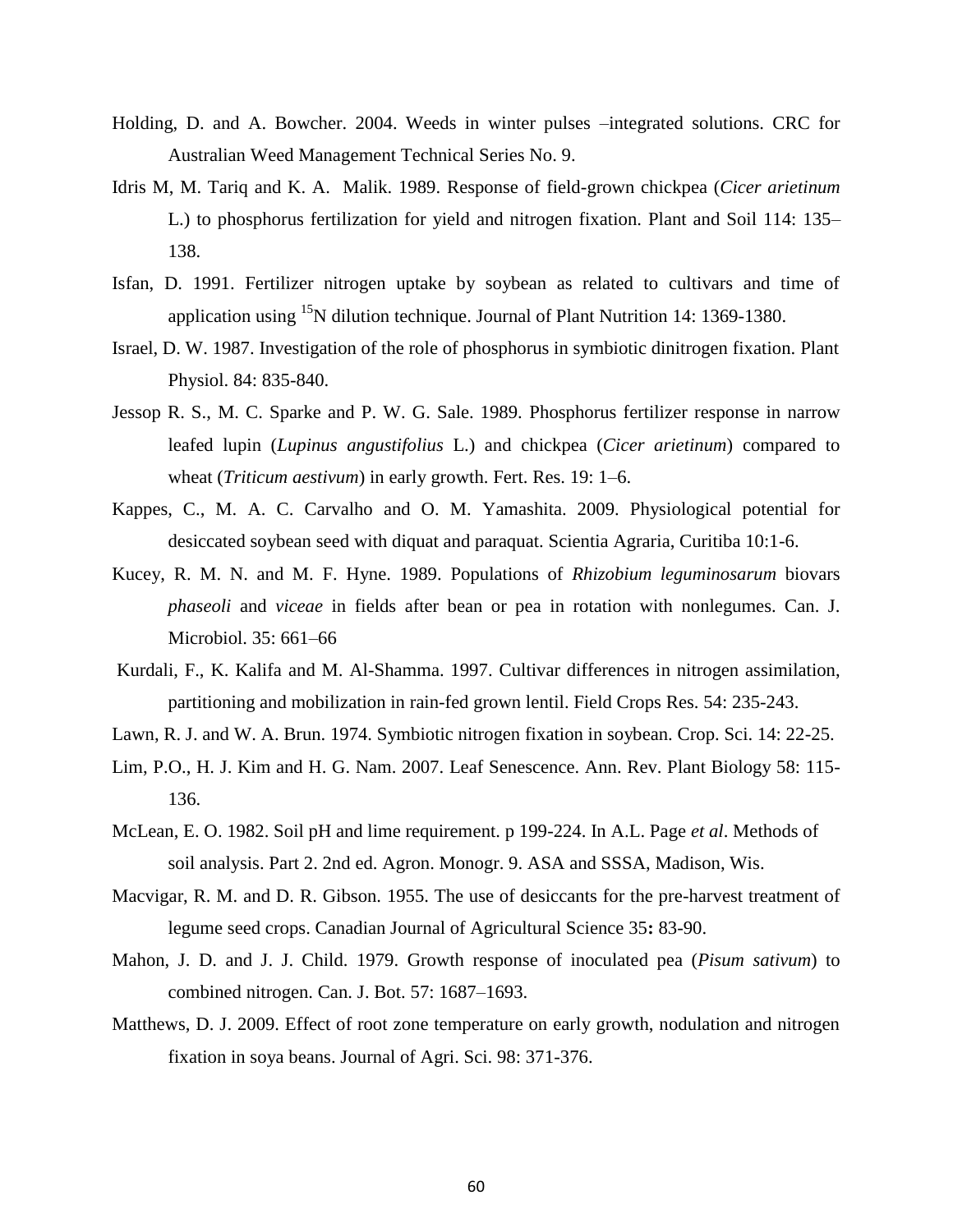- Maynard, D. G. and Y. P. Kalra. 1993. Nitrate and exchangeable ammonium nitrogen. In Soil Sampling and Methods of Analysis. M.R. Carter, Ed. Canadian Society of Soil Science. Lewis Publishers. pp. 25-38.
- McAndrew, D. W. and K. Mills. 2000. Nitrogen fertilizer in dry bean in Manitoba. In Proc. Third Pulse Crop Research Workshop. Winnipeg, MB. Nov. 19–21. pp. 72-75.
- McKenzie, R. H., A. B. Middleton, E. D. Solberg, J. DeMulder, N. Flore, G. W. Clayton and E. Bremer. 2001. Response of pea to rhizobia inoculation and starter nitrogen in Alberta. Can. J. Plant Sci. 81: 637–643.
- McLaren, R. G. and K. C. Cameron. 1996. Soil Science, Oxford University Press, Auckland. p. 302.
- McVicar, R., P. McCall, C. Brenzil, S. Hartley, K. Panchuk, P. Mooleki, A. Vandenberg and S. Banniza, 2010. Lentils in Saskatchewan. Fact Sheet. Saskatchewan Ministry of Agriculture.
- Mengel, K. 1994. Symbiotic dinitrogen fixation: its dependance on plant nutrition and its ecophysiological impact. Zeitschrift für Pflanzenernährung und Bodenkunde 157: 233- 241.
- Miller, P. R., B. G. McConkey, G. W. Clayton, S. A. Brandt, J. A. Staricka, A. M. Johnston, G. Lafond, B. G. Schatz, D. D. Baltensperger and K. Neill. 2002. Pulse crop adaptation in the northern Great Plains. Agron. J. 94: 261–272.
- Miller, P. R., Y. Gan, B. G. McConkey and C. L. McDonald. 2003. Pulse crops for the northern Great Plains: I. Grain productivity and residual effects on soil water and nitrogen. Agron. J. 95: 972–979.
- Montambault, F. 1988. The use of HOE-39866 as a potato-top desiccant. MSc. Thesis. Dept. of Plant Sci., Macdonald College, McGill Univ., Ste-Anne-de-Bellevue, QC. p. 139.
- Morgan, P. W., E. M. Beyer Jr., J. A. Lipe and J. A. McAfee. 1971. Ethylene, a regulator of cotton leaf shed and boll opening. Beltwide Cotton Prod. Res. Conf. 25: 42--43.
- Muehlbauer, F. J., J. I. Cubero and R. J. Summerfield. 1985. Lentil (Lens culinaris Medic.). In: R. J. Summerfield and E. H. Roberts (eds.), Grain Legume Crops. Collins, 8 Grafton Street, London, UK. pp. 266-311.
- Munier-Jolain N. G., B. Ney and C. Duthion. 1996. Termination of seed growth in relation to nitrogen content of vegetative parts in soybean plants. European J. of Agron. 5: 219–225.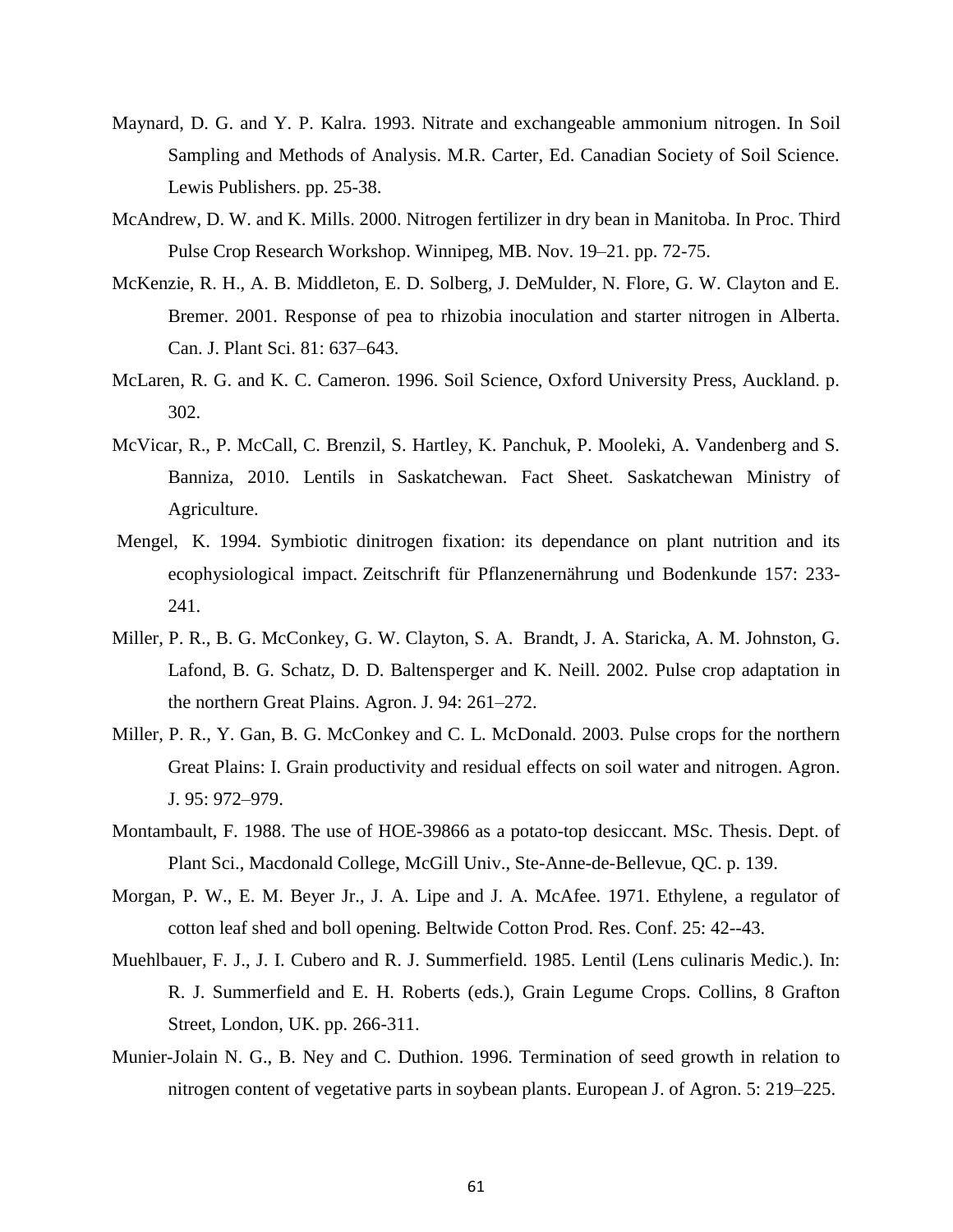- O'Hara, G., R. Yates and J. Howieson. 2002. Selection of strains of root nodule bacteria to improve inoculant performance and increase legume productivity in stress full environments. In: D. Herridge, (eds) inoculants and Nitrogen fixation of legumes in Vietnam. ACIAR Proceedings 109: 75-80.
- Oplinger, E. S., L. L. Hardman, A. R. Kaminski, K. A. Kelling and J. D. Doll. 1990. "Lentil" in Alternative Crops Manual. St. Paul, Minnesota. University of Wisconsin-Extension, University of Minnesota: Center for Alternative Plant and Animal Products and the Minnesota Extension Service.
- Osborne, S. L. and W. E. Riedell. 2006. Starter nitrogen fertilizer impact on soybean yield quality in the Northern Great Plains. Agronomy Journal 98: 1569-1574.
- Osman, A. K., J. C. Wynne, G. H. Elkan, and T. J. Schneeweis. 1983. Effect of leaf removal on symbiotic nitrogen fixation in peanut. Peanut Science 10: 107-110.
- Parker, M. B. and H. B. Harris. 1977. Yield and leaf nitrogen of nodulating and non nodulating soybeans as affected by nitrogen and molybdenum. Agron. J. 69: 551-554.
- Padbury, G. ,S. Waltman, J. Caprio, G. Coen, S. McGinn, D. Mortensen, G. Nielsen, and R. Sinclair. 2002. Agroecosystems and Land Resources of the Northern Great Plains. Agron. J. 94:251–261.
- Pate, J. S. and P. J. Dart. 1961. Nodulation studies in legumes. IV. The influence of inoculums strain and time of application of ammonium nitrate on symbiotic response. Plant Soil 15: 329-346.
- Philbrook, B. D. and E. S. Oplinger. 1989. Soybean field losses as influenced by harvest delays. Agron. J. 81:251–258.
- Plaxton, W. C. 2004. Plant response to stress: biochemical adaptations to phosphate deficiency. In: Goodman R, ed. *Encyclopedia of plant and crop science*. New York, NY: Marcel Dekker. pp. 976–980.
- Purcell, M. 2011. Glyphosate use on lentils. PulsePoint Magazine. Saskatchewan Pulse Growers Association.
- Ratnayke, S. and D. R. Shaw. 1992. Effects of harvest-aid herbicides on soybean (*Glycine max*) seed yield and quality. Weed Technol. 6: 339–344.
- Rennie, R. J. and S. Dubetz. 1986.  $N^{15}$  determined nitrogen fixation in field-grown chickpea, lentil, fababean and field pea. Agron. J. 78: 654-660.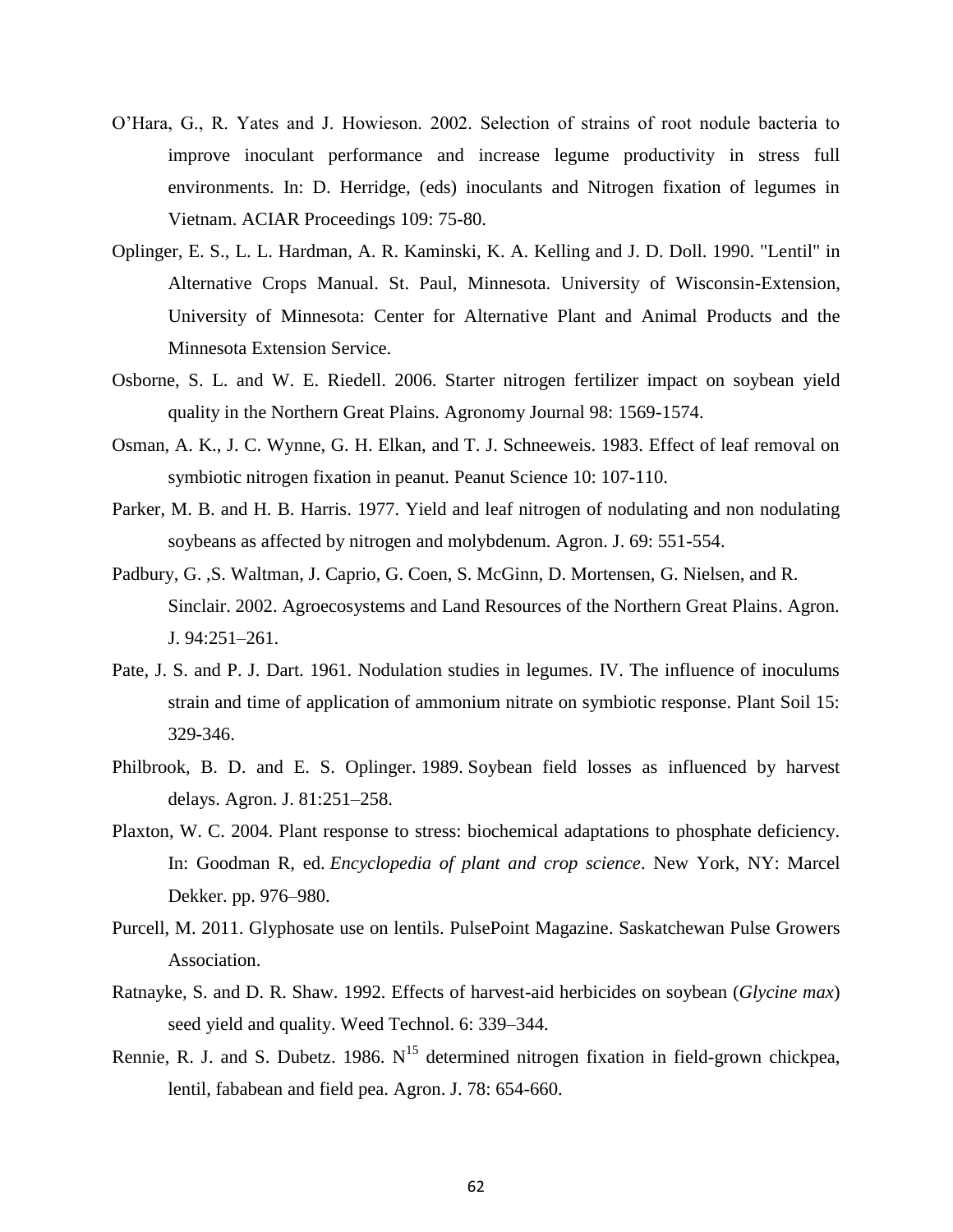- Rennie, R. J. and R. K. Hynes. 1993. Scientific and legislative quality control of legume inoculants for lentil and field pea. J. Prod. Agric. 6: 569–574.
- Rennie R. G. and G. A. Kemp. 1983. N<sub>2</sub>-fixation in field beans quantified by <sup>15</sup>N isotope dilution. II. Effect of cultivars of beans. Agron. J. 75: 645-649.
- Rosas, S., S. Soria, N. Correa and G. Abdala. 1998. Jasmonic acid stimulates the expression of nod Gene in Rhizobium. Plant Mol. Biol. 38: 1161-1168.
- Rozan, P., Y. H. Kuo and F. Lambein. 2001. Amino acids in seeds and seedlings of the genus Lens. Phytochemistry 58: 281-289.
- Ryle, G. J. A., C. E. Powell and A. J. Gordon. 1978. Effect of source of nitrogen on the growth of Fiskeby soya bean: The carbon economy of whole plants. Ann. Bot. 42: 637-648.
- SAS Institute, Inc. 1996. SAS/STAT user's guide. Version 6. 4<sup>th</sup> ed. SAS Institute, Inc., Cary, NC.
- Sa, T. M. and D. W. Israel. 1991. Energy status and functioning of phosphorus deficient soybean nodules. Plant Physiology 97: 928–935.
- Salvagiotti, F., K. G. Cassman, J. E. Specht, D. T. Walters, A. Weiss and A. Dobermann. 2008. Nitrogen uptake, fixation and response to fertilizer N in soybeans: A review. Field Crops Research 28: 1-13.
- Santos, J. B., E. A. Ferreira, E. A. Santos, A. A. Silva, F. M. Silva and L. R. e Ferreira. 2004. Seed quality of bean (*Phaseolus vulgaris*) after application of carfentrazone-ethyl in preharvest. Planta Daninha, Viçosa-MG 22: 633-639.
- Saskatchewan Ministry of Agriculture. 2006. Phosphorus fertilization in crop production. Available on http://www.agriculture.gov.sk.ca/Default.aspx?DN=8df90666-f056-45c2- 8cbd-61348aeb579b
- Saskatchewan Ministry of Agriculture. 2008. Pulse Crops FAQ. Available on <http://www.agriculture.gov.sk.ca/Default.aspx?DN=eaaedb88-ae9a-46ed-afb6-> 4e2797bd4b48
- Saskatchewan Ministry of Agriculture. 2011. 2010 Specialty Crop Report. Agriculture Statistics. p. 6.
- Saskatchewan Pulse Growers. 2011. Grower Advisory: Lentil Exports to Europe. European Glyphosate Residue Tolerance on Lentils. Pulse Canada‐USA Dry Pea & Lentil Council Action Plan.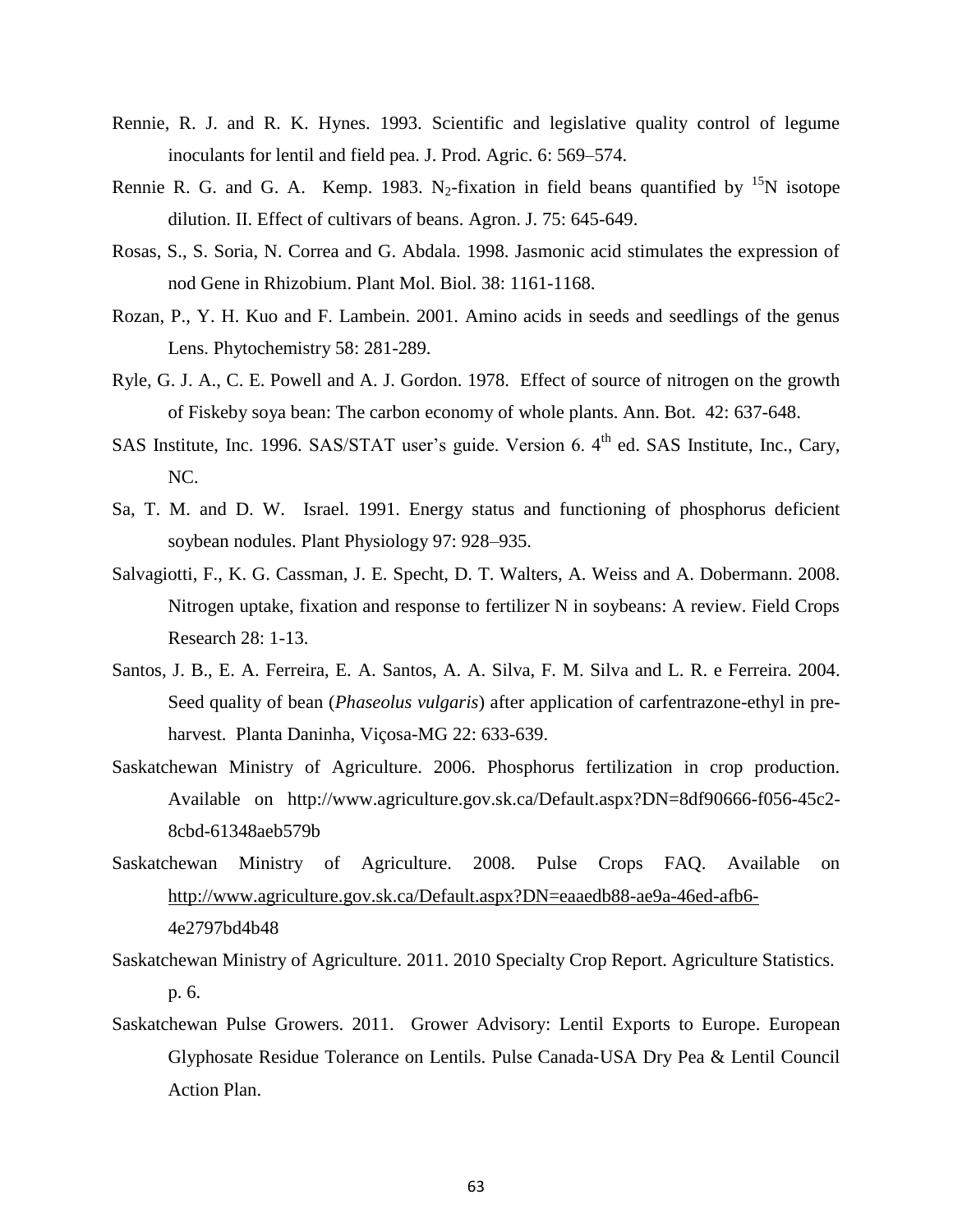- Saxena, M. C. 2009. Plant morphology, anatomy and growth habit. pp. 34-46. In: W. Erskine, F. Maeuhlbauer, A. Sarker and B. Sharma (eds.) The Lentil: Botany, Production and Uses. 1<sup>st</sup> ed. CABI Publishing, London, UK.
- Shantz, H. L. 1923. The natural vegetation of the Great Plains Region. Annals of the association of the American Geographers 13: 81-107.
- Schulze, J., G. Temple, S. J. Temple, H. Beschow and C. P. Vance. 2006. Nitrogen fixation by white lupin under phosphorus deficiency. Ann. Bot. 98: 731–740.
- Semu, E. and D. J. Hume. 1979. Effects of inoculation and fertilizer N levels on N.-fixation and yields of soybeans in Ontario. Can. J. Plant Sci. 59:1129-1137.
- Senaratne, R. and D. S. Ratnasinghe. 1993. Ontogenic variation in nitrogen fixation and accumulation of nitrogen in mungbean, blackgram, cowpea, and groundnut. Biol. Fertil. Soil 16: 125-130.
- Silim, S. N., M. C. Saxena and W. Erskine. 1993. Adaptation of lentil to the Mediterranean environment. I. Factors affecting yield under drought conditions. Exp. Agric. 29: 9–19.
- Simpson, M. E. and P. B. Marsh. 1977. Vascular anatomy of cotton carpels as revealed by digestion in ruminal fluid. Crop Sci. 17: 819-821.
- Sinclair, T. 1993. Crop yield potential and fairy tales. Crop Science Society of America, Madison, WI.
- Sinclair, T. R. and V. Vadez. 2002. Physiological traits for crop yield improvement in low N and P environments. Plant Soil 245: 1-15.
- Sohedjie, O. and D. B. Weaver. 1995. Effect of growth habit on yield components of late-planted soybean. Crop Sci. 35: 411-415.
- Sosulski, F. and J. A. Buchan. 1978. Effects of Rhizobium and nitrogen fertilizer on nitrogen fixation and growth of field peas. Can. J. Plant Sci. 58: 553–556.
- Sprent, J. L. and F. R. Minchin. 1983. Environmental effects on the physiology of nodulation and nitrogen fixation. Temperate legumes. D. G. Jones and D. R. Davies, eds. Pitman Books Limited, London, U.K. pp. 269-317.
- Stevenson, F. C. and C.V. Kessel. 1997. Nitrogen contribution of pea residue in a hummocky terrain. Soil Sci. Soc. Am. J. 61: 494-503.
- Streeter, J. 1988. Inhibition of legume nodule formation and N, fixation by nitrate. CRC Crit. Rev. Plant Sci. 7: 1-23.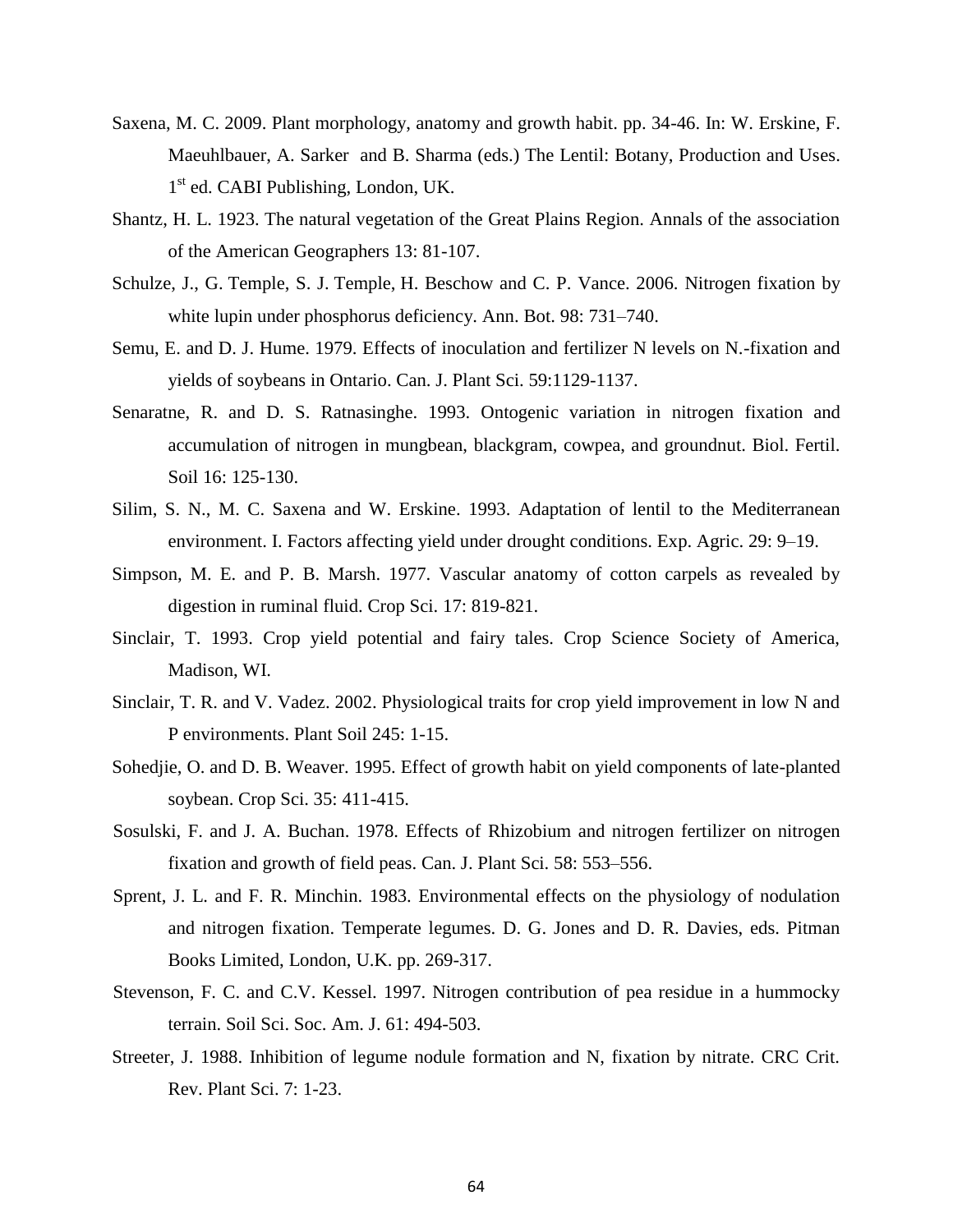- Syngenta Crop Protection Canada, Inc. 2002. Reglone® Desiccant. Syngenta Crop Protection Canada Inc. 140 Research Lane Research Park, University of Guelph, Ontario N1G 4Z3.
- [Teofilo, E. M.,](http://apps.isiknowledge.com.cyber.usask.ca/OneClickSearch.do?product=CABI&search_mode=OneClickSearch&db_id=&SID=2E7gO3bKpD3aClj6gk1&field=AU&value=Teofilo,%20E.%20M.&ut=20000705055&pos=1) S. [Medeiros Filho and M. J. B.](http://apps.isiknowledge.com.cyber.usask.ca/OneClickSearch.do?product=CABI&search_mode=OneClickSearch&db_id=&SID=2E7gO3bKpD3aClj6gk1&field=AU&value=Medeiros%20Filho,%20S.&ut=20000705055&pos=1) de [Andrade.](http://apps.isiknowledge.com.cyber.usask.ca/OneClickSearch.do?product=CABI&search_mode=OneClickSearch&db_id=&SID=2E7gO3bKpD3aClj6gk1&field=AU&value=Andrade,%20M.%20J.%20B.%20de&ut=20000705055&pos=1) 1999. Effect of desiccants on beans grown in winter/spring. Revista Ceres 46**:** 471-492.
- Thelwell, N. and M. J. J. Bennett. 1988. Pre-harvest desiccation of sunflower with diquat recent developments in drift reduction. In Vol. II Proc. 12th Int. Sunflower Conf., Novi Sad, Yugoslavia. 25–29 July 1988. Int. Sunflower Assoc., Tolouse, France. p. 231
- Thies, J. E., P. W. Singleton and B. B. Bohlool. 1991 Modeling symbiotic performance of introduced rhizobia in the field by use of indices of indigenous population size and nitrogen status of the soil. Appl. Environ. Microbiol. 57: 29-37.
- Thomson, B. D., K. H. M. Siddique, M. D. Barr and J. M. Wilson. 1997. Grain legume species in low rainfall mediterranean-type environments I. Phenology and seed yield. Field Crops Res. 54: 173-187.
- Vance, C.P. 2001. Symbiotic nitrogen fixation and phosphorus acquisition. Plant nutrition in a world of declining renewable resources. Plant Physiol. 127: 390-397.
- van Kessel, C., 1994. Seasonal accumulation and partitioning of nitrogen by lentil. Plant Soil 164: 69-76.
- van Kessel, C. and C. Hartley. 2000. Agricultural management of grain legumes: has it led to an increase in nitrogen fixation? Field Crops Research 65: 165-181.
- Wallace, S. U., R. Blanchet, A. Bouniols and N. Gelfi. 1990. Influence of nitrogen fertilization on morphological development of indeterminate and determinate soybeans. J. Plant Nutrition 13: 1523-1537.
- Walley, F., A. Johnston, G. Lafond and Y. Gan. 2001. Optimizing N fertility in lentils and peas. Saskatchewan Pulse Growers. pp. 95-105.
- Weber, C. R. 1966. Nodulating and non nodulating soybean isolines: II. Response to applied nitrogen and modified soil conditions. Agron. J. 58: 46-49.
- Whigham, D. K. and E. W. Stoller. 1979. Soybean desiccation by paraquat, glyphosate, and ametryn to accelerate harvest. Agron. J. 71: 630–634.
- Whitehead, S. J., R. J. Summerfield, F. J. Muehlbauer, C. J. Coyne, R, H. Ellis and T. R. Wheeler. 2000. Crop improvement and the accumulation and partitioning of biomass and nitrogen in lentil. Crop Sci**.** 40**:** 110–120.